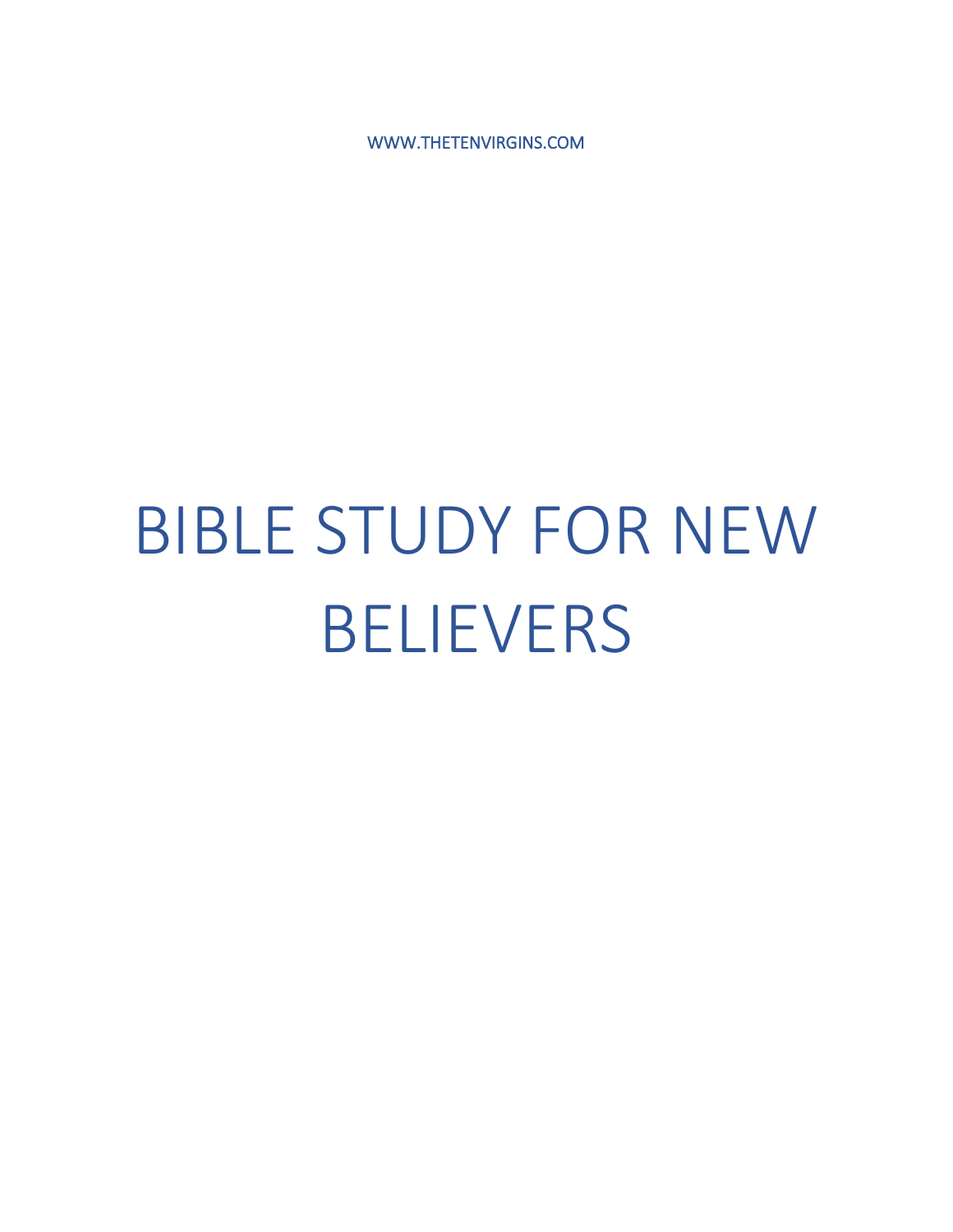# Foundations Class Week 1 - Five Christian Essentials

Since creation, God has desired to have fellowship with man. He always wanted to share His love and His life with His children. But when man sinned, he caused an immeasurable chasm to exist between himself and God. He no longer had fellowship or intimacy with God. He no longer shared the life of God with Him. Since then, the power of sin has eternally separated man from God's presence. However, because of God's love for man, He wanted to save man from the power of sin. This would not be easy because God, being absolutely holy and just, could not simply overlook man's sin. As a "Holy God", He could not tolerate sin in His presence. As a "Just God", sin had to be judged and sin had to have its consequences. The wage of sin is death (Romans 6:23). He did the only thing that could be done to save man. He took the death penalty for man's sin upon Himself when He came to earth as a sinless man in the form of the Lord Jesus Christ.

Throughout history God has been reaching out to man, trying to reconcile him to Himself. But the power of sin had caused man to reject God. God has chosen to progressively reveal His nature, character and will to man, so that man might know Him, love Him, and hunger to fellowship with Him as he was created to do so. The wonderful truth of Christianity is that now men can KNOW God and have fellowship with Him through His Son, Jesus Christ. We live in a truly unique time in history because the revelation of God is complete in His Son and in His Word, the Bible.

Because of what God has done for us through the sacrificial death and resurrection of Jesus Christ, a man is justified before God by faith alone and not by works. One result of this is that each believer has access to God directly apart from any human intermediaries. Because God wants every believer to be able to know His will, He has given us His Word, the Bible, which is the supreme source of authority for both faith and life.

From these truths, we can see five things that are essential for each of us to live a fulfilled Christian life and grow in maturity to become all that God wants us to be.

- 1. Because God has reached out to man and wants us to have fellowship with Him, we can each know Him personally. It is important for each of us to know how to "**hear God's voice**" so we can communicate with Him and know His will for all things pertaining to our life.
- 2. Because God has revealed Himself to us through the Bible, we need to have a deep appreciation for and **"love God's Word**".
- 3. Because we each have direct access to God, it is important to understand "**how to pray**".
- 4. Because God has reconciled us to Himself, we can be reconciled to one another. This is called "**Fellowship**".
- 5. Because God has saved us, we can tell others the good things God has done for us. This is our "**Witness**".

Now we shall look at some bible verses about each of these 5 Christian essentials.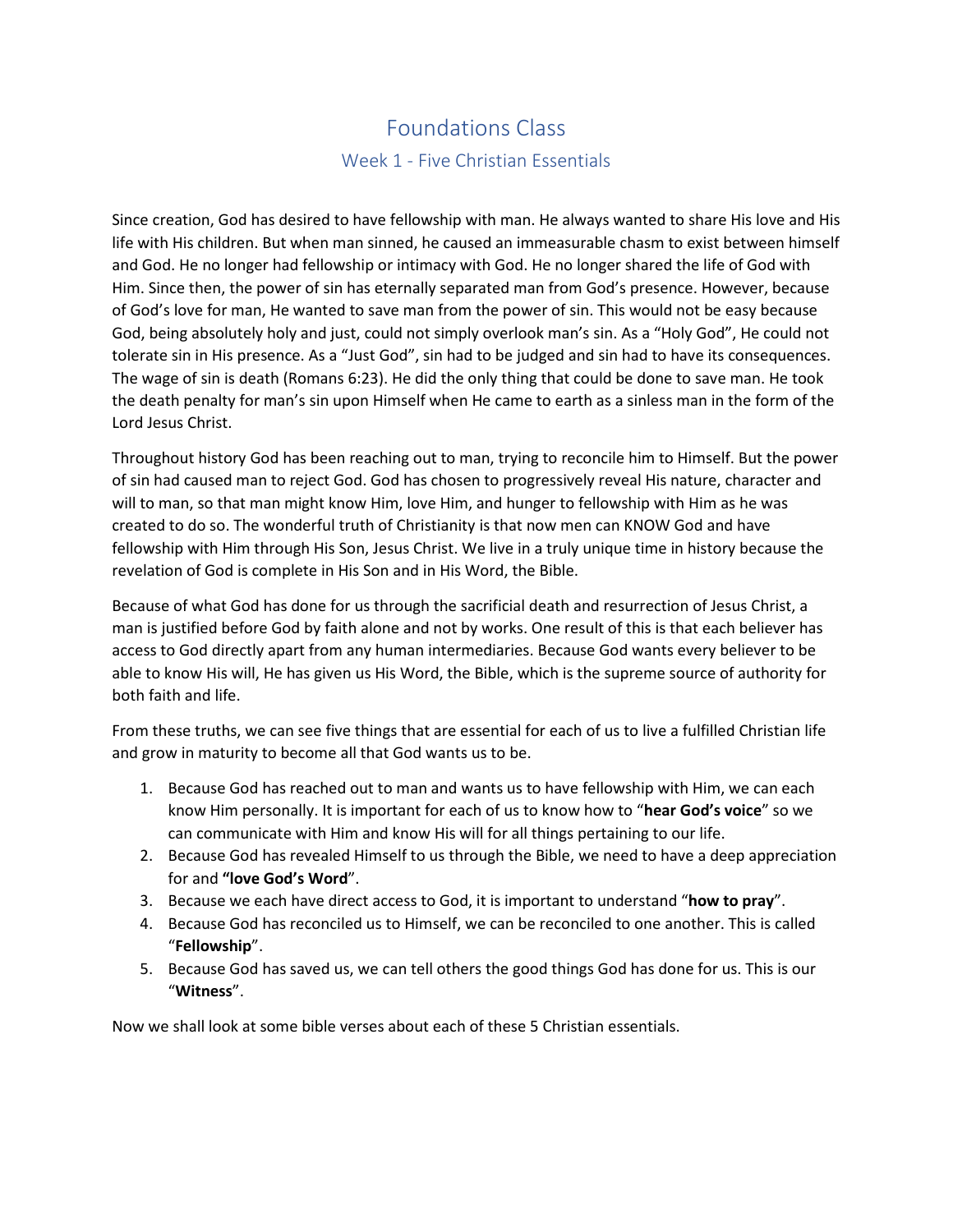# Essential No 1 – Hearing God's Voice

- 1. Long ago God spoke many times and in many ways to our ancestors through the prophets. And now in these final days, he has spoken to us -------------------------------- (Hebrews 1:1-2)
- 2. If you belong to Jesus, you will be able to hear Him through His Word, the Bible. Jesus said, "My sheep -----------------------------------------------; I know them, and they follow me." (John 10:27)
- 3. If you belong to Jesus, the Holy Spirit will come to live in you, and He will ------------------------------------ everything Jesus taught. (John 14:26)
- 4. Paul and Silas heard the Holy Spirit during their travel journeys. "The Holy Spirit ------------------------------ in the province of Asia at that time. (Acts 16:6)
- 5. Your faith grows when you hear God's Word. Faith comes from ------------------------------------, and the message is heard through ------------------------------------------. (Romans 10:17)

## Essential No 2 – Love God's Word

- 1> The Bible says that "The Word" is another name for Jesus. When you love God's Word, you love Jesus. "In the beginning was -----------------, and the Word was with God, and the Word --------------------. The Word became ---------------- and made his dwelling among us. (John 1:1, 14)
- 2> Peter wrote, "Like newborn babies, you must crave ---------------------------------- (of the Word), so that you will grow into a full experience of salvation. (1 Peter 2: 2)
- 3> "For everything that was written in the past was written to -----------------------, so that through endurance and the encouragement of the ----------------------------- we might have hope. (Romans 15:4)
- 4> Jesus said, "If you hold to ------------------------------, you are really my disciples. Then you will know -------------------------------- and -------------------------- will set you free." (John 8:31,32)
- 5> He replied, "Blessed rather are those who hear the word of God and ----------------." (Luke 11:28)
- 6> All ---------------------------- is God-breathed and is useful for ---------------------------, rebuking, correcting, and training in righteousness." (2 Timothy 3:16)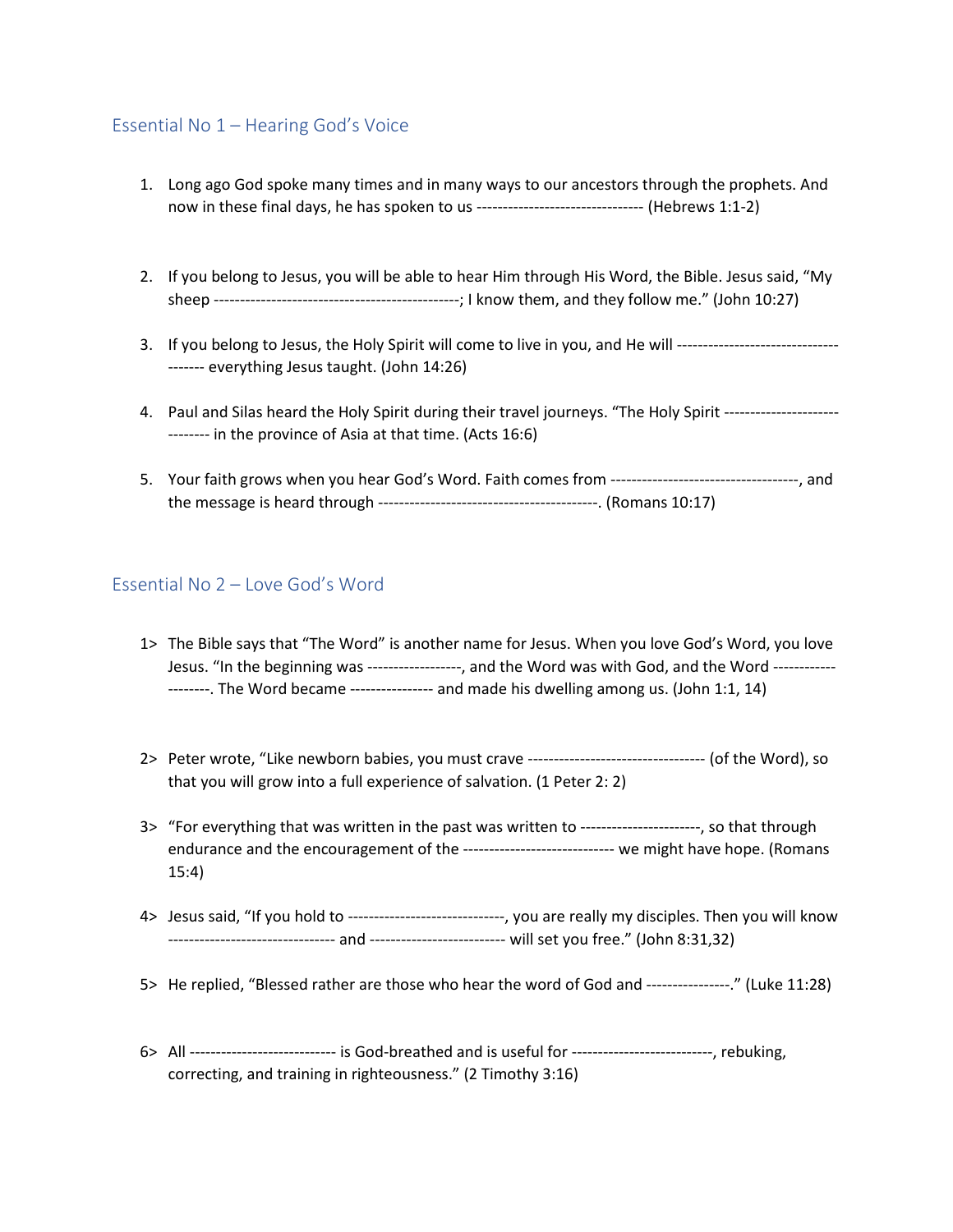- 7> For the word of God is -------------------. Sharper than any double-edged sword, it penetrates even to dividing soul and spirit, joints and marrow; it judges the thoughts and attitudes of the heart. (Hebrews 4:12)
- 8> Your word is a -----------------------------------------, a light on my path. (Psalm 119:105)
- 9> How can a young person stay on the path of purity? By living ----------------------------------. (Psalm 119:9)
- 10> Therefore everyone who hears these words of mine and puts them ------------------------------ is like a wise man who built his house on the rock. (Matthew 7:24)

## Essential No 3 – Prayer

Sometimes we get discouraged when we pray if we don't immediately see results.

- 1> Jesus told a parable that men ought to ---------------- always and not -----------------. (Luke 18:1)
- 2> James says, "You do not have, because -----------------------------------." (James 4:2)
- 3> Jesus rebuked his disciples for not being able to pray. When He did this, He taught an important thing about prayer. He said, "The spirit is willing but -------------------------------------." (Matthew 26:40,41)
- 4> Among the characteristics of the first church in Jerusalem was "prayer". "They devoted themselves to the apostles teaching and to the fellowship, to the breaking of bread and ----------- --------------------------." (Acts 2:42)
- 5> The apostles did not want to get too busy serving people's physical needs and neglect the ministry of the word of God. So they delegated some of the responsibilities to serve people to others who were full of the Holy Spirit and wisdom. The apostles then said, "We will give our attention to ----------------- and the ministry of the Word." (Acts 6:4)
- 6> Rejoice always, -----------------------------------, give thanks in all circumstances; for this is God's will for you in Christ Jesus. (1 Thessalonians 5:16)

## Essential No 4 – Fellowship

1> John wrote, "We proclaim to you what we have seen and heard, so that you also may have ------- ---------------------------- with us. And our ---------------------- is with the Father and with His Son, Jesus Christ." (1 John 1:3)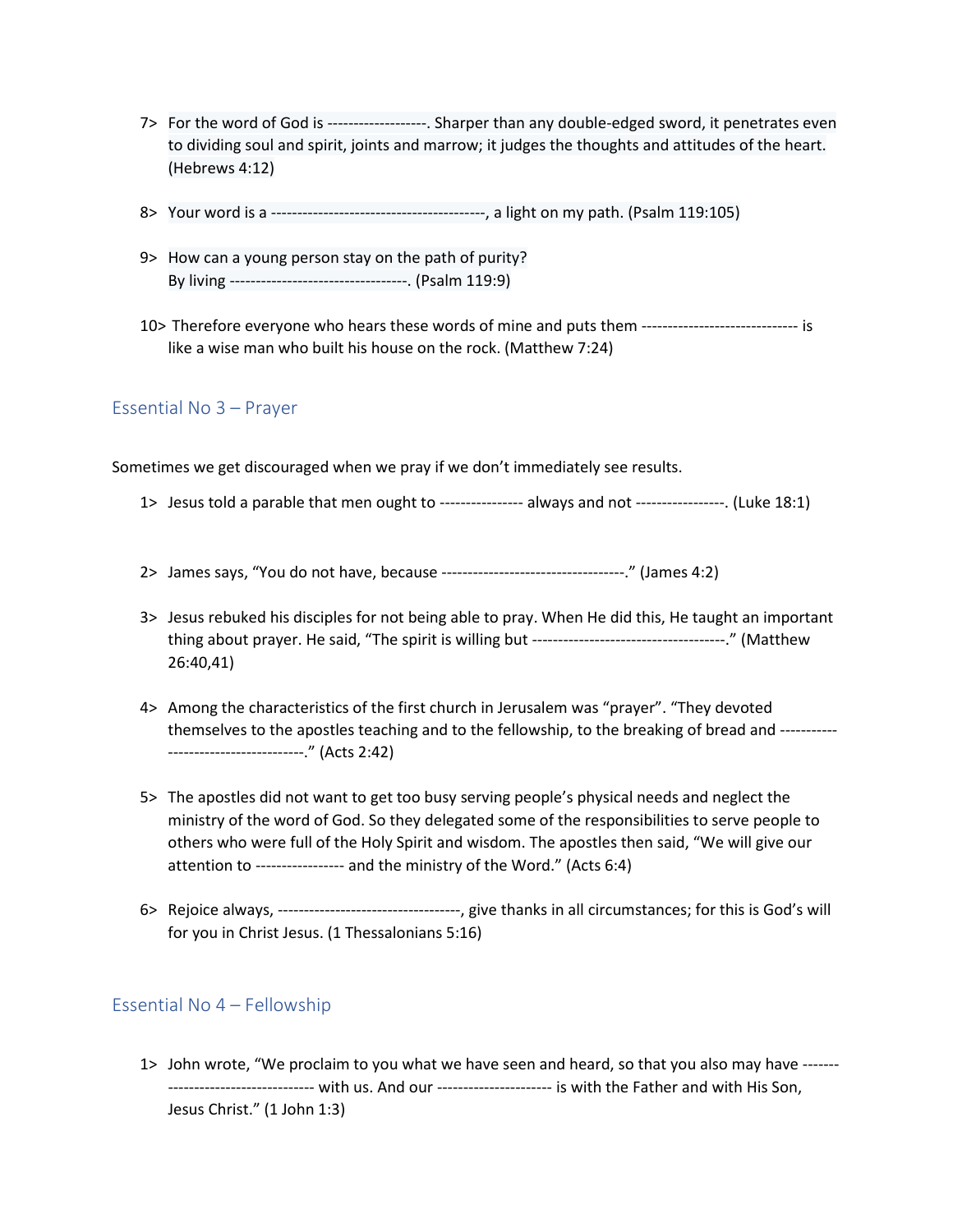- 2> Jesus said, "By this all men will know that you are my disciples, if you have ----------------------------- ---------." (John 13:35)
- 3> When the first church started on the day of Pentecost, the disciples "devoted themselves to the apostles teaching and ---------------------------------, to the breaking of bread, and to prayer. (Acts 2:42)
- 4> God is faithful, who has called you into ------------------ with his Son, Jesus Christ our Lord. (1 Corinthians 1:9)

## Essential No 5 – Witness

- 1> The bible says, "But you will receive -------------------- when the Holy Spirit comes on you; and you will be My ----------------- in Jerusalem (or in your own city or community), and in all Judea and Samaria (surrounding cities and communities), and to the ends of the earth." (Acts 1:8)
- 2> We are called to tell others about all the good things the Lord has done for us in our lives. After Jesus healed a man who had been demon possessed, He told him, "Go home to your family and tell them ------------------------------------------------------- and how He has had mercy on you. (Mark 5:19)
- 3> Jesus ministered to a woman who had been an adulteress. She went and told the people in her city about Jesus. "Many of the Samaritans from that town believed in Him because ----------------- ---------------------, "He told me everything I ever did." (John 4:39)
- 4> Paul was persecuting Christians and was on his way to persecute some more in Damascus. But God apprehended him in a remarkable way and blinded him. A man named Ananias came to see Paul and healed him and said to him, "You will be his -------------------- to all people of what you have seen and heard." (Acts 22:15)

## Supplemental Notes to Lesson 1 – Five Christian Essentials

In 1 Corinthians 12:1-2, Paul writes, "You know that when you were pagans, somehow or the other you were influenced and led astray to mute (silent, unable to speak) idols" (or fake gods). We too were influenced and led astray in various ways adapting to what this world calls "normal" before we came to Christ. Now as Christians, we need to learn to differentiate between those influences and the Word of God. It is important to understand that though God does speak today in many ways, He always speaks in accordance to His written word, the Bible. **The Bible is the straight edge by which God shows us how**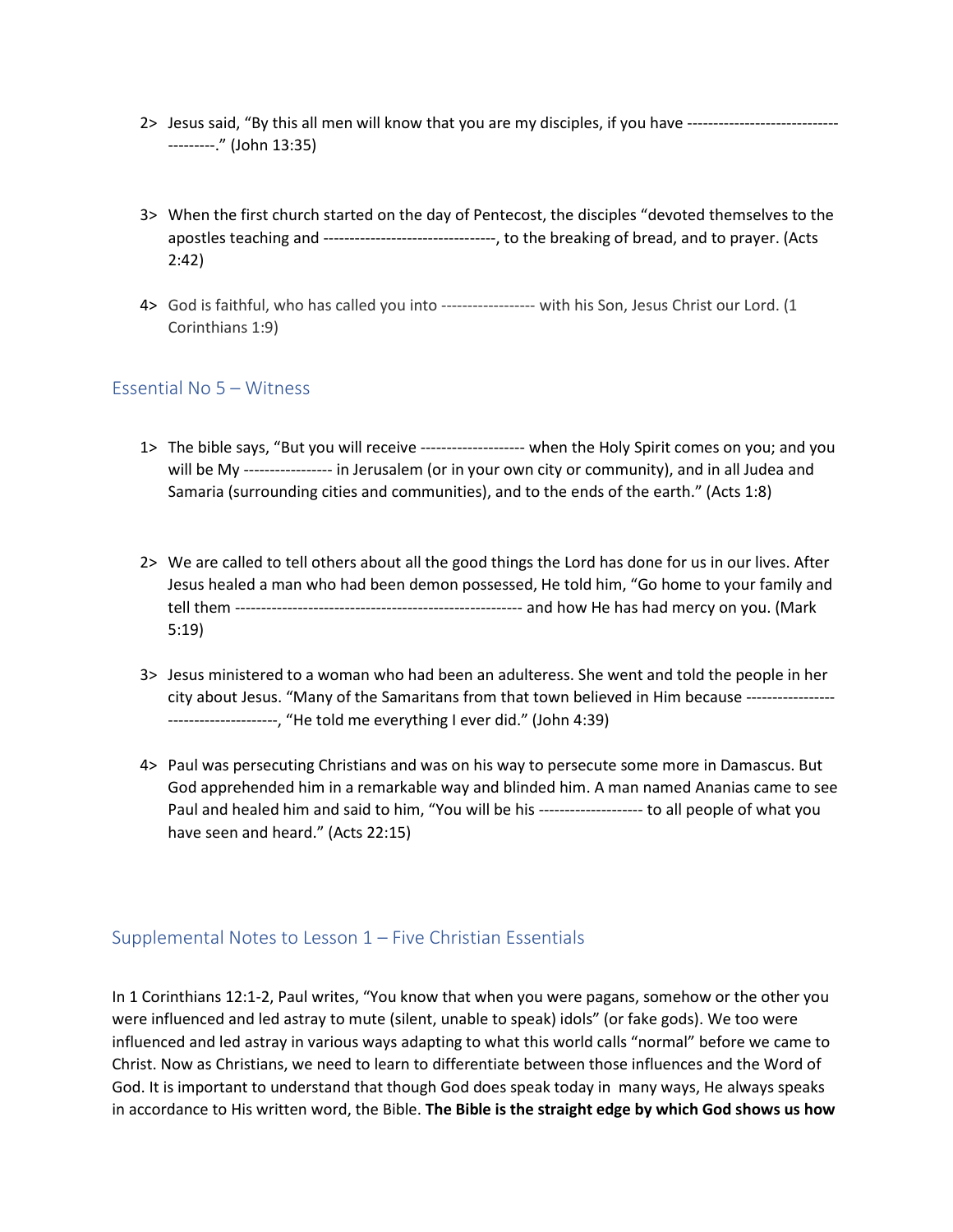**crooked our lives are.** The Bible is the final authority for all issues of faith (what we believe) and life (how we live and the values we hold).

What are some ways in which God speaks? Here are some from the least usual to the most common. Remember, God is God and can speak however He wants. Our job is to listen and obey, not to presume how He should speak to us. With that in mind, here are 10 ways that God speaks to His children, sorted in order of least common to the most common.

- 1> With an audible voice (Moses at times, the apostle John on the island of Patmos)
- 2> Through dreams (Joseph, Pharoah, Jacob, etc)
- 3> Through visions (Peter, Paul, etc)
- 4> Through angels (Mary, when Jesus' birth was announced)
- 5> Through gifts of the Holy Spirit (1 Corinthians 12)
- 6> Through life circumstances (not to be confused with looking for "signs")
- 7> Through godly counsellors (pastors, elders, mature Christians)
- 8> Through conviction of heart (The Holy Spirit convicts us)
- 9> Through the Bible (Teaching and Preaching)
- 10>Through the Bible (Personal Reading and meditation)

Remember, if the plain text in the bible makes sense, then seek no other sense.

## **WARNINGS**

- 1> Anyone "hearing God" for you on your behalf violates two main things.
	- a. John 10 "My sheep hear my voice"
	- b. The priesthood of the believer.
- 2> Beware of the pitfall, "This thought just popped into my head and so it must be God" or "Something told me to….. and so it must be God". There are three sources of thoughts.
	- a. Natural thoughts Mark 8:27,28
	- b. God Mark 8:29
	- c. The devil Mark  $8:31-33$
- 3> Don't play bible roulette! "I'll just open my bible and the Spirit will lead me to the right verse." For eg: If you opened your bible and pointed your finger at a verse blindly, you could land on any of these verses.
	- a. Judas went out and hanged himself Matthew 27:5
	- b. Go therefore and do likewise Luke 10:37
	- c. What you do, do quickly John 13:27
- 4> Don't look for signs.
	- a. Man shall not live by bread alone but by every word (not sign) that proceeds from the mouth of God. Matthew 4:4
	- b. An evil generation seeks a sign. Matthew 12:38,39 Luke 11:29
	- c. These signs shall follow those who believe; (not these believers shall follow signs. Mark 16:17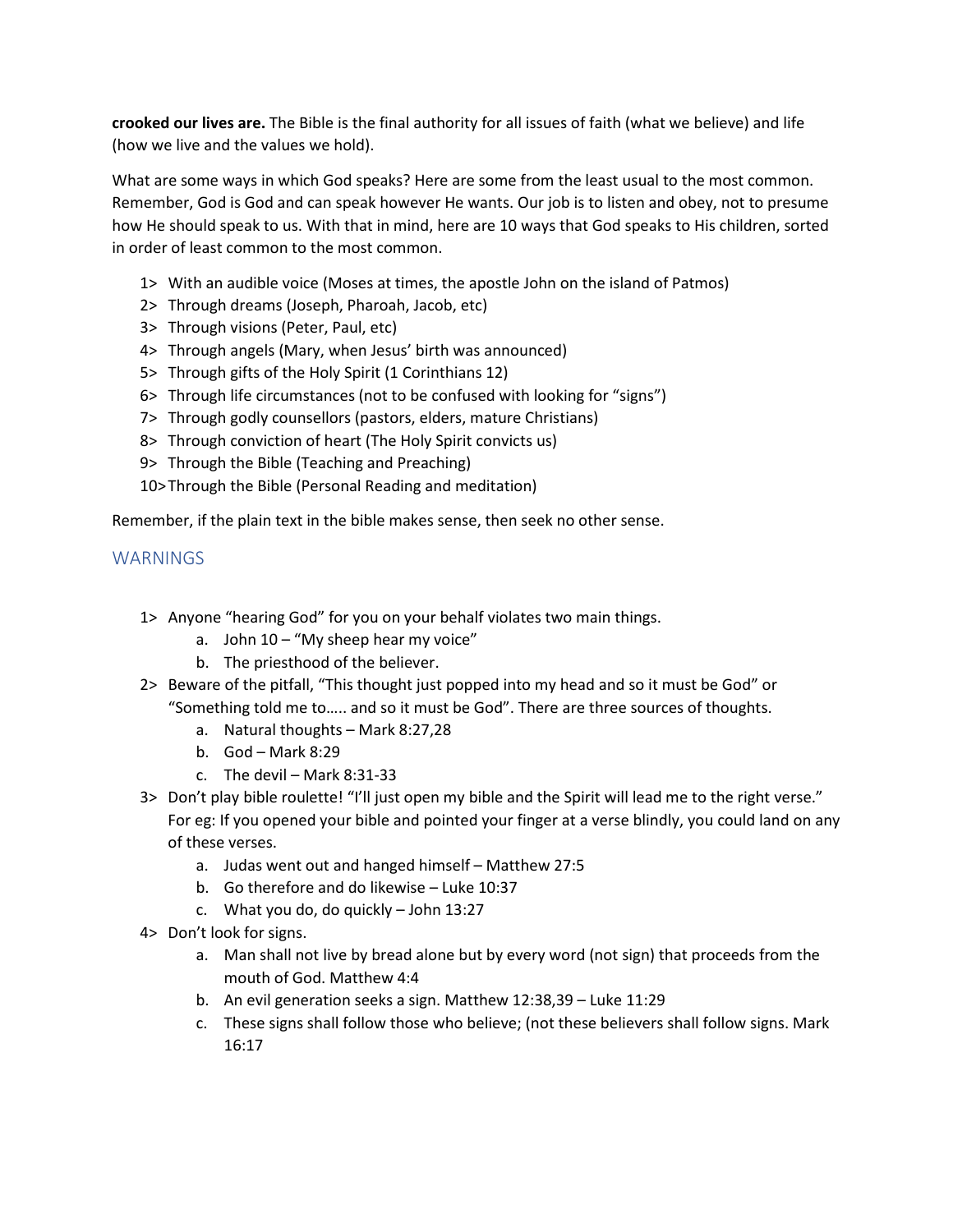5> Selective hearing. You cannot continue to knowingly practice what the Bible declares to be sin in one area of your life and keep praying, "God show me what Your will is," in another area of your life.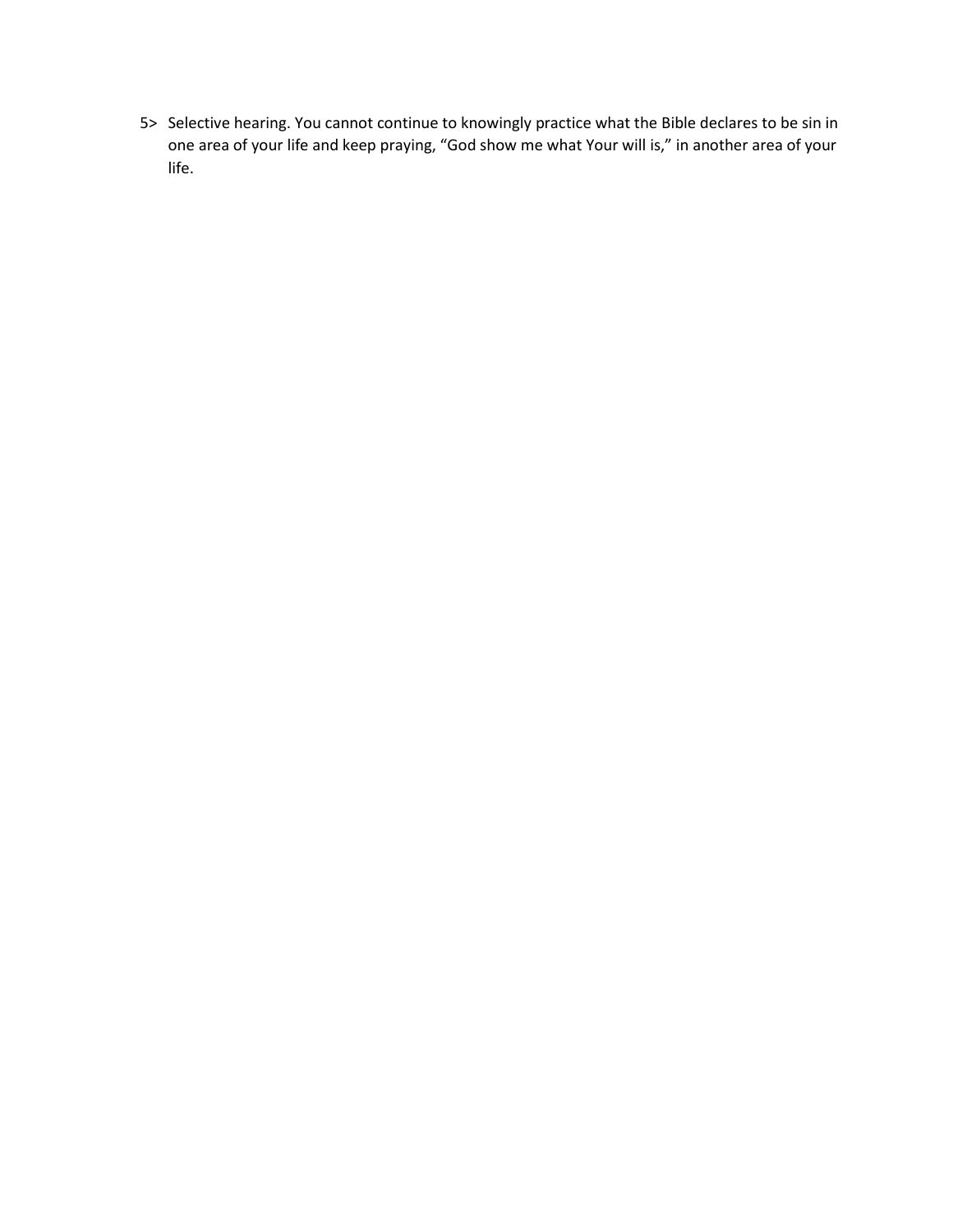# Week 2 - Repentance

**"For no one can lay any foundation other than the one already laid, which is Jesus Christ"** (1 Corinthians 3:11).

Last week we saw that when man was totally and eternally separated from God because of his choice to rebel and sin against Him, God came looking for man with a plan to reconcile sinful man to Himself. God fulfilled His absolute standard of justice by putting the death penalty man deserved upon the only One in the universe who could take man's place: God Himself, the Lord Jesus Christ. By doing this God made the only way for man to be saved.

But this does not mean that all men are saved or will be saved. Even though God does not desire that any should perish, He will not force men against their will to receive the gift of salvation through His Son. The same as man chose to sin, he must also freely choose to turn from sin toward God and receive His grace. This is called repentance. The Bible says that it is "God's kindness (that) leads you to repentance" (Romans 2:4). Because Jesus is Lord, men **must** repent, or turn from their sins, and give their life entirely to Him if they are to be saved.

It is a gift of God that any man is even willing to repent, because the Bible says that no man is looking for God or has any desire to know or obey Him. The complete work of salvation is done by the grace of God. "For it is by grace you have been saved, through faith --- and this not from yourselves; it is the gift of God --- not by works, so that no one can boast" (Ephesians 2:8, 9). There is absolutely nothing any man can do to save Himself. He must be saved. He needs a Savior. The Lord Jesus Christ is the Savior of the world. The Bible says, "Salvation is found in no one else, for there is no other name under heaven given to men by which we must be saved" (Acts 4:12).

We have seen that God is "not wanting anyone to perish, but everyone to come to repentance" (2 Peter 3:9). In this study we want to look at what repentance means, and how repentance testifies to the fact that Jesus has become Lord of our life.

## The command to repent

1. One of the elementary principles of Christ is the foundation of \_\_\_\_\_\_\_\_\_\_\_\_\_\_\_ from dead works (acts that lead to death). Hebrews 6:1

2. Jesus preached the gospel of the kingdom of God, saying, "The time has come. The kingdom of God is near. **Example 1:** The and believe the good news." Mark 1:15

3. Jesus taught that "\_\_\_\_\_\_\_\_\_\_\_\_\_\_\_ and forgiveness of sins will be preached in His name to all nations, beginning at Jerusalem." Luke 24:47

4. In Jerusalem on the day of Pentecost, Peter preached under the anointing of the Holy Spirit to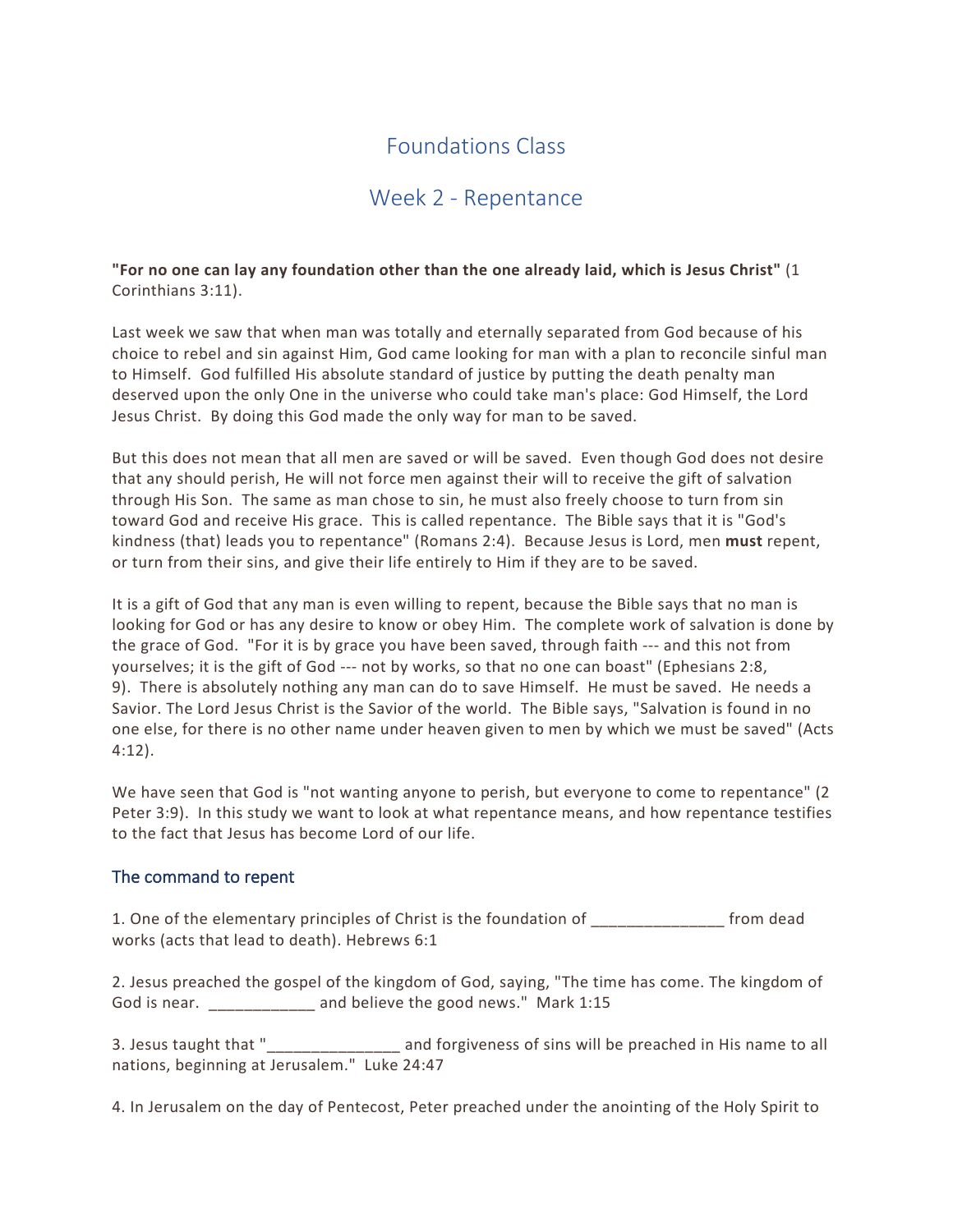thousands of people. He said they had crucified Jesus, who was both Lord and Christ. "When the people heard this, they were cut to the heart and said to Peter and the other apostles, 'Brothers, what shall we do?' Peter replied, '\_\_\_\_\_\_\_\_\_\_\_\_\_\_ and be baptized, every one of you, in the name of Jesus Christ for the forgiveness of your sins. And you will receive the gift of the Holy Spirit.'" Acts 2:36-38

## What repentance means

5. The first step in repentance is to \_\_\_\_\_\_\_\_\_\_\_ and \_\_\_\_\_\_\_\_ our sin to God. Psalm 32:5.

6. To help us turn from our sin, the Bible says, "Confess your sins \_\_\_\_\_\_\_\_\_\_\_\_\_\_\_\_\_\_ and pray for each another so that you may be healed." James 5:16

7. The Bible says that, "If we claim to be without sin, we deceive ourselves and the truth is not in us. If we \_\_\_\_\_\_\_ our sins, He is faithful and just and will example us our sins and \_\_\_\_\_\_\_ us from all unrighteousness." 1 John 1:8, 9

8. We are not to cover, or hide our sin. The Bible says, "Whoever \_\_\_\_\_\_\_\_\_\_\_ and them finds mercy." Proverbs 28:13

## Coming out of the world and into the kingdom of God

9. It is important to forsake sin. The Bible says, "We died \_\_\_\_\_\_\_\_\_\_\_\_\_; how can we live in it any longer?" Romans 6:2

10. We are told, "Do not love the world or anything in the world. If anyone loves the world, the love of the Father is not in him." I John 2:15.

I John 2:16 lists the things of the world to be repented from

- a. \_\_\_\_\_\_\_\_\_\_\_\_\_\_\_\_\_\_\_\_\_\_\_\_\_\_  $b.$
- c. \_\_\_\_\_\_\_\_\_\_\_\_\_\_\_\_\_\_\_\_\_\_\_\_\_\_

Compare these three things with the temptation in the garden of Eden. Genesis 3:6

- a. \_\_\_\_\_\_\_\_\_\_\_\_\_\_\_\_\_\_\_\_\_\_\_\_\_\_  $b.$
- $c.$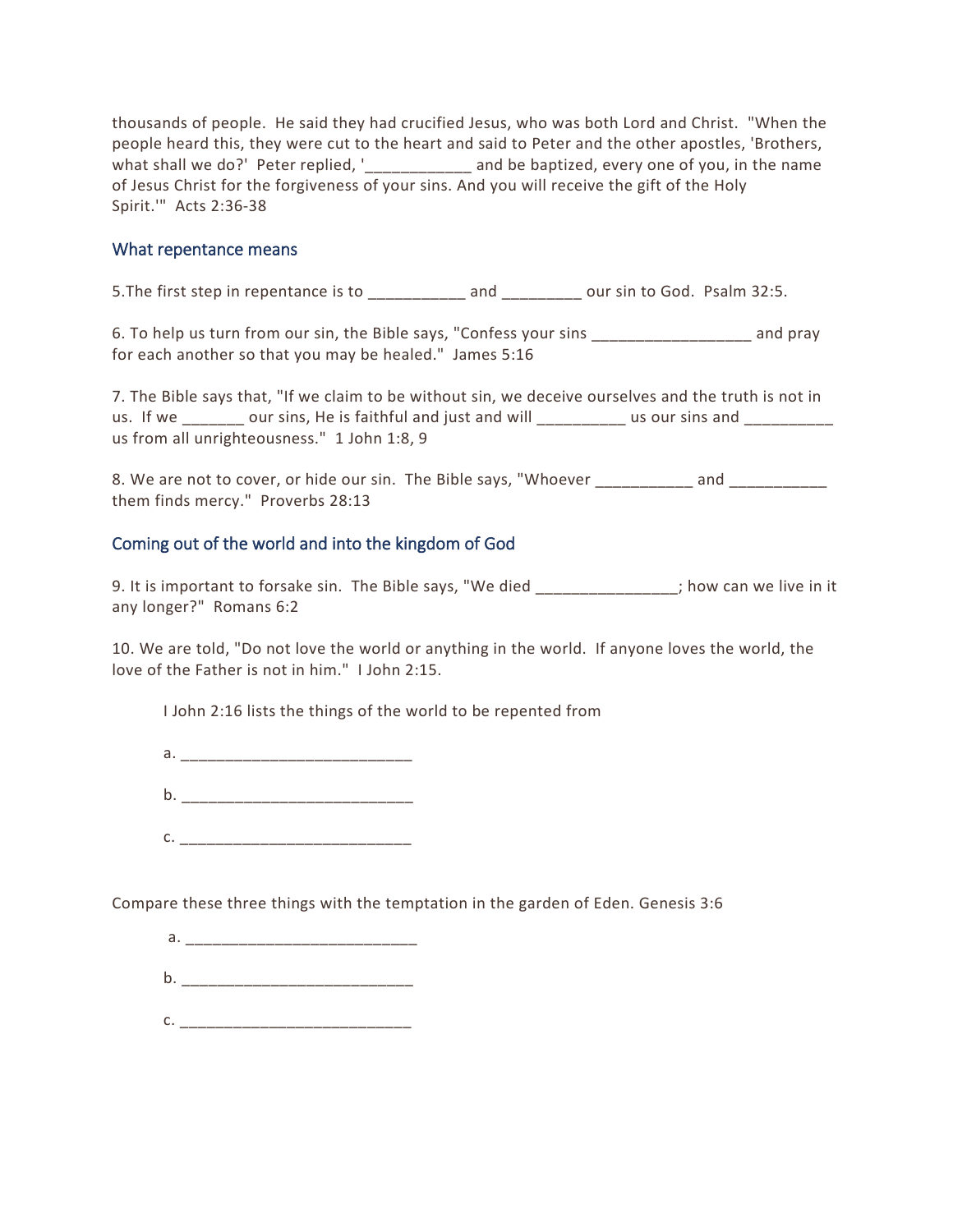11. The Bible says that \_\_\_\_\_\_\_\_\_\_\_\_\_ with the world (the sinful way of life) makes us an enemy of God. James 4:4

12. Because of this God commands us to do three things regarding the world and our former sinful lifestyle. 2 Corinthians 6:17

 a. \_\_\_\_\_\_\_\_\_\_\_\_\_\_\_\_\_\_\_\_\_\_\_\_\_\_\_\_  $b.$ c. \_\_\_\_\_\_\_\_\_\_\_\_\_\_\_\_\_\_\_\_\_\_\_\_\_\_\_\_

13. Though good works most certainly do not save us, they are the "fruits" that indicate a true internal change has happened in our life through the powerful working of the grace of God. John the Baptist preached saying, "\_\_\_\_\_\_\_\_\_\_\_\_\_\_\_ in keeping with \_\_\_\_\_\_\_\_\_\_\_\_\_\_\_\_...." Luke 3:8

## Jesus is Lord of our lives

14. Our salvation is by grace. It is a free gift of God. But Jesus said the gift must be received on His terms. He said, "If anyone would come after Me, he must \_\_\_\_\_\_\_\_\_\_\_\_\_\_\_ and \_\_\_\_\_\_\_\_\_\_\_\_\_\_\_\_\_\_\_\_ daily, and \_\_\_\_\_\_\_\_\_\_\_\_." Luke 9:23

15. Jesus is so serious about having whole-hearted followers, he said we are to first sit down and  $\frac{1}{2}$  Luke 14:28-31

16. There is a story in the Bible about a young man who came to Jesus because he wanted eternal life. Jesus saw that this man had a god in his life. It was money. When Jesus told him to give it up and "come, follow Me", did the young man do it? \_\_\_\_\_\_\_\_\_\_. Did Jesus change His mind when He saw the man leaving? \_\_\_\_\_\_\_\_\_. Matthew 19:16-22

17. Even though the young man in Matthew 19 was "sorrowful", sorrow is not repentance. Many times, people are sorry for the effect their sin has had on them, rather than sorry for the effect sin has had on God. The Bible says that all sin is ultimately against God (Psalm 51:4). We read that "godly sorrow brings extended that leads to salvation and leaves no regret, but worldly sorrow brings \_\_\_\_\_\_\_\_\_\_\_." 2 Corinthians 7:10

18. Zacchaeus was a chief tax collector who had become rich through dishonesty. When he met Jesus, how did Jesus know that "Today salvation has come to this house (Zacchaeus)" ? -

\_\_\_\_\_\_\_\_\_\_\_\_\_\_\_\_\_\_\_\_\_\_\_\_\_\_\_\_\_\_\_\_\_\_\_\_\_\_\_\_\_\_\_ Luke 19:1-10.

19. "For Christ's love compels us, because we are convinced that one died for all, and therefore \_\_\_\_\_\_\_\_\_\_\_\_\_\_\_. And He died for all, that those who live should no longer live

\_\_\_\_\_\_\_\_\_\_\_\_\_\_\_\_\_\_\_\_\_\_\_ but \_\_\_\_\_\_\_\_\_\_\_ who died for them and was raised again." 2 Corinthians 5:14, 15

20. Jesus said, "I tell you that in the same way there will be more rejoicing in heaven over one sinner \_\_\_\_\_\_\_\_\_\_\_\_\_\_\_\_\_\_\_\_\_\_\_\_\_\_than over ninety-nine righteous persons who do not need to repent." Luke 15:7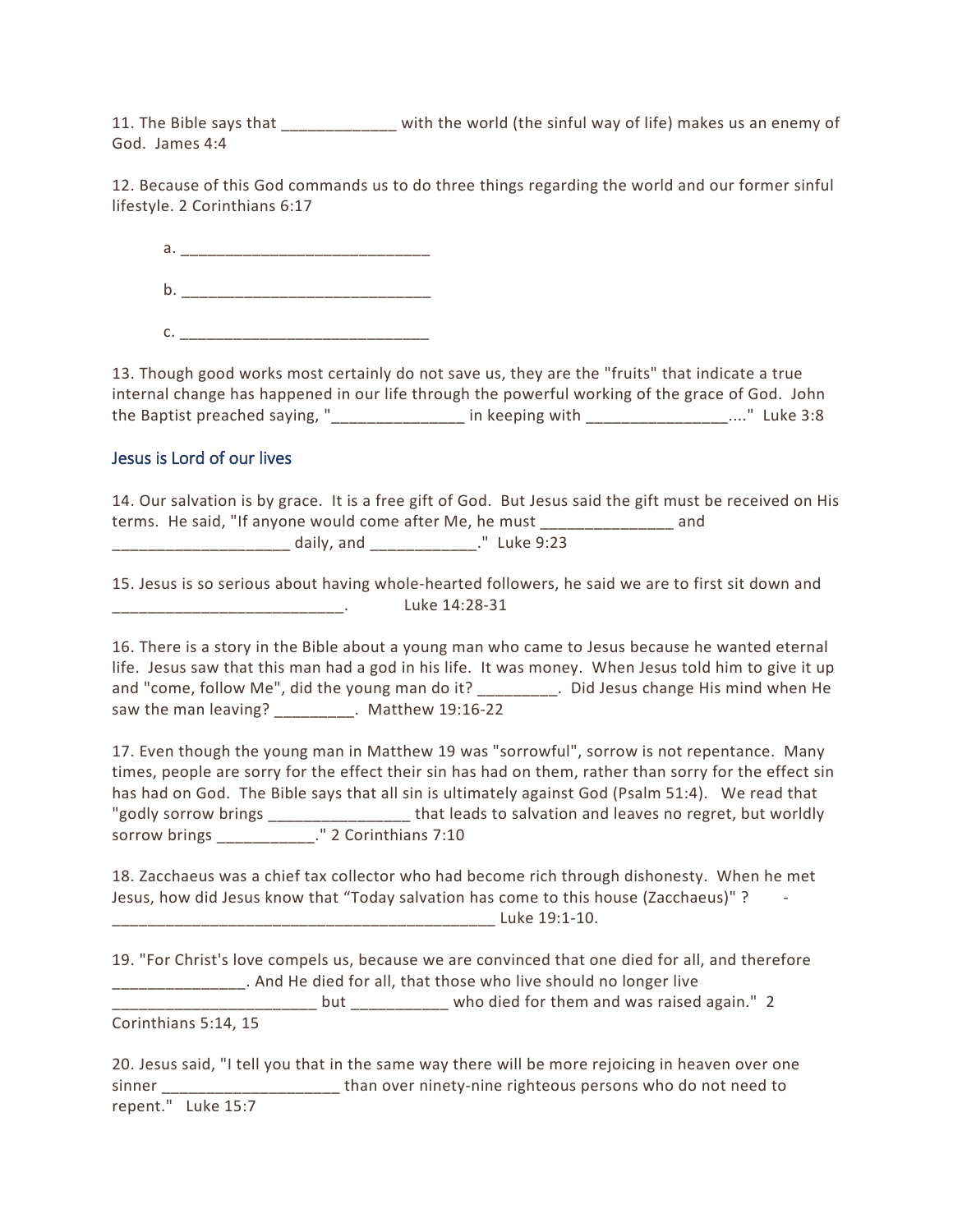## Supplemental Notes to Lesson 2 - Repentance

We must remember the context in which Jesus said, "pick up your cross and follow me." The nation was under occupation by the Romans who instituted crucifixion as the death penalty for slaves and non – Romans. The only time some on picked up a cross was when they were going to die – to lose their own life completely and finally.

 Regarding repentance, we first note that when man fell, he fell totally and completely. That means that his body, soul, and spirit fell into bondage to sin. The significance of this is that the soul is the heart and mind. Man's natural thoughts about God are wrong and he cannot come to a full and complete understanding of the reality of his lost state without God touching his heart.

## Teaching illustrations and examples:

1. Repent. stop, turn 180 degrees, and go the other direction. It isn't veering course by 45 degrees with a bible in one's hand!

2. Funeral. Imagine you just died. At the funeral time suddenly stops. Jesus walks into the scene and touches the coffin and you wake up. Jesus says, "you have died. Your life is over. All your hopes, dreams, and plans are finished. But I will let you live again if you wish. The condition is that the new life you live will be no longer for yourself but completely for me. What is your choice? Do you want to live under those conditions or be dead and buried now?" The choice to live again totally for the will of God is the essence of repentance unto salvation.

3. *Robbery*. A robber comes to your home and demands that you turn over all your goods, money, and possessions or he will shoot you. Your choice is complete obedience or death. There is no bargaining. In the same way, Jesus doesn't bargain. He sets the terms of our repentance and the terms by which we must be saved. You cannot lower the conditions he set when you present the gospel to another!

4. Jesus is either Lord of all or He is not Lord at all. He is not merely Lord over the area of our life called "religion," but He is Lord over every area.

5. *Marriage*. Would you marry someone who promised to be faithful to you 364 days a year, but wanted to commit immorality one day a year? What about if they promised to be faithful 364 days and 23 hours a year, but would commit immorality one hour each year? The issue is the heart. This person has revealed that their heart isn't completely with you. In the same way, Jesus is looking for hearts that are completely given over to Him and not just 10% or 50% or 90%. But complete 100%.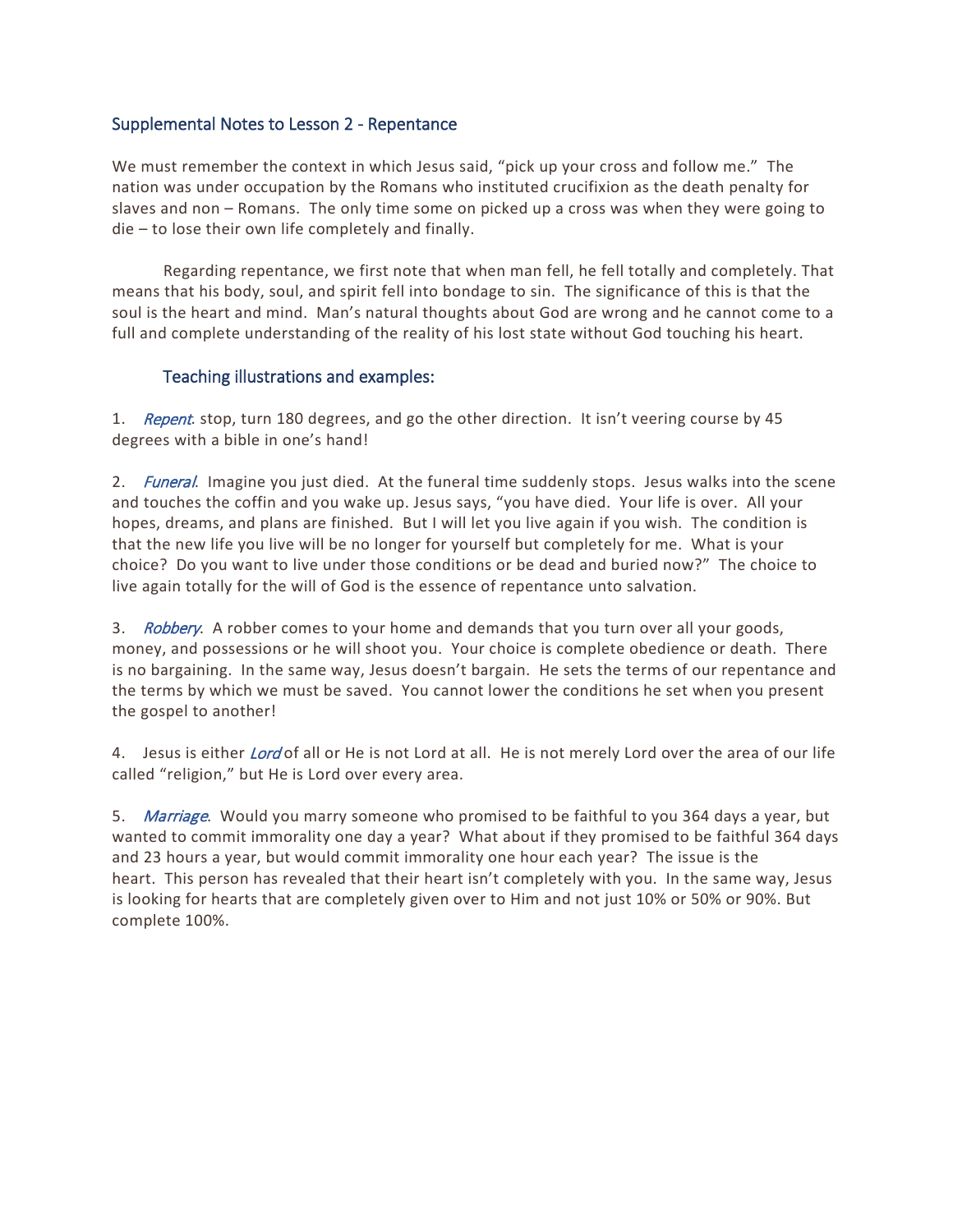# Week 3 - Water Baptism

## **"Therefore go and make disciples of all the nations, baptizing them in the name of the Father and of the Son and of the Holy Spirit...." Matthew 28:19**

The English word "baptize" is a transliteration (substitution of letters of one language for those of another) of the Greek word "baptizo". Baptizo means to make whelmed (ie. fully wet) and comes from the root word "bapto", meaning to cover wholly with a fluid, as in "dip".

Following believing on the Lord Jesus Christ, the new convert is commanded by the Word of God to be baptized in water in the name of the Lord. This is the **first priority** after a person repents of their sins and places their trust in Jesus Christ for salvation. As we continue to study about foundations of the Christian faith, it is important to remember, "For it is by grace you have been saved, through faith --- and this not from yourselves, it is the gift of God --- not by works, so that no one can boast" (Ephesians 2:8,9). Baptism doesn't save us. The Bible says baptism is, like repentance, a gift from God. It is a very special gift by which God cuts off our sinful nature and buries it in the waters of baptism.

Water baptism is more than a ritual or religious exercise. It is a foundation of the Christian life in which God does a supernatural work according to our faith. It is also an outward affirmation of the inward commitment the believer has made to Jesus Christ as the Lord of their life.

All Christians are admonished to be water baptized. Weakness in the Christian life or continually being overtaken by sin can often be traced back to a person's failure to obey the command to be baptized. There are four main reasons why some people fail to get baptized.

- 1. **Ignorance**: Some Christians have never learned the Biblical meaning and importance of baptism. (Acts 19:1-3)
- 2. **Pride**: Sometimes if a person has been a Christian for some time before learning about baptism, they think they are doing alright without it, and don't need it to live a victorious Christian life (Luke 7:30)
- 3. **Fear**: One confirmation of the powerful effect of baptism is the great opposition some people face from their family and friends over the issue of baptism. (Acts 2:41, 5:13)
- 4. **Religious training**: Some people have gone through a ritual before they chose to receive Jesus as their Lord, or one that is not strictly Scriptural, and maintain they have been baptized, even when the Word of God teaches differently. (Acts 19:4-5)

## The command and requirements to be baptized.

> Jesus said, "Whoever \_\_\_\_\_\_\_\_\_\_\_\_\_\_\_\_ and is baptized will be saved." Mark 16:16

> Peter set a condition for baptism as well as commanding it for new believers when he said, "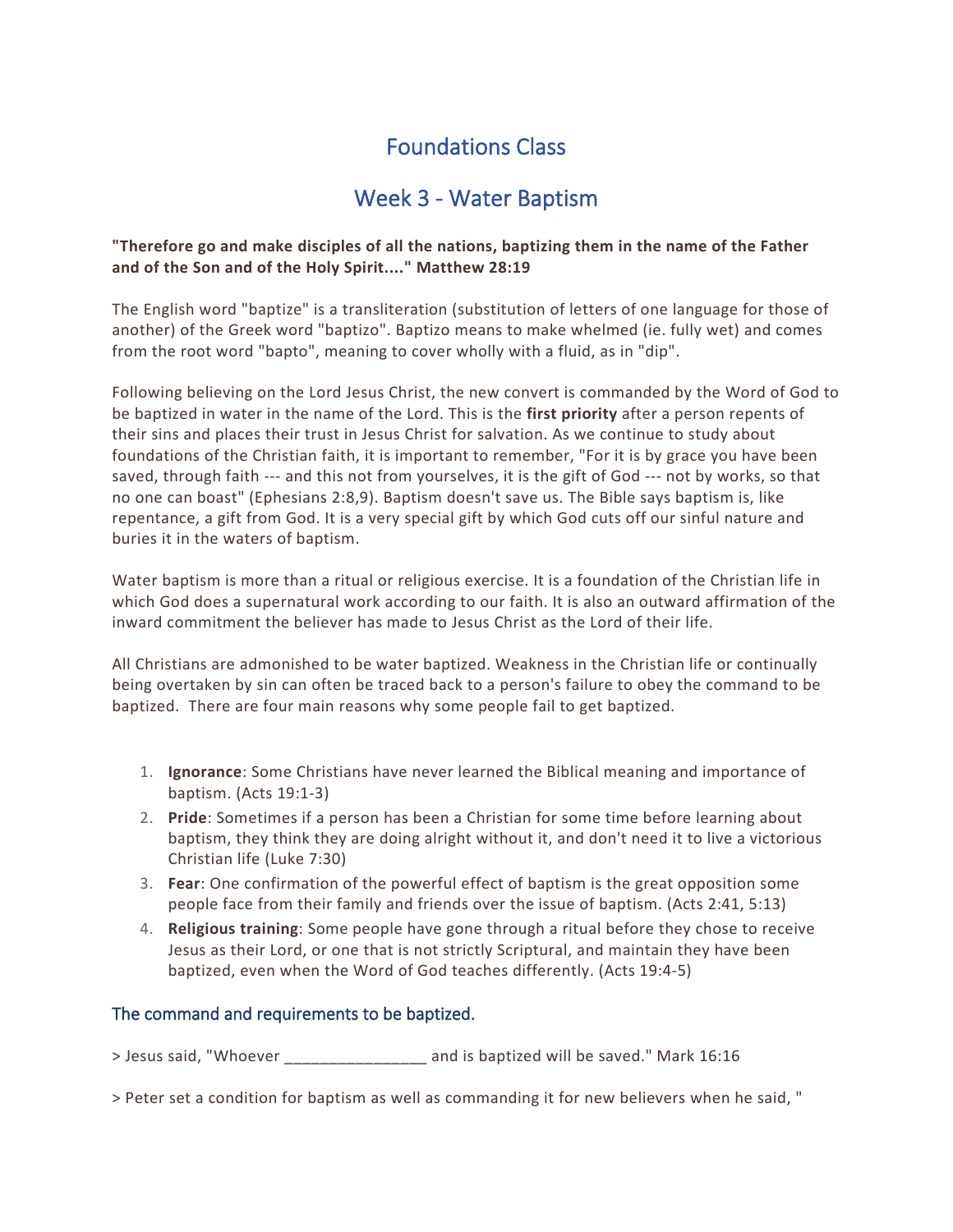\_\_\_\_\_\_\_\_\_\_\_\_\_\_\_\_\_\_\_\_\_, and be \_\_\_\_\_\_\_\_\_\_\_\_\_\_\_\_\_, every one of you..." Acts 2:38

> Peter preached to a man named Cornelius and his household. After this he " that they be \_\_\_\_\_\_\_\_\_\_\_\_\_\_\_\_\_\_\_\_\_ in the name of Jesus Christ..." Acts 10:48

> Both men and women were baptized. " The philip as he preached the good news of the kingdom of God and the name of Jesus Christ.." Acts 8:12

## What happens when we repent, believe, and are baptized in water

## **A. DEATH: Our old man (old sinful nature) is crucified**

> Just as Jesus was crucified and rose from the dead, the Bible says, "I have been \_\_\_\_\_\_\_\_\_\_\_\_\_ with Christ and I no longer live, but Christ lives in me." Galatians 2:20

> When we are baptized into Christ Jesus we are baptized into His \_\_\_\_\_\_\_\_\_\_\_\_\_\_\_\_\_ Romans 6:3

> We know that "our old self was \_\_\_\_\_\_\_\_\_\_\_\_\_\_\_ with Him that the body of sin might be done away with, that we should no longer be slaves to sin -- because anyone who has \_\_\_\_\_\_\_\_\_\_\_\_\_ has been freed from sin." Romans 6:6,7

#### **B. The old man is cut off**

> Circumcision is the cutting away of something unclean. The Bible says, "In Him you were \_\_\_\_\_\_\_\_\_\_\_\_\_\_, in the putting off of the \_\_\_\_\_\_\_\_\_\_\_\_\_\_\_\_\_, not with a circumcision done by the hands of men but with the circumcision done by Christ, having been buried with Him in \_\_\_\_\_\_\_\_\_\_\_\_\_\_." Colossians 2:11,12

> We know that our "old self" was crucified with Jesus, that the body of sin might be done away with. We have seen that the old man (the body of sin) who is dead is cut off. Why does God do this? "That we should no longer be \_\_\_\_\_\_\_\_\_\_\_\_\_\_\_\_\_\_\_\_\_." Romans 6:6

## **C. Burial**

> Anytime someone dies, we bury them. "Therefore, we were \_\_\_\_\_\_\_\_\_\_\_\_\_ with Him through \_\_\_\_\_\_\_\_\_\_\_\_\_\_\_\_\_\_\_\_\_ into death." Romans 6:4

> We were \_\_\_\_\_\_\_\_\_\_\_\_\_\_\_\_\_\_\_ with Him in baptism. Colossians 2:12

## **D. Resurrection**

> The hope we have in God through Jesus is that when we die we will be resurrected to life. We were "buried with Him in baptism and with Him through with Him through with Him through with Him through with Him through with Him through with Him through with Him through with Him through with Him through with Him throug the power of God, who raised Him from the dead." Colossians 2:12

> We were buried with Him through \_\_\_\_\_\_\_\_\_\_\_\_\_\_\_\_ into death, in order that just as Christ was \_\_\_\_\_\_\_\_\_\_\_\_\_\_\_\_\_\_\_\_\_ through the glory of the Father, we too may \_\_\_\_\_\_\_\_\_\_\_\_\_." Romans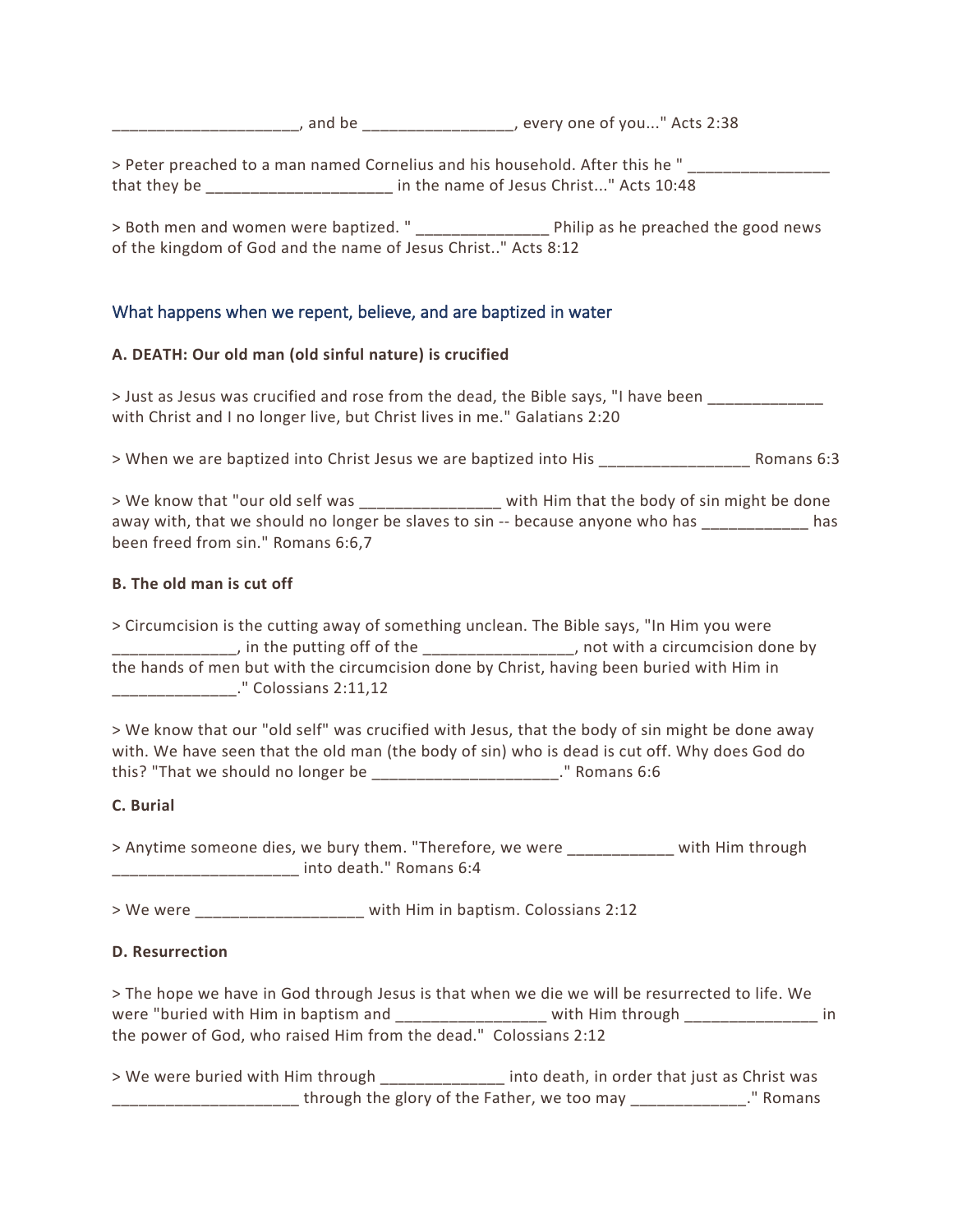#### **E. We are forgiven of our sins**

> "Then Peter said to them, 'Repent, be baptized every one of you, in the name of Jesus Christ \_\_\_\_\_\_\_\_\_\_\_\_\_\_\_\_\_\_\_\_\_\_\_\_\_\_\_\_\_." Acts 2:38

#### Other examples of water baptism

> Philip used the Scriptures to preach Jesus to an Ethiopian eunuch. The next thing he did was teach about water baptism. The eunuch said, "Look, here is water. Why shouldn't I be \_\_\_\_\_\_\_\_\_\_\_\_\_?" Acts 8:35,36

> When the Lord opened a women named Lydia's heart to heed the things spoken by Paul, she and her family were \_\_\_\_\_\_\_\_\_\_\_\_\_\_\_\_\_. Acts 16:13-15

> Paul's jailer in Philippi got saved when Paul spoke the Word of the Lord to him and all who were in his house. The result was that immediately he and all his family were \_\_\_\_\_\_\_\_\_\_\_\_\_\_\_\_\_ Acts 16:30-33

> A man named Crispus believed on the Lord with all his household. The result was that many Corinthians \_\_\_\_\_\_\_\_\_\_\_\_\_ and were \_\_\_\_\_\_\_\_\_\_\_\_\_\_. Acts 18:8

> And now what are you end are controlled to the controller controller and wash your sins away, calling on His name." Acts 22:16

#### Supplemental Notes to Lesson 3 – Water Baptism

The thing that would be really unfortunate is if one doesn't have a clear understanding and biblical conviction about water baptism. It is not enough to simply say "my parents believed this", or "my denomination practices this", or "my pastor said this was right and I trust him". Know what you believe and why you believe it.

#### *Baptismal Summary*

Who – Believers

Why – Jesus commands us

When – Top priority after repentance

How – Immersion in water

What – Identification with Jesus and the Christian church; outward confirmation of an inward change of heart; figurative death, burial and resurrection to a new life. Born Again.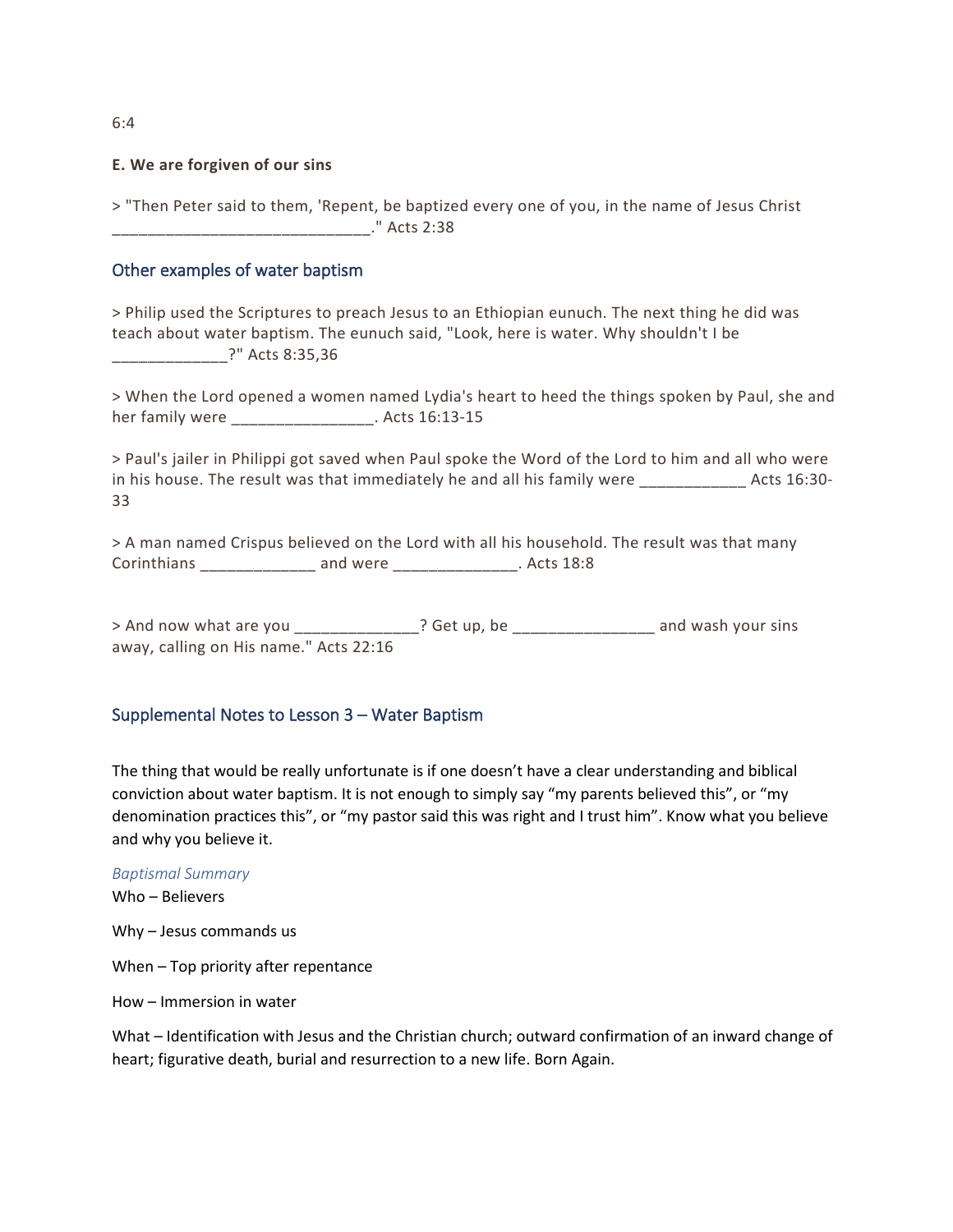## *Why Believers*

This is generally clear in the context of scripture in the call to repent preceding the command to be baptized.

## *Why Immersion*

- 1. The meaning of the original language
	- a. Bapto dip, dip in something (eg: a garment dipped in dye)
	- b. Baptizo dip, immerse, wash (non New Testament language usage plunge, sink, drench, overwhelm)
- 2. "enough water" John 3:23
- 3. "burial" as a symbol of baptism
- 4. Greek prepositions
	- a. Eis (1768 times) into, in toward, to among, near, on, for, against, as, at
	- b. Apo (646 times) from, away from, because of, with for, of, by
	- c. Ek (914 times) from, out of away from, by, of, because of
	- d. En (2752 times) in, on, at, near, to, by, before, among, with, within, when
- 5. Greek prepositions usage in selected baptism passages
	- a. Acts 8:38 eis/ek
	- b. Matthew 3:16 apo
	- c. Mark 1:10 ek

## Teaching examples to illustrate baptism

- 1. The parting of the Red Sea. Pharaoh's armies followed God's people to bring them back to bondage. They passed through water into the Promised Land, while their enemies perished in those same waters.
- 2. Punishment for a murderer tying the corpse to the murderer back to back. The death and decay of the corpse would cause the death of the living murderer if the corpse is not cut off.
- 3. Naaman (2 Kings 5). "Dip in the river seven times." It's not hard. Just obey. You've got nothing to lose but everything to gain.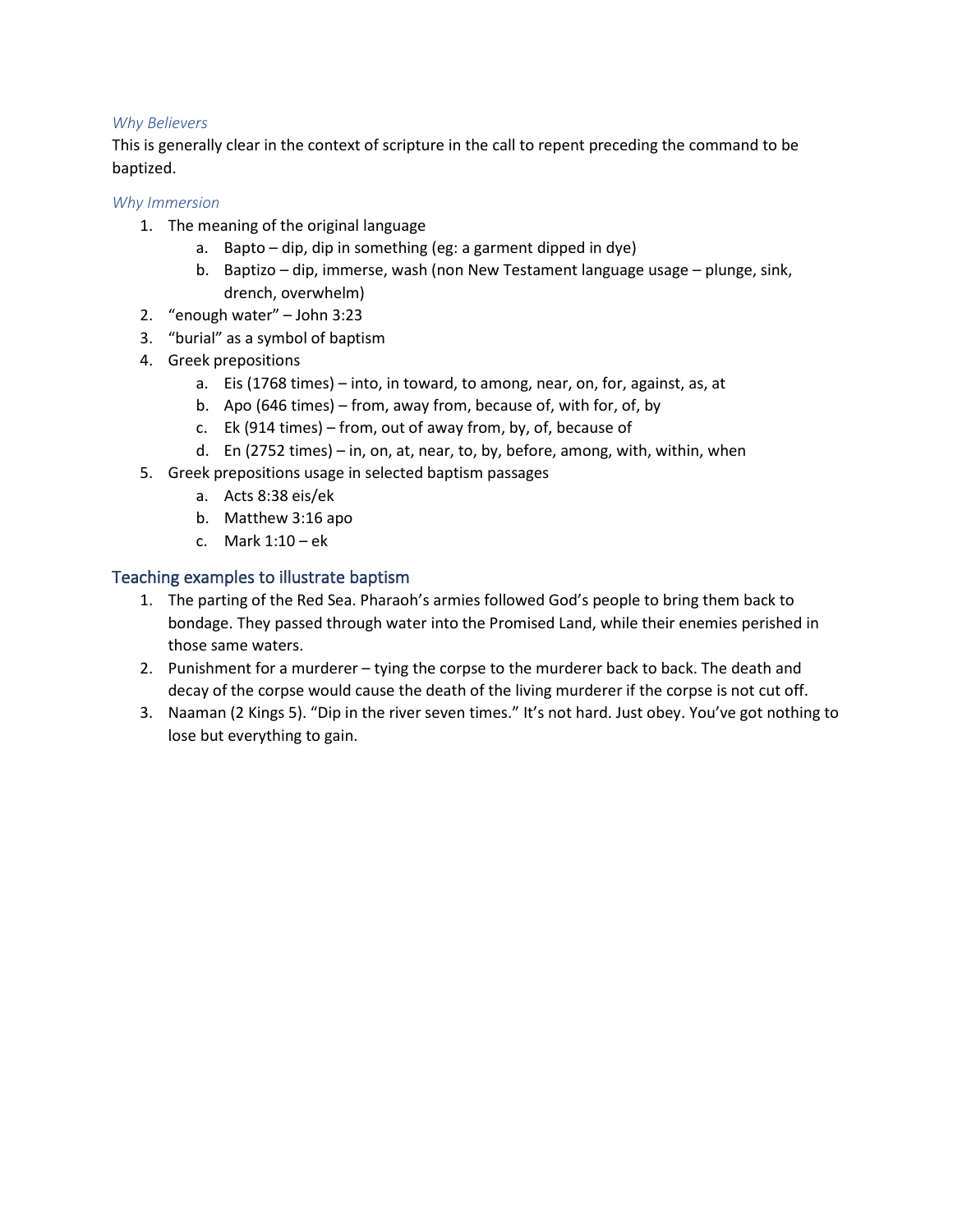# Week 4 - Baptism in the Holy Spirit

As a New Christian, Baptism in the Holy Spirit may sound weird or even a bit spooky.

The Bible teaches that there is only One God who is three persons, the Father, the Son (the Lord Jesus Christ), and the Holy Spirit (James 2:19, Galatians 3:20, Matthew 28:19). The Holy Spirit is God, the third Person of the Trinity (Acts 5:3,4). He is co-equal and co-eternal with God the Father and God the Son, Jesus Christ.

The easiest way to begin to understand the Trinity, of Tri-Unity of God, is to recognize the triune nature of man who is created in God's image. Man has a body which can be seen and felt. He has a soul (mind, will and emotions) which can't be seen, but obviously exist. Man also has a spirit. To distinguish the spirit from the soul we can use the example of being tempted to sin. Though in our mind we come up with excuses to sin, we still know in our spirit that sin is wrong. Though a man has a body, soul and spirit, we understand he is one man, not three different beings.

When a person is born again, they become a Christian, receiving Jesus as their Lord and Savior. Because God is One, they receive God the Father and God the Holy Spirit as well as God the Son, Jesus Christ. When Jesus rose from the dead his disciples were born again and received the Holy Spirit (John 20:22). However, Jesus told them to wait in Jerusalem until He had sent "**what My Father had promised"** (Luke 24:49). **The Promise was the Baptism with the Holy Spirit** (Acts 1:4,5). This was an event separate and distinct from salvation.

In Acts 1:8 Jesus says, "But you will receive power when the Holy Spirit comes on you; and you will be My witnesses..." Jesus was speaking of the Baptism in the Holy Spirit. Shortly afterward this happened. On the day of Pentecost, "all of them were **filled with the Holy Spirit** and began to speak in other tongues, as the Spirit enabled them" (Acts 2:4)

When this happened the multitudes in the city gathered together to see what was happening and Peter preached the Risen Lord Jesus to them. He told them to "Repent and be baptized, every one of you, in the name of Jesus Christ for the forgiveness of your sins. And **you will receive the gift of the Holy Spirit**" (Acts 2:38). Peter finished preaching by speaking of the Baptism in the Holy Spirit, saying, "the promise is for you and your children and for all who are far off - for all whom the Lord our God will call" (Acts 2:39)

Baptism in the Holy Spirit is a very precious gift of God. As you continue to grow in the knowledge of the Lord Jesus Christ, you will realize you can't really live without the baptism in the Holy Spirit.

Reviewing the foundational work of God in a believer's life we remember that first He saves us by grace through faith in Jesus Christ. Then He cuts off our old man who has been crucified with Jesus and buries him in the waters of baptism so we may walk in newness of life. Then, as a continuing work of grace, He baptizes ("to be immersed or filled") us with His Holy Spirit.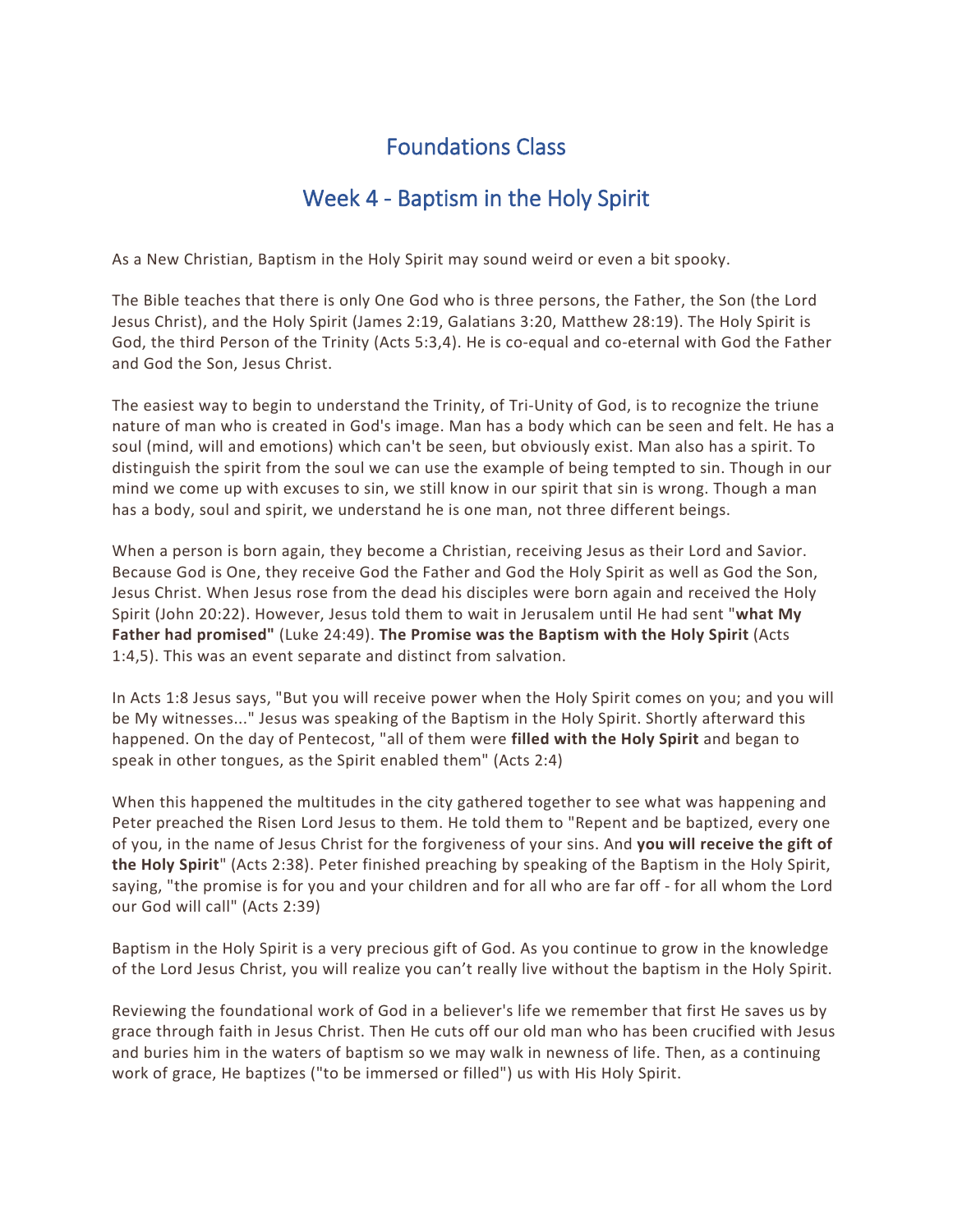## The Holy Spirit (or Holy Ghost) is God the Spirit

> In the beginning God created the heavens and the earth...And the **Land and the** was hovering over the waters." Genesis 1:1,2

> Peter said to a man named Ananias, "How is it that Satan has so filled your heart that you have lied to the \_\_\_\_\_\_\_\_\_\_\_\_\_\_\_\_... You have not lied to men but to \_\_\_\_\_\_\_\_\_\_\_\_\_\_." Acts 5:3,4

> Jesus confirmed the Person of God the Holy Spirit when He commanded His disciples to "Go therefore and make disciples of all nations, baptizing them in the name of the Father and of the Son and of the \_\_\_\_\_\_\_\_\_\_\_\_\_\_\_\_\_\_\_." Matthew 28:19

## Salvation and the Holy Spirit

> When someone is born again they receive the Holy Spirit. We know this is true because the Bible says, "If anyone does not have the \_\_\_\_\_\_\_\_\_\_\_\_\_\_\_\_\_\_\_\_\_\_\_\_\_\_\_\_, he is not His." Rom 8:9

| > When God created man He                                       | into his nostrils the breath of life (Genesis 2:7). His |    |
|-----------------------------------------------------------------|---------------------------------------------------------|----|
| disciples were born again when Jesus rose from the dead and "He |                                                         | on |
| them, and said to them, "Receive the                            | ." John 20:22                                           |    |

## The Promise of the Holy Spirit

| > When we are born again we receive the Spirit (a breath - John 20:22). When we are baptized                                                                 |                                                                                |
|--------------------------------------------------------------------------------------------------------------------------------------------------------------|--------------------------------------------------------------------------------|
| with the Holy Spirit we are enabled with the Holy Spirit (Acts 2:4). As opposed to a breath, this                                                            |                                                                                |
| experience was like a                                                                                                                                        | _____________________________. Acts 2:2-7. Before He went to the               |
| cross Jesus told His disciples, "I will ask the Father, and He will give you                                                                                 |                                                                                |
|                                                                                                                                                              | to be with you forever -- the beautiful contract to be with you forever -- the |
| 14:16,17                                                                                                                                                     |                                                                                |
| > Jesus said it is to our advantage that He go away (into Heaven), "Unless I go away, the<br>of truth, comes, He will guide you into all truth" John 16:7,13 | will not come to you, but if I go, I will send Him to you." And "When He the   |
| > John the Baptist, preaching about the coming of Jesus, said, "He will baptize you with the                                                                 |                                                                                |
| ." Mat 3:11                                                                                                                                                  |                                                                                |
| > Jesus' final words to His disciples in Luke 24:49 were, "I am going to send you                                                                            |                                                                                |

**\_\_\_\_\_**, but stay in the city until you have been clothed with \_\_\_\_\_\_\_\_\_\_\_from on high."

> Jesus commanded them to "wait for the gift My Father promised, "which" He said, you have heard Me speak about. For John baptized with water, but you will be \_\_\_\_\_\_\_\_\_\_\_\_\_ with the \_\_\_\_\_\_\_\_\_\_\_\_\_\_\_\_\_\_." Acts 1:4

> Jesus said to "Therefore go and make disciples of all the nations" (Mat 28:19), and repentance and forgiveness of sins will be preached in His name to all nations, beginning at Jerusalem,...but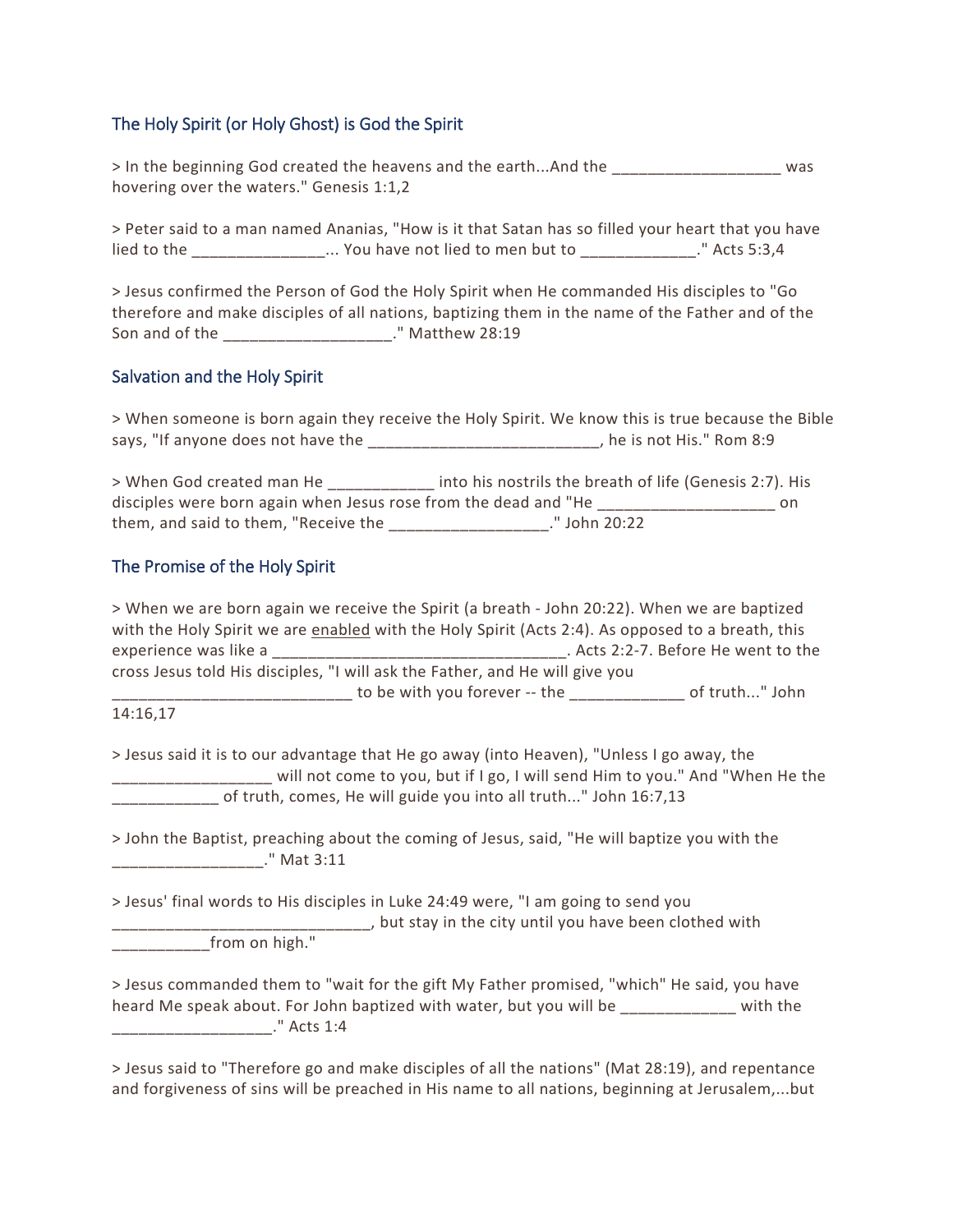stay in the city until you have been clothed with power from on high". (Luke 24:47,49)

> Jesus showed His plan to accomplish this incredible task of world evangelism when He said, "But you will receive \_\_\_\_\_\_\_\_\_\_\_\_\_\_\_\_\_ when the \_\_\_\_\_\_\_\_\_\_\_\_\_\_ comes on you, and you will be My in Jerusalem, and in all Judea and Samaria, and to the ends of the earth." Acts 1:4,8

## Baptism in the Holy Spirit and the Gift of Tongues

| > On the day of Pentecost the disciples "were all ______________________________ and began to                                                                                                                                                     |  |
|---------------------------------------------------------------------------------------------------------------------------------------------------------------------------------------------------------------------------------------------------|--|
|                                                                                                                                                                                                                                                   |  |
| > Immediately after this Peter preached, saying, "Repent and be baptized, every one of you, in the<br>name of Jesus Christand you will receive the _______________________________. For the promise<br>is to _____________________." Acts 2:38-39 |  |
| > Peter and John were sent to Samaria after that city received the word of God and prayed for<br>them that they might receive the _______________________." They laid hands on them, and they<br>received the __________________. " Acts 8:15-17  |  |
| > While Peter was speaking to Cornelius about Jesus, "the ___________________ came on all who                                                                                                                                                     |  |
| heard the message. The gift of the ______________ had been poured out even on the Gentiles.                                                                                                                                                       |  |
|                                                                                                                                                                                                                                                   |  |
| > Paul found some disciples at Ephesus who were, ignorant of water baptism and the Holy Spirit.                                                                                                                                                   |  |
|                                                                                                                                                                                                                                                   |  |

and prophesied." Acts 19:6

> The Bible says your heavenly Father will give the Holy Spirit to those who \_\_\_\_\_\_\_\_\_\_\_\_\_. Luke 11:13 (9-13).

Friends, ASK!! and you shall RECEIVE!! Ask Him right now for the Baptism in the Holy Spirit. Ask in the name of our Lord Jesus and you shall receive it. The Baptism in the Holy Spirit is the very "source" of the power you carry as a child of God. The same power that conquered the grave, now lives in you. Believe it. Amen! You will NEED the power of the Holy Spirit to live a godly life. You will NEED the baptism of the Holy Spirit to resist temptation and be free from the power of sin. Without the Holy Spirit's power, you cannot walk in obedience to the Word of God, because we have no power in our sinful flesh to walk as Jesus did. Therefore, I urge you, ASK and you shall receive.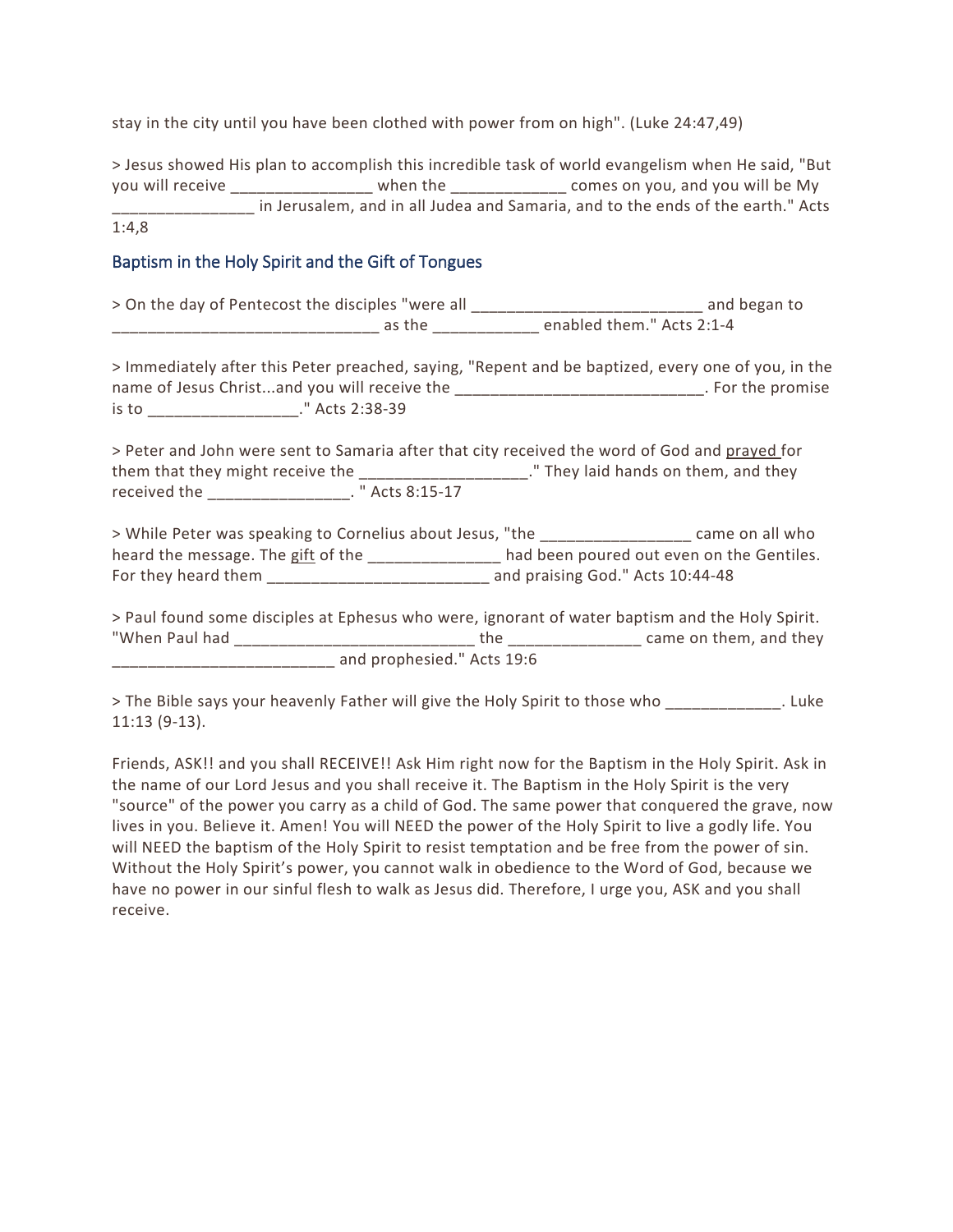# Week 5 - Being added to the church

There is no such thing as a lone Christian. Being added to the church is vital for a New Christian to stay grounded in faith and grow in the knowledge of the Lord Jesus Christ.

I attribute my walk with the Lord for so many years with unwavering faith after having received Christ to "Being added to the church".

**"Those who accepted his message were baptized, and about three thousand were added to their number that day --- And the Lord added to their number daily those who were being saved."** Acts 2:41,47

So far we have studied about repentance from sin and salvation by grace through faith in Jesus Christ, water baptism and baptism in the Holy Spirit. Now we come to the foundational truth of being added to the church - the people of God. These first four foundations can be thought of as legs to chair. Without any one or more legs the chair will not stand. The same can be said for the believer's life. If any one or more of these foundations are missing, they will not have a strong, stable life in Christ.

Probably one of the most neglected foundations is that of being added to the church. While most Christians believe that "it's important to go to church", many have little understanding of what the church is. Seeing it as only a building, a meeting, or a gathering of believers, many Christians think the church is somewhat optional to their personal relationship with Christ. The result is a weak and ineffectual Christian who has failed to understand God's eternal purpose and the work of Christ, who said, "I will build My church..." (Matthew 16:18)

When Jesus talked about His church, He did not mean buildings, religious services, denominational structures or para-church organizations. He spoke of the universal company of people who have experienced the saving grace of God in the Lord Jesus Christ. The "church" is the Body of Christ. The "church" is universal, and the church is local.

It is the selfish sinful nature of man that causes him to be more concerned with his own individual pleasure, comfort and will than the corporate life of the church. A Hindu can be a Hindu by himself. A Muslim can practice Islam all by himself. A Buddhist can seek enlightenment as an individual. But a Christian cannot find completion apart from a proper biblical relationship with the people of God, which is the church of Jesus Christ. Individualism, while highly prized by sinful man, is directly opposed to God's plan to reconcile man to Himself and man to his brother.

Lack of commitment to the people of God is simply evidence of a person's lack of commitment to God Himself. If one is truly committed to Christ, he will also be committed to Christ's church. Whole-hearted involvement in the church is not a matter of secondary importance. It is, in fact God's will for all believers. (1 Corinthians 12:18)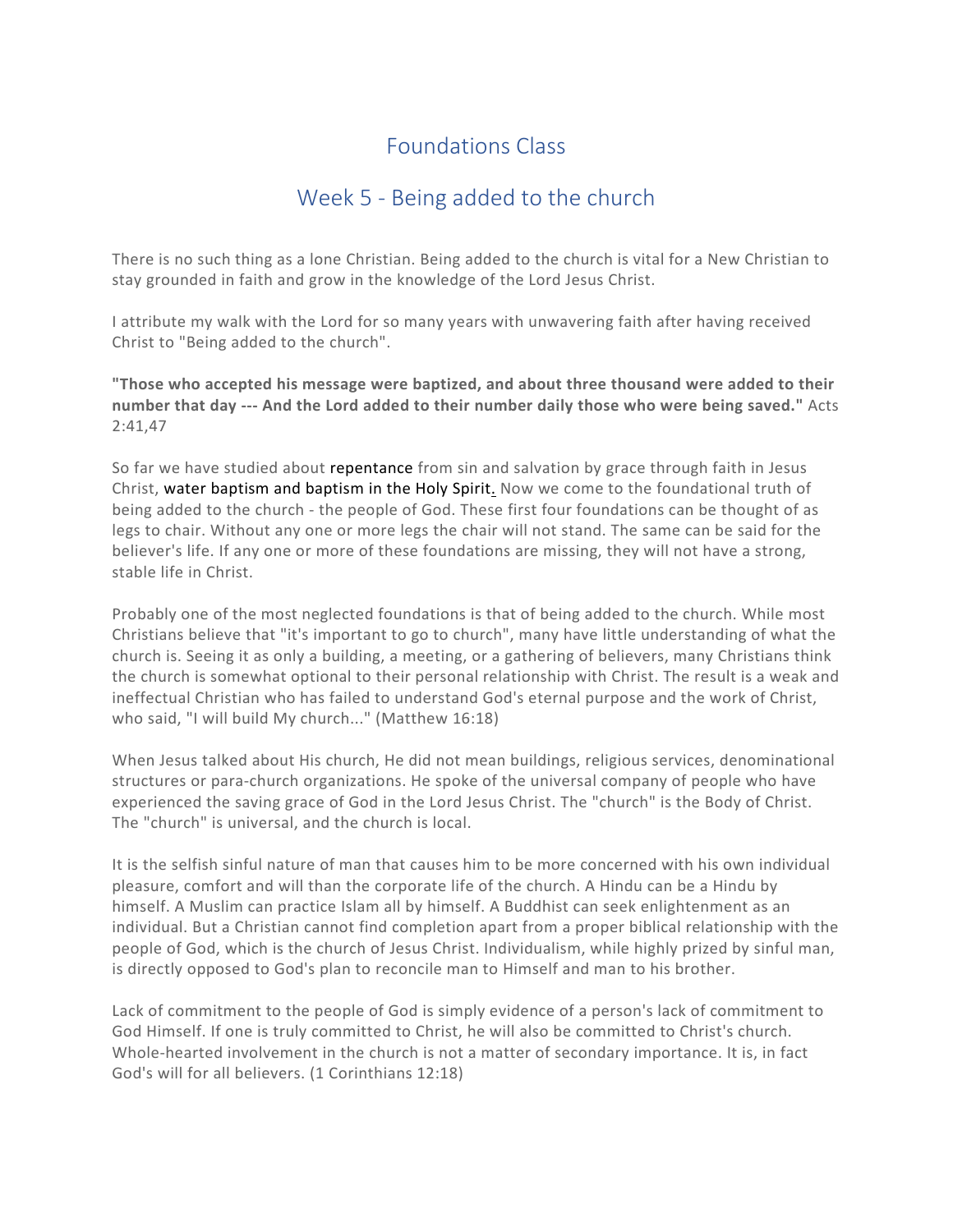Being added to the church can be likened to planting a sapling. Just as pulling out a sapling and replanting it and then pulling it out again and replanting it elsewhere and then pulling it out again and replanting it elsewhere...doing this often enough will eventually kill the sapling, so also a Christian hopping from church to church and not being added to the church will eventually kill the Christian's faith.

## Committed to the assembling of the saints

"Let us not give up -----------------------------, as some are in the ----------------- of doing but let us encourage one another – and all the more as you see the Day approaching." Hebrews 10:25. Gathering with the church is serious for the Christian.

We are to "Flee the evil desires of youth and pursue righteousness, faith, love, and peace, --------------------------------------- out of a pure heart." 2 Timothy 2:22. True spiritual growth happens in the context of church relationships, not in isolation.

## Devoted to Fellowship

John said he declared Jesus to people that they may \_\_\_\_\_\_\_\_\_\_\_\_\_\_\_\_\_\_\_\_\_\_\_\_\_\_\_\_\_ and our is with the Father and with His Son, Jesus Christ. 1 John 1:3. Fellowship is more than attending a church service with strangers.

And they \_\_\_\_\_\_\_\_\_\_\_\_\_\_\_\_\_\_\_\_\_\_\_\_ to the apostles' teaching and \_\_\_\_\_\_\_\_\_\_\_\_\_\_\_\_\_\_\_\_\_\_\_\_ to the breaking of bread, and to prayer. Acts 2:42. Christians are intentionally seeking to fellowship with one another. Our best friends should be in the church.

## Doers of the Word and not hearers only

The church is composed of people who \_\_\_\_\_\_\_\_\_\_\_\_\_\_\_\_\_\_\_\_\_\_ the message and were baptized. Acts 2:41. They heard the Word and acted on it.

Obedience to God's Word is so important to the church that we are told to, "Do not merely listen to the Word, and so deceive yourselves, \_\_\_\_\_\_\_\_\_\_\_\_\_\_\_\_\_\_\_\_\_\_\_\_" James 1:22

# Committed to a life of servanthood

"Each one \_\_\_\_\_\_\_\_\_\_\_\_\_\_\_\_\_\_\_\_\_\_\_\_\_\_\_\_\_\_ he has received \_\_\_\_\_\_\_\_\_\_\_\_\_\_\_\_\_\_\_\_\_\_\_ faithfully administering God's grace in its various forms." 1 Peter 4:10. God has given you gifts to minister to others.

"For even the Son of Man did not come \_\_\_\_\_\_\_\_\_\_\_\_\_\_\_\_\_, but to \_\_\_\_\_\_\_\_\_\_\_\_\_\_\_\_\_\_\_\_\_\_\_" Mark 10:45. Jesus Himself is our example in serving.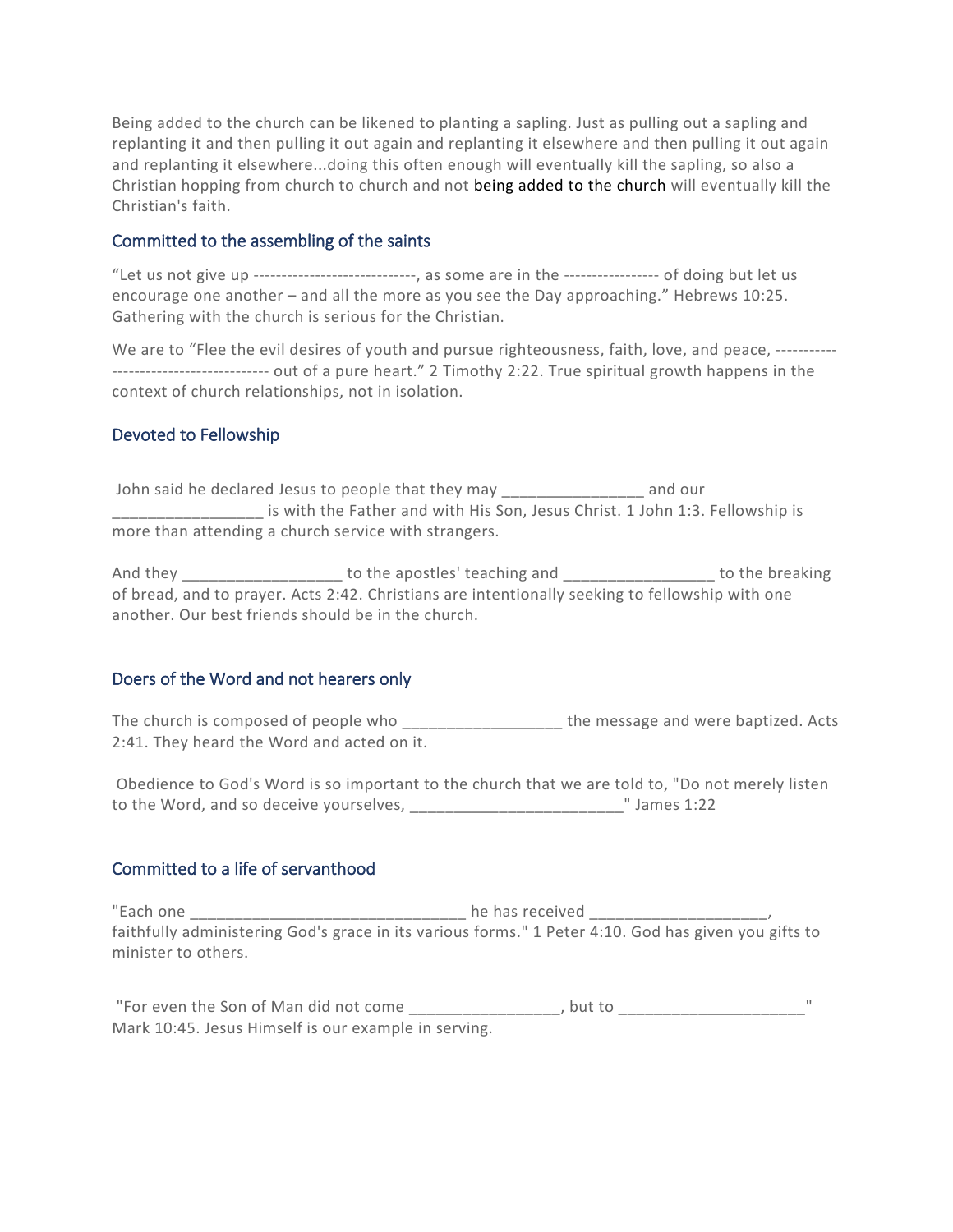## Financial Support

In concern for the financial support of the church, we are exhorted not to rob God in \_\_\_\_\_\_\_\_\_\_\_\_\_\_\_ and \_\_\_\_\_\_\_\_\_\_\_\_\_\_\_\_\_\_ (Malachi 3:8). Jesus affirmed giving the tithe of the income as a New Testament principle (Matthew 23:23). Do not make a law of this. Be a "giver" and not a "tither". Your generosity in giving indicates the level of love for God and for His church. It also indicates the level of rejection of everything worldly, including money. Give only when you CAN give CHEERFULLY because God loves a cheerful giver. 2 Corinthians 9:6-7

A greater principle of giving we see in the New Testament would be, "give until the need is met." We see this by the statement, "There were no \_\_\_\_\_\_\_\_\_\_\_\_\_\_\_\_\_\_\_\_ persons among them." Acts 4:34,35

Giving is a good indication of one's spiritual commitment. "For where your ---------------------------- is, there your ------------------- will be also." Luke 12:34

## Biblical Oversight and Accountability

"Now we ask you, brothers, to \_\_\_\_\_\_\_\_\_\_\_\_\_\_\_\_\_\_\_\_\_\_\_\_\_\_\_\_ and are over you in the Lord and who admonish you, and to \_\_\_\_\_\_\_\_\_\_\_\_\_\_\_\_\_\_\_\_\_\_\_\_\_\_\_\_\_\_\_ in love because of their work." 1 Thessalonians 5:12,13

"\_\_\_\_\_\_\_\_\_\_\_\_\_\_ your leaders and \_\_\_\_\_\_\_\_\_\_\_\_\_\_\_\_ to their authority. They keep watch over you as men who must give account to God. Obey them so that their work will be a joy, not a burden, for that would be of no ----------------" Hebrews 13:17. (But be wise and do not let your leaders or pastors take advantage of you and use you unreasonably. Ensure you are submitting to a God-fearing leader who leads by example, displaying utmost humility and love.

## Committed to be bonded together in love

We are to \_\_\_\_\_\_\_\_\_\_\_\_\_\_\_\_\_\_ with each another, and \_\_\_\_\_\_\_\_\_\_\_\_\_\_\_\_\_\_\_\_\_ whatever grievances you may have against one another. \_\_\_\_\_\_\_\_\_\_\_\_\_\_\_\_ as the Lord forgave you. And over all these virtues, put on \_\_\_\_\_\_\_\_\_\_\_\_\_\_, which binds them all together \_\_\_\_\_\_\_\_\_\_\_\_\_\_\_\_\_\_." Col 3:13,14

"If your brother sins against you, go and \_\_\_\_\_\_\_\_\_\_\_\_\_\_\_\_\_\_\_\_\_\_\_\_\_\_\_\_\_\_. If he listens to you, you have won your brother over." Matthew 18:15

**"...planted in the house of the Lord, they will flourish in the courts of our God." Psalm 92:13**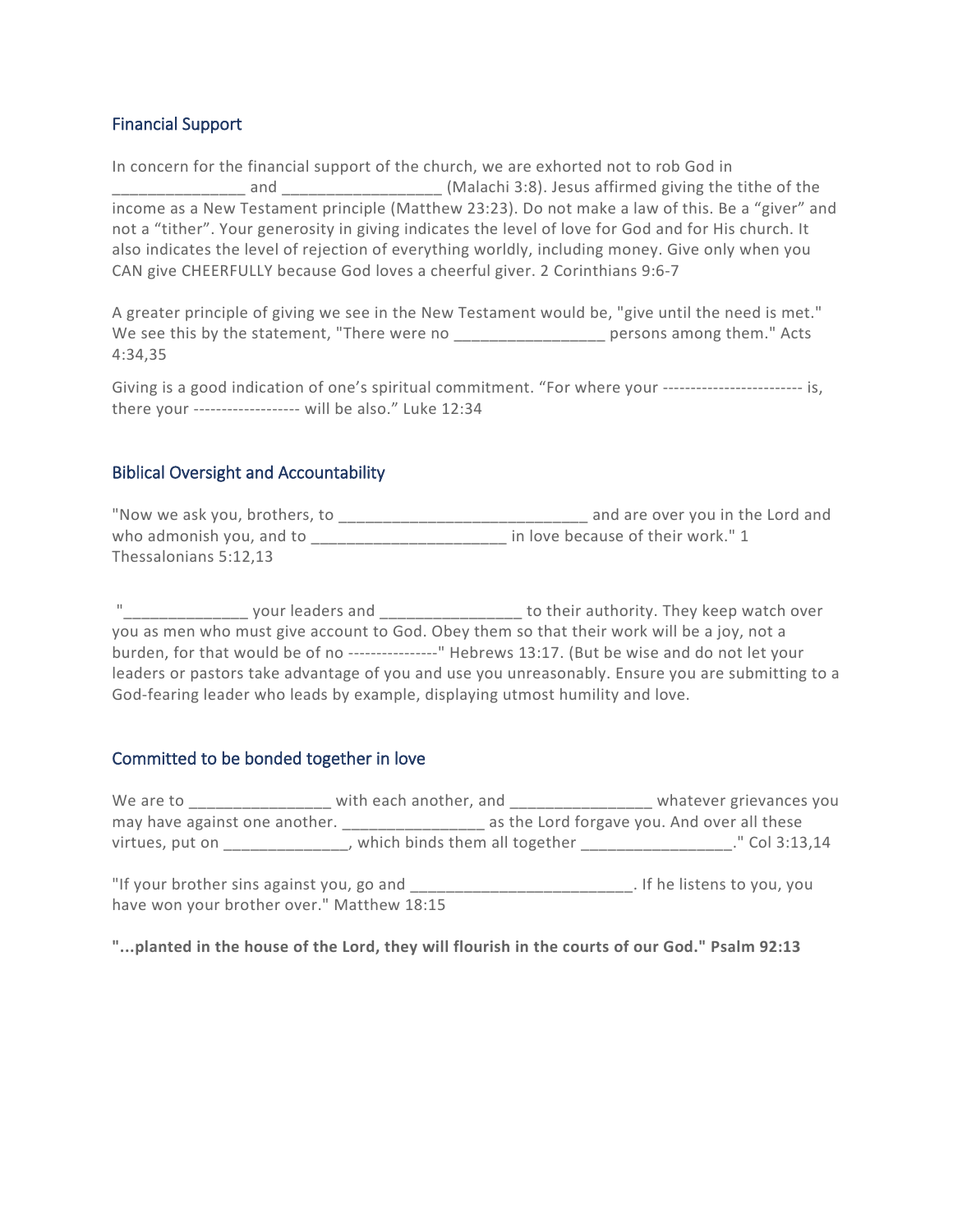# Supplemental Notes to Lesson 5 – Being added to the church

## Commitment

Some well-intended Christians assert, "I am committed to the entire body of Christ, not just one church congregation." As nice and spiritual as that appears at face value, when we think about it seriously, commitment everywhere practically means no commitment anywhere.

## Worship with the church on Sunday

When Jesus rebuked the Pharisees and their unloving legalism about the Sabbath, he was not declaring our Sunday as the Christian play day. It is the duty of every Christian to be with the church on Sunday unless sick or necessary travel or any other genuine reason. A closely related issue is the question, "Who is Lord of Saturday night?" Sadly, there are Christians who do not make it to church on Sunday because of a sleepy and tired body and spirit who possibly did not consider Jesus to be Lord on Saturday night. Jesus is Lord not just on Sunday, but every day of the week.

## Staying in a church for years and a lifetime

In our generation many of us move several times and that means attending different churches. But there are others who jump from church to church because they do not like what they find in a church and are looking for "the perfect church". More often, the perfect church for them is a place where they are not challenged or convicted about their sin. We are tempted to say, "If you find the perfect church, please don't go there. Then it won't be perfect anymore!"

Remember the story about the retired man sitting at the train station watching the trains come in. "What kind of town is this?" asked one young man. The older retired man asked, "What kind of town did you come from?". Whatever the young man said about the town he came from revealed the attitude he would bring to the new town. You see, it isn't the town (or church), it's the attitude you bring to it that makes the difference.

## Giving

There are people who insist on tithing 10% of your income to the church you attend. There are others who think tithing was part of the law in the old testament to provide for the Levitical priests who took care of the temple of God and did not making a living any other way; which is similar to today's income tax system. And then there are others who believe in "giving" with a cheerful heart whatever they can. I encourage you to be a "generous giver". Learn to give whatever you can, even when it is hard. The issue is not about obeying a principle, but an issue of your heart. When you give from your finances, it changes your heart. It makes you more passionate towards God and the things that are important to God and makes you less materialistic and worldly. And this always ends up with you being blessed in every way. God will make sure you do not lack anything when you "give" out of a genuine love for God and love for His people. When you give what you "want" to give, you will always give cheerfully and God loves a cheerful giver. Do not be deceived into thinking that "tithing" or "giving" is a way to get more and prosper financially. There are many false teachers who teach this. "Give" only because you **want to give** to see lost people saved and to provide for the church. Don't expect anything back. When you give like that, you will experience intimacy with God and you will see His tangible blessings upon your life and your household.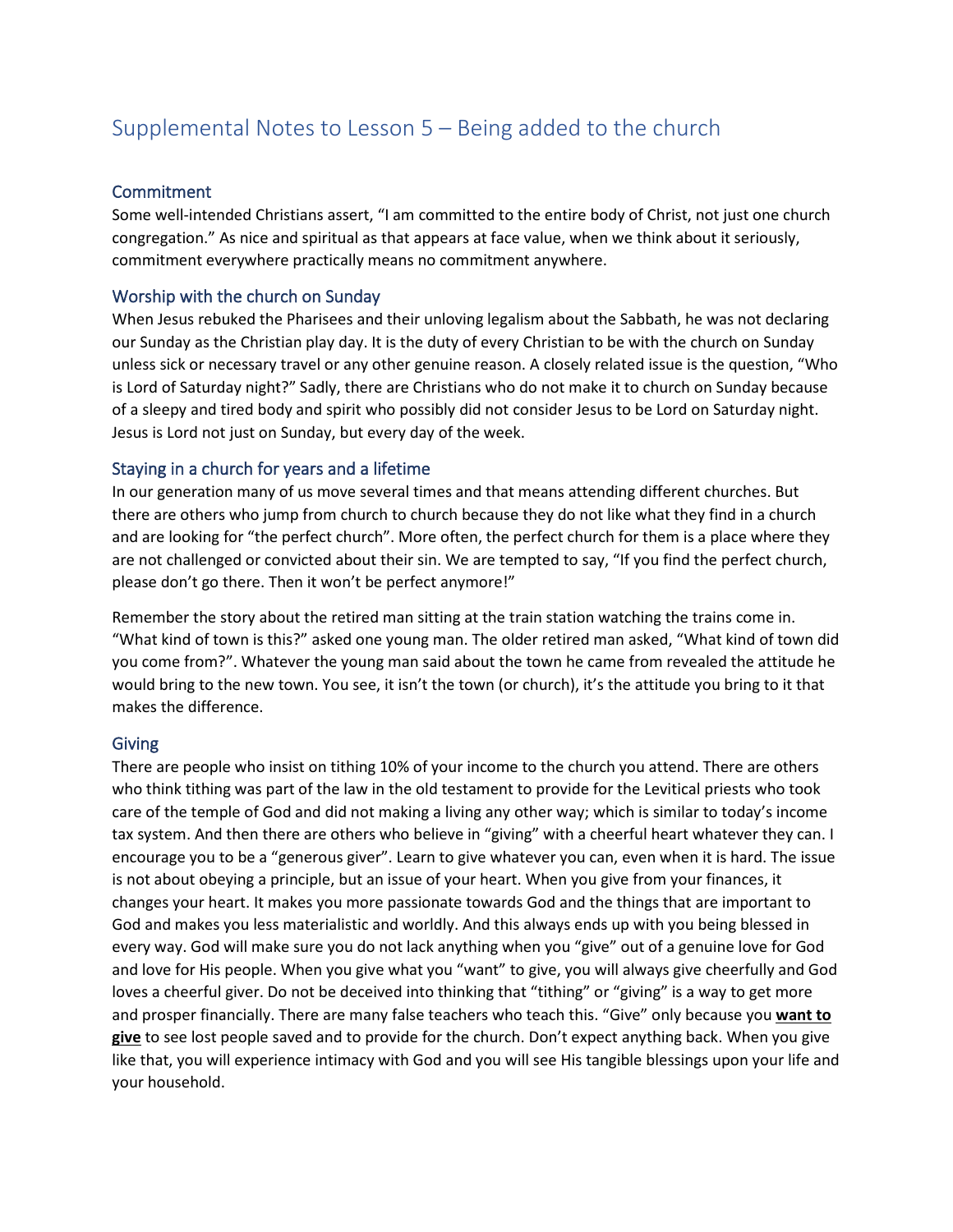## Church Discipline

Discipline is not a bad word. It is neither unkind nor unloving. Any family that does not practice discipline is going to end up with problems. It is loving parents who discipline their children. In the same way Scripture institutes biblical discipline for the church. Some people want to avoid this, but a church must practice loving discipline in order to restore the wayward and protect the body of Christ.

## Getting along with others

Sadly, some people never become truly added to the church because they cannot get along with others. "I was doing fine with the Lord until I met you!" one angrily accuses a brother or sister.

Consider this. Take a glass of water and shake it vigorously. What happens? The water spills out of course. Ask the average person, "Why did the water spill out?" and they will reply, "because you shook the glass". Now empty the glass of water and shake it again. No water spills out. The water did not spill out of the glass because it was shaken. Water spilled out because the water was in the glass when the glass was shaken. That's the way people are. If there is sin in you (and there is), it WILL come out when you are shaken by a relationship. Jesus was "shaken" more than any man, yet there was no sin to come out, except "love". He said, "Father, forgive them." God usually does his refining work in you through relationships in the church.

## Church hopping

As a new Christian, I do realize that looking for the right church can be overwhelming. Spend a lot of time reading your bible yourself. Do not just depend on a Sunday sermon from the pastor of the church you go to. Read your bible as if to study for an examination. How much effort did you put in, to study to pass your schooling or graduation? Put in at least the same amount of effort in studying the bible. It will help you choose the right church to go to. You will immediately recognize false teaching and know to stay clear from such fellowships. Therefore, I say again, study your bible.

You will never find a perfect church, but if you find a church that is for the most part of it good with humble leaders and humble brothers and sisters, then stay there. Do not go church hopping. It will hinder your growth. Consider this. If you plant a plant in the ground, and keep pulling it out every week and replanting it in a new place, would the plant grow? No, it will shrivel and die soon. Likewise, church hoppers do not grow. In fact, it can be dangerous and can lead you down the wrong path. Stay and stay rooted in one place. Then your roots will grow strong and you will grow.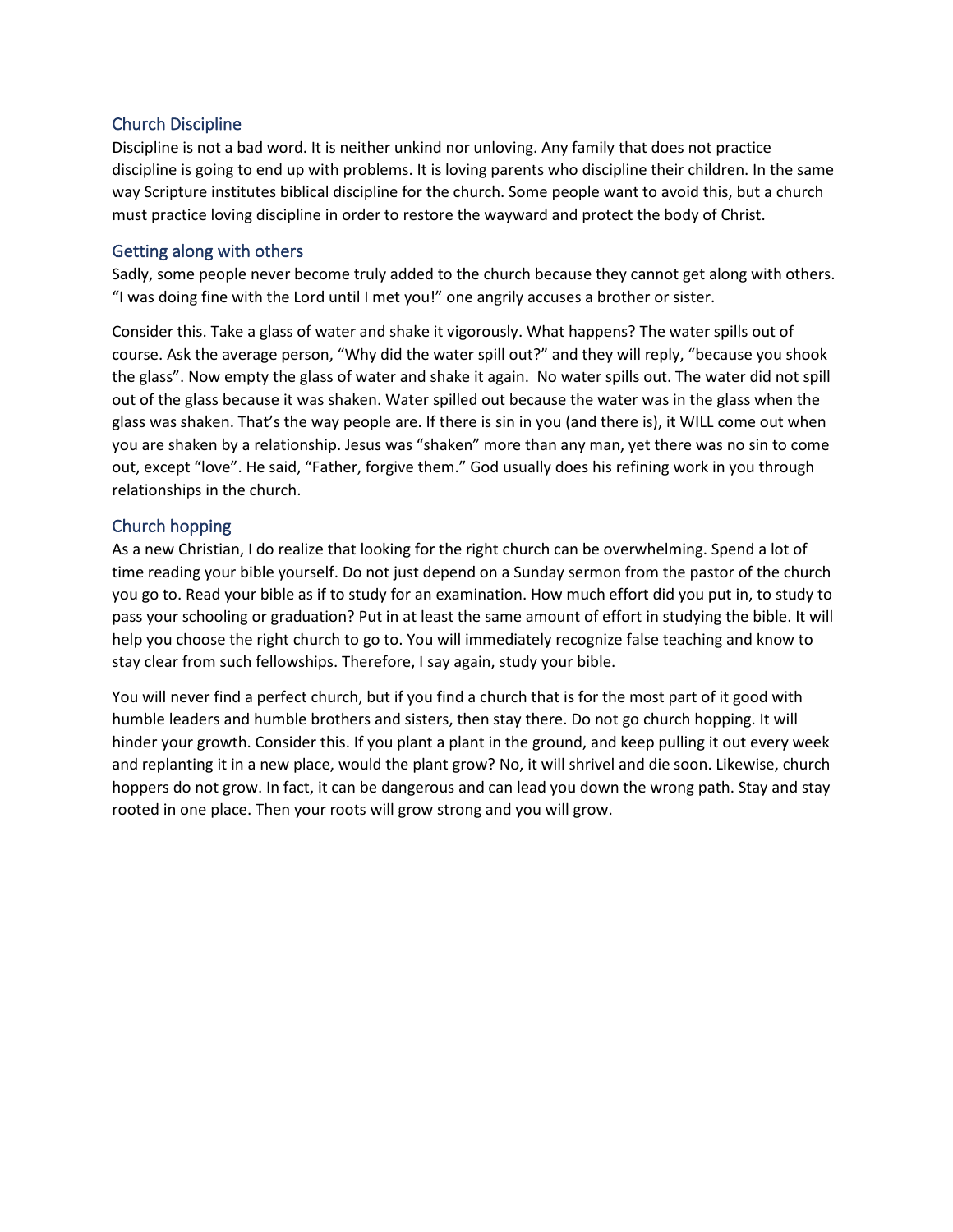# Week 6 – Faith

## **" And without faith it is impossible to please God, because anyone who comes to Him must believe that He exists and that He rewards those who earnestly seek Him."** Hebrews 11:6

Faith is central to our life in Christ. The writer of Hebrews says that faith toward God is one of the elementary principles of Christ. As the verse quoted above states, faith that God exists and rewards those who seek Him is essential for salvation. God in His infinite wisdom has chosen to make His righteousness available only through faith in Jesus Christ. This is explained in Ephesians 2:8, "For it is by grace you have been saved, **through faith** --- and this not from yourselves, it is the gift of God."

Faith is not simply a system of religious beliefs or subscribed to a set of doctrines. It is not a mere mental agreement with Scriptural facts or theological tenets. Faith is not just a cliche'.

Faith is believing the things God says, trusting that He will do what He has promised to do, and acting in obedience to His word. "Faith is being sure of what we hope for and certain of what we do not see" (Hebrews 11:1). It is knowing with certainty that you have received from God the promises He has made even though you haven't seen them yet with the natural eye. These promises primarily refer to the assurance of our salvation and eternal life, the assurance of His return, the assurance of destroying the devil and all evil upon this earth, the assurance of establishing His Kingdom here one earth, and the assurance of a new heaven and a new earth. These are things we are "hoping" for and being sure of this hope is "faith".

It is important to understand that God has given to each one a measure of faith (Romans 12:3), and that it is now our responsibility to use our faith and cause it grow. The Bible says, "Faith comes from **hearing the message**, and the message is heard through the word of Christ" (Romans 10:17). Our faith grows as we study God's Word and His promises to us, and act upon them. The more we study and hear the Word of God and the more we walk in obedience to it, the more our faith grows.

The Bible says that through Jesus, by **faith** we have gained access into grace (Romans 5:2). Faith is like a doorway into grace. It is important that we have faith to enter into grace because, "those who receive God's abundant provision of grace and of the gift of righteousness **will reign in life through this one man, Jesus Christ**" (Romans 5:17)

In this study we will learn more about faith and study four keys that cause faith to grow: hearing God's Word, speaking God's Words, praying in the Holy Spirit and acting on the Word of God.

Jesus frequently condemned little faith as well as commended great faith in His disciples and the people He ministered to in His earthly life. May we all learn to look to the Word of God, believing and acting upon it, that it may be said we are "full of faith and of the Holy Spirit" (Acts 6:5).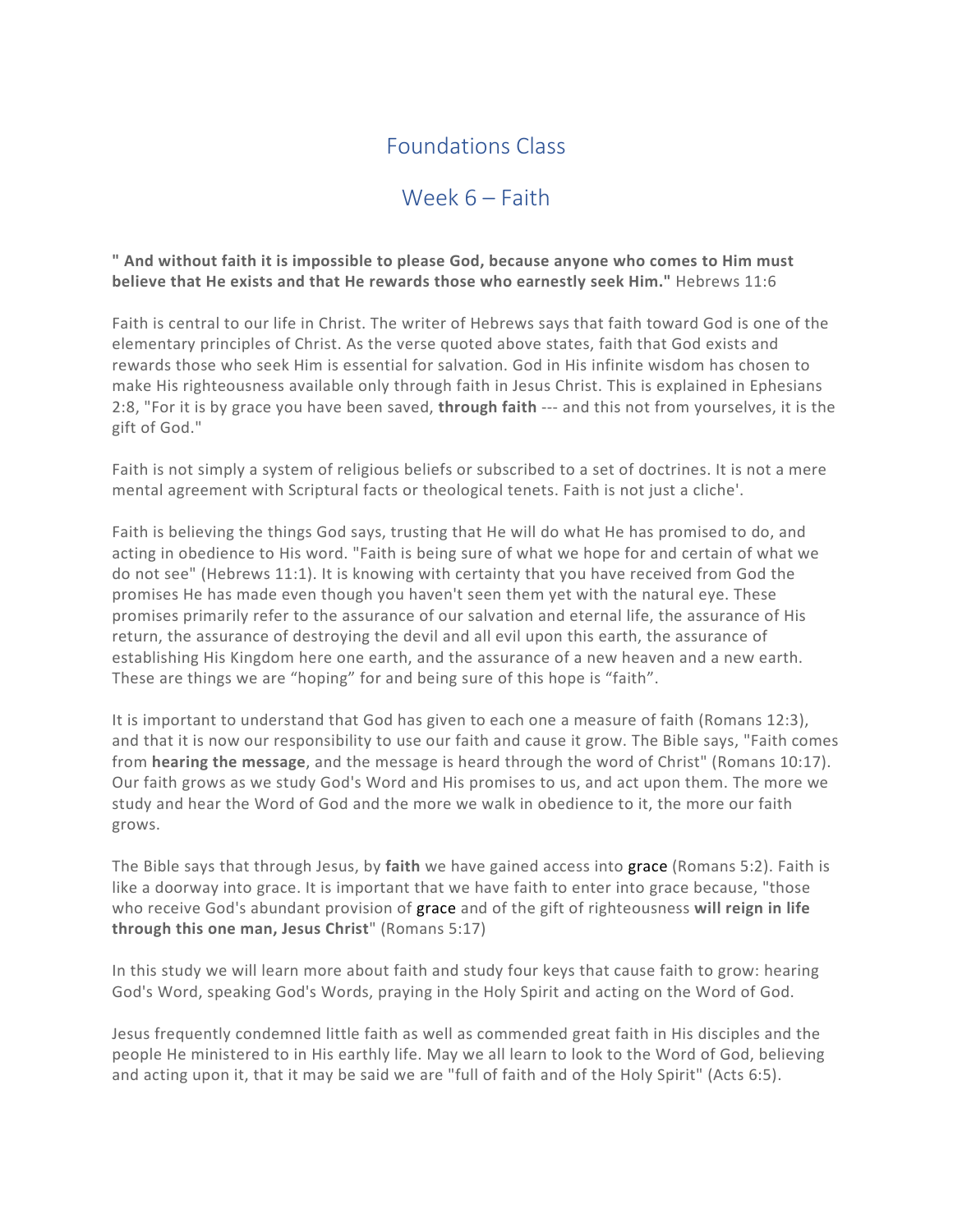The principles in this study can be seen in the lives of men and women throughout the Bible. One of the best places to begin learning is in the "Faith Hall of Fame" in Hebrews chapter 11.

## Biblical faith is Dynamic, not Static

> God gives each person a measure of faith (Romans 12:3). However our "level of faith" is to continually grow, because "Faith \_\_\_\_\_\_\_\_\_\_\_\_ from hearing.." Romans 10:17

> Paul's commendation of the Thessalonian church should encourage us. He said, "...your faith \_\_\_\_\_\_\_\_\_\_\_\_\_\_\_\_\_\_\_". 2 Thessalonians 1:3

> More than a belief system, faith is a lifestyle, "We \_\_\_\_\_\_\_\_\_\_\_\_\_\_\_\_\_\_\_\_\_\_\_\_\_ by faith ..." 2 Corinthians 5:7

## Four Keys to Faith:

## Hearing the (Rhema) Word of God

> "Consequently, faith comes from \_\_\_\_\_\_\_\_\_\_\_\_\_\_\_\_\_\_\_\_\_ the message, and the message is heard \_\_\_\_\_\_\_\_\_\_\_\_\_\_\_\_\_\_\_\_\_\_\_\_\_." Romans 10:17

> Jesus said, "It is written: Man shall not live on bread alone, but on \_\_\_\_\_\_\_\_\_\_\_\_\_\_\_\_\_\_\_\_\_\_\_\_\_\_\_\_\_\_\_\_\_\_\_\_\_." Matthew 4:4 (NASB)

#### Speaking God's Words

> "The \_\_\_\_\_\_\_\_\_\_\_\_\_\_\_\_\_\_\_\_ is near you, it is in your \_\_\_\_\_\_\_\_\_\_\_\_ and in your heart, that is, the word of \_\_\_\_\_\_\_\_\_\_\_\_\_\_\_\_\_\_\_\_\_\_ we are proclaiming." Romans 10:8

> God told Joshua, "Do not let this Book of the Law \_\_\_\_\_\_\_\_\_\_\_\_\_\_\_\_\_\_\_\_\_...." Joshua 1:8

## Praying in the Holy Spirit

> Jude 20 says you are to, "build yourselves up in your most holy faith, \_\_\_\_\_\_\_\_\_\_\_\_\_\_\_\_\_\_."

## Acting on God's Word

> God often tests our faith by giving us little things to do before larger things. This is illustrated in Luke 5:1-11. Jesus first got into Peter's boat and asked him to  $(v.3)$ . Next he asked him to  $(v.4)$ . Finally, Jesus said Peter would now catch men. Peter (v.11).

#### Jesus outlines faith

> Jesus gives an outline of the elements of faith in Mark 11:22-24. The first is to have faith in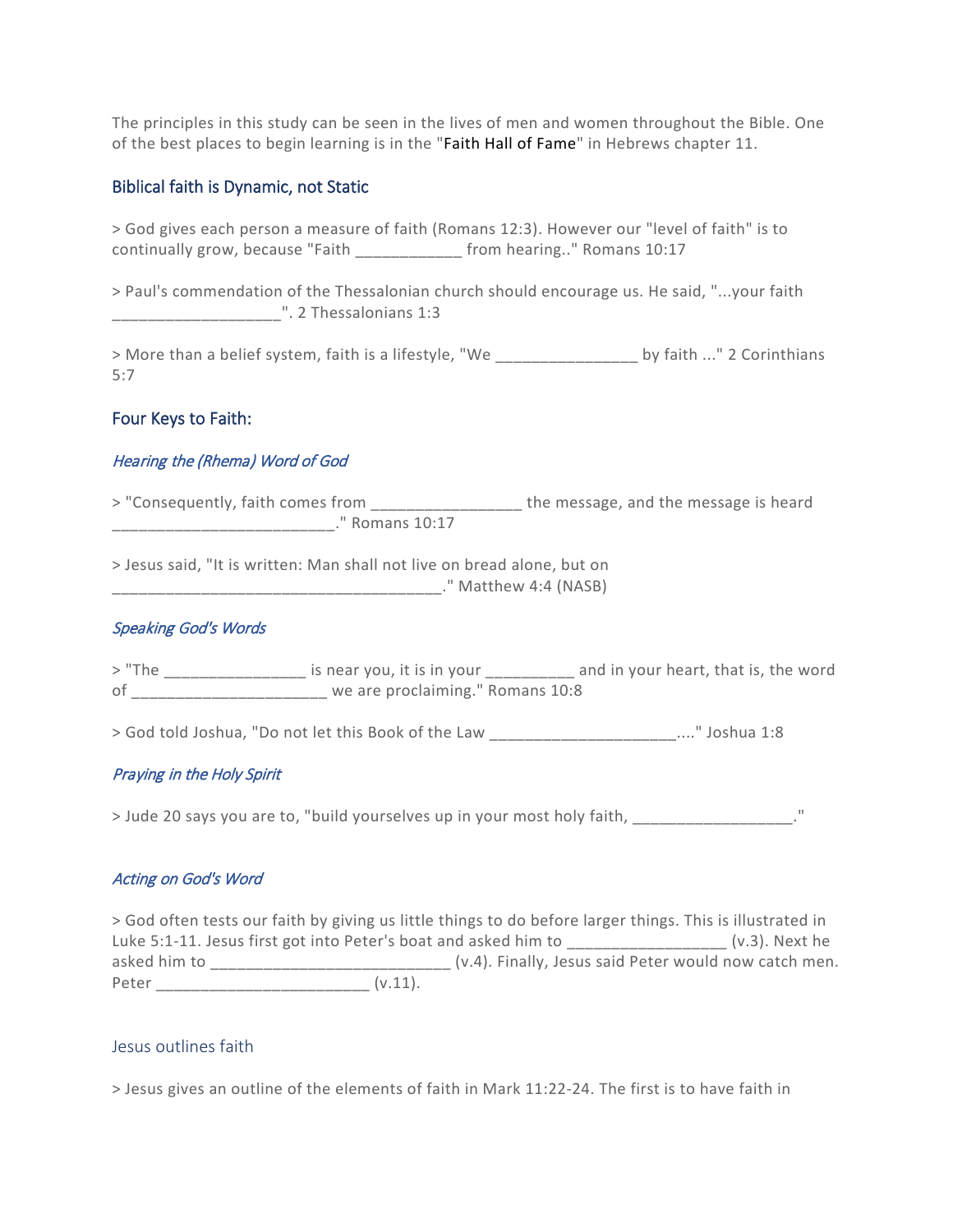\_\_\_\_\_\_\_\_\_\_\_\_\_ (v.22). Next is to \_\_\_\_\_\_\_\_\_\_\_\_\_\_\_\_\_ what you believe (v.23). Then don't  $\frac{1}{2}$  but  $\frac{1}{2}$  and  $\frac{1}{2}$  (v.23). The result of asking and praying in faith is that we  $(v.24)$ .

## The example of Abraham's faith

Much can be learned about faith by studying Abraham's life, particularly regarding the promise of his son Isaac (Genesis 15-22). Paul gives us insight into this in Romans 4:13-22.

| > Against all hope, in hope Abraham          | according to what God had           |
|----------------------------------------------|-------------------------------------|
| $(v.18)$ . He was not                        | in faith, and didn't                |
| the promise of God through unbelief, but was | in faith (v.20). He was             |
| that what God                                | He was also able to perform (v.21). |

## Faith doesn't stand alone

> Faith works through \_\_\_\_\_\_\_\_\_\_\_\_\_\_\_\_\_\_\_\_. Galatians 5:6

> Faith must be accompanied by \_\_\_\_\_\_\_\_\_\_\_\_\_\_\_\_\_. Hebrews 6:12

> Faith is the substance of things \_\_\_\_\_\_\_\_\_\_\_\_\_\_\_\_ for. Hebrews 11:1

# Supplemental Notes

# Week 6 – Faith

## Faith, Grace, and Righteousness

Romans 5:1-2 says that by faith we enter into grace. Romans 5:17 says that those who receive the abundance of grace and the gift of righteousness will reign in life through Christ Jesus.

There is an immeasurable gap that exists between God and unregenerate man which can only be bridged by Jesus Christ. Man in his sinful nature, tends to bring God down (imagine that God is less holy than He is) and elevate himself (imagine that man is not really so bad), effectively narrowing the gap between God and man to the degree that enough good works would bridge the gap. In addition, when men have this view, they may claim that only Christ can bridge this gap, but because it is so small, the work of Christ is equally small. Therefore, one's commitment to Christ and love for Christ is also small. It is only when men understand the reality of the gap that exists, that the work of Christ takes on proper dimensions and man's love for and commitment to Christ is all encompassing. Faith is believing everything the bible says about the nature of God, the sinfulness of man, and the redemption we have in Christ Jesus.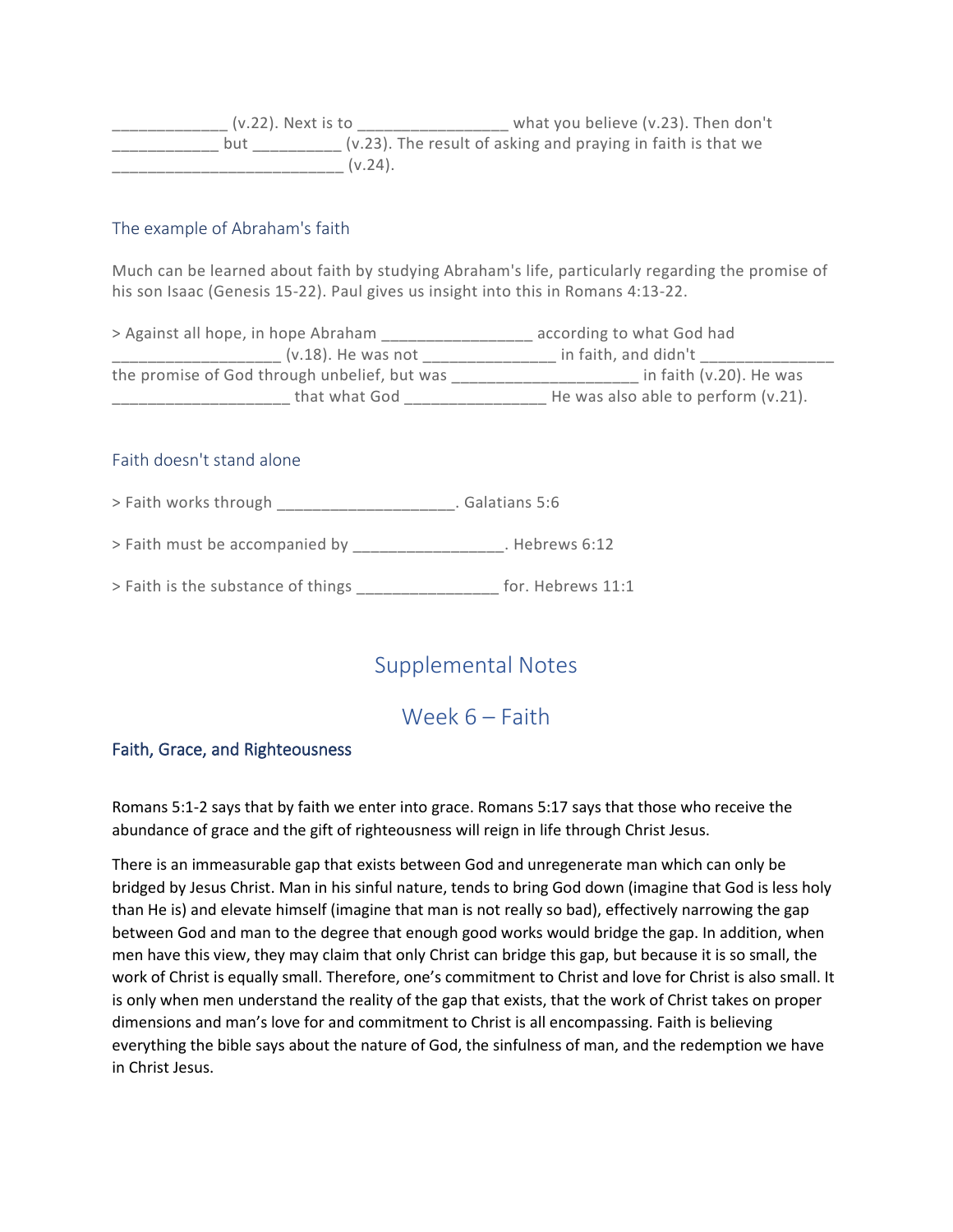## Faith examples and illustrations

- 1> **Muscles** We all have muscles in our bodies. We were born with them. But how do we get more muscle? Do I pray that God will give me more muscles? No, I must use what I already have and exercise my muscles to get more muscular. I also have faith. Do I get more faith by praying and asking for it? No, I use the faith I already have and act upon it to get more faith.
- 2> **Wallet** In this class, I often ask an unsuspecting member whom I am friends with, "John, do you have a wallet in your pocket?" If he says yes, I ask him to take it out and hand it to me. I then ask, "Do you have anything valuable in here? Cash, credit cards?" He usually answers yes to a bunch of nervous giggles. I remind the class that if I were to walk out on the street and ask a total stranger to hand me his wallet, he would not do it. That would be considered robbery! Why does my friend John give me the wallet? He does not know what I want it for, but he doesn't ask questions either. He simply acts on my word because of our relationship. He trusts me. This is the basis of faith in God. We don't always understand what He is doing, but we have a relationship. We trust Him and therefore we obey Him. Often Christians think that they need to develop their faith whereas really all they need is to just deepen their relationship with God through obedience to His word, and faith will follow.
- 3> **The motorcycle and the bridge** There was a college student who came from a small town who graduated from university in a large city. He bought a motorcycle and went back to his small town. There was a river near his town with a shaky unstable bridge over it leading to the next town. He asked the people in his town, "How many of you think I can ride my motorcycle over the bridge and back?" No one thought he could and begged him not to try. Nevertheless, he rode across the shaky bridge and returned safely to the cheers and applause of the crowd. "Now how many of you believe I can ride my motorcycle across the bridge?". Every hand went up. He continued, "I have room on the back of my motorcycle for one more passenger. Who will come with me?". All the raised hands went down quite quickly. Faith is not just saying you believe but getting on the motorcycle and risking your life because you are certain of the results. The same is true about faith in Christ. Faith in the Lord Jesus is not merely a verbal statement. It is a life lived with bold assurance in Jesus – an assurance that is obvious to people around us by both our words and our actions.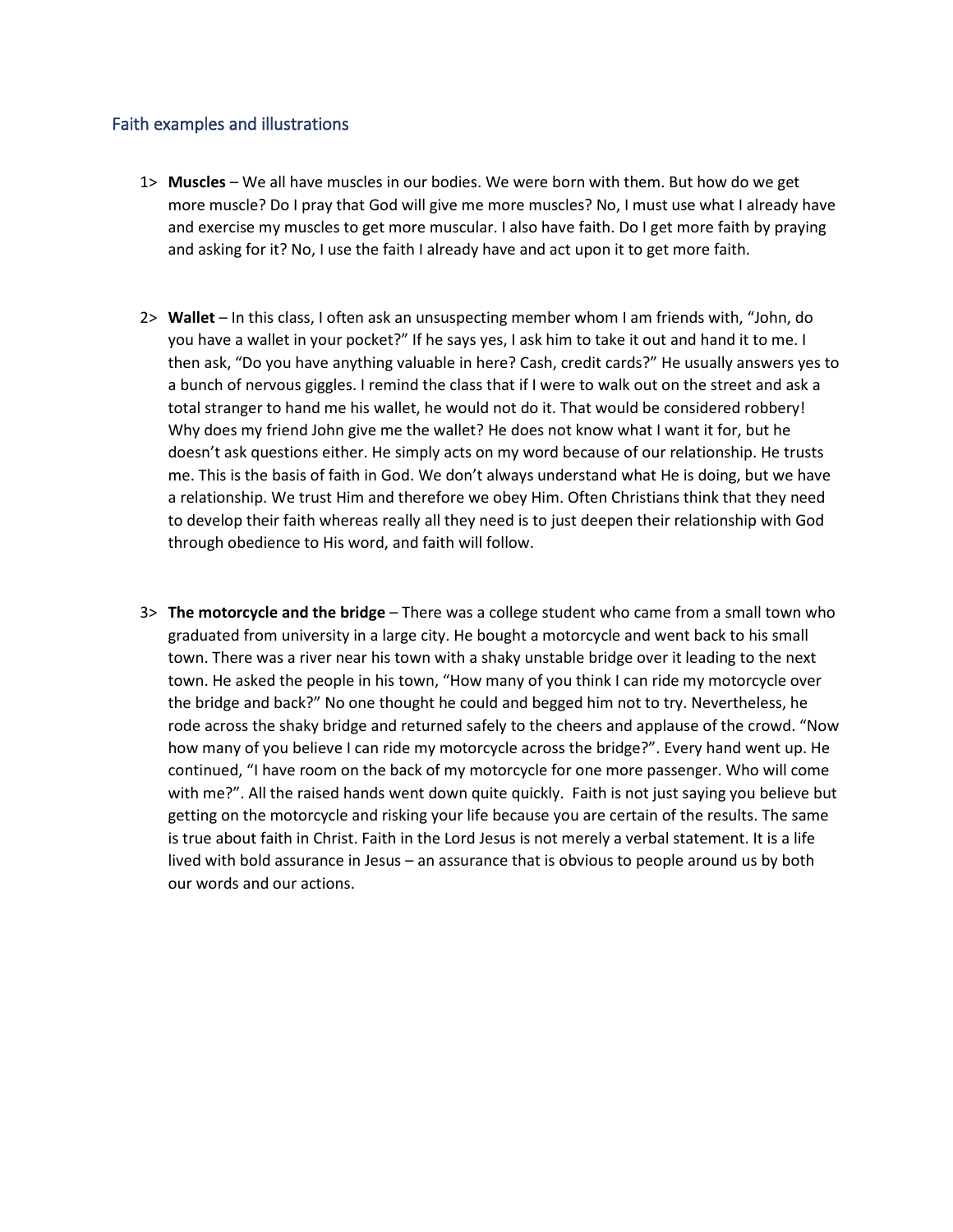# Week 7 - Grace

## **"For it is by grace you have been saved through faith -- and this not from yourselves, it is the gift of God -- not by works, so that no one can boast."** Ephesians 2:8,9 NIV

Noah Webster's 1828 dictionary defines grace as: The free **unmerited love and favor of God**, the spring and source of all the benefits men receive from Him, favorable influence of God; divine influence in renewing the heart and restraining from sin; the application of Christ's righteousness to the sinner; a state of reconciliation to God; mercy and pardon; eternal life; final salvation.

When man sinned God had to judge him because man had broken the righteous requirement of God's holy law. Because God is absolutely just, He could not simply overlook sin. It had to be judged and just punishment had to be inflicted on the guilty. The Bible tells us that "the wages of sin is death" (Romans 6:23). Every man deserved death - eternal separation from God - because of his sin. However, God did not want man to suffer eternal damnation. Therefore, God did the only thing that could be done to save man: He put the death penalty for sin on the only One in the universe who **could** take man's place - God Himself, the Lord Jesus Christ. Because Jesus died to pay the price for man's sin, anyone who believes in Him receives God's free gift of salvation. The believer will be saved by the **unmerited love and favor of God through** faith and not perish, but have everlasting life (John 3:16).

There was nothing in man that made him worthy of being saved. There was nothing man could do to make himself right with God. God provided the gift of salvation because of His own character. It is God's nature to be gracious. The grace of God is freely given; it cannot be earned. There is absolutely nothing any man can do to make himself worthy of salvation. No amount of good works or effort on man's part can ever make him acceptable in God's sight. Only the sacrificial death of Jesus Christ on the cross could bring man back to God. A man who comes to God in the name of His Son Jesus Christ will be saved by the **unmerited love and favor of God** through faith in Jesus.

Because of this it is very important that we understand grace. If we don't, we will lead very weak Christian lives trying to make ourselves acceptable to God, rather than simply receiving the acceptance we have already obtained from God through Jesus. Having our salvation resting only upon God's **unmerited love and favor** gives us great assurance. As Paul said, "Our **gospel** came to you not simply with words, but also with power, with the Holy Spirit and will **deep conviction...**" (1 Thessalonians 1:5). We have **deep conviction** through the gospel because our salvation is not based upon what we can do for God, but what God Himself did for us by His **unmerited love and favor** given in Christ Jesus. May we all enter fully into the glorious grace of God!

## We are saved by Grace

> The Bible says that all have and fall short of the glory of God. Romans 3:23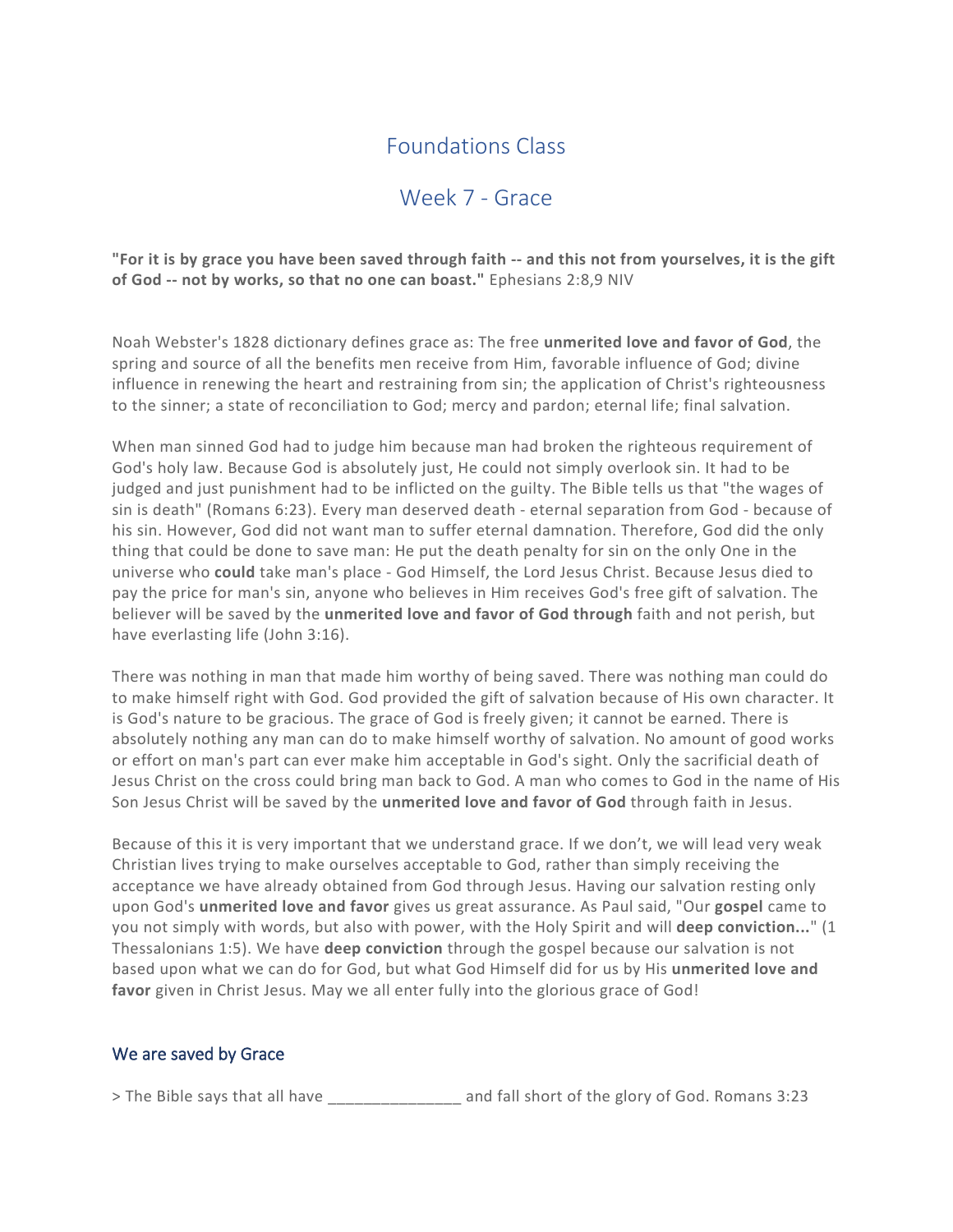| > Not only was man separated from God, but no one |  | for God. Romans 3:11 |
|---------------------------------------------------|--|----------------------|
|                                                   |  |                      |

| > God demonstrates His own love toward us, in that while we were still | Christ |
|------------------------------------------------------------------------|--------|
| for us. Romans 5:8                                                     |        |

> Jesus is full of \_\_\_\_\_\_\_\_\_\_\_\_\_\_\_\_\_ and \_\_\_\_\_\_\_\_\_\_\_\_\_\_\_\_\_\_, and from Him we have all received \_\_\_\_\_\_\_\_\_\_\_\_\_\_\_\_\_\_\_\_\_\_\_\_\_\_. John 1:14,16,17

> By \_\_\_\_\_\_\_\_\_\_\_\_\_\_\_\_\_ we have been saved through faith, and that is not because of what we have done, it is the \_\_\_\_\_\_\_\_\_\_\_\_\_ of God. Ephesians 2:8,9

> God has saved us and called us, not according to our works, but according to His own \_\_\_\_\_\_\_\_\_\_ and \_\_\_\_\_\_\_\_\_\_\_\_\_\_\_\_\_\_\_\_ which was given to us in Christ Jesus \_\_\_\_\_\_\_\_\_\_\_\_\_\_\_\_\_\_\_\_\_\_\_\_\_ 2 Timothy 1:9

> We believe that through the \_\_\_\_\_\_\_\_\_\_\_\_\_ of the Lord Jesus Christ we shall be \_\_\_\_\_\_\_\_\_\_\_\_\_\_\_\_\_\_\_\_\_\_\_Acts 15:11

> We are justified \_\_\_\_\_\_\_\_\_\_\_\_\_\_\_\_\_\_\_ by His \_\_\_\_\_\_\_\_\_\_\_\_\_\_\_\_\_\_through the redemption (repurchase of captured goods or prisoners) that is in Christ Jesus. Romans 3:24

## We are to grow in Grace

> We are to \_\_\_\_\_\_\_\_\_\_\_\_\_\_\_\_\_ in the grace and knowledge of our Lord and Savior Jesus Christ. 2 Peter 3:18

> Grace is able to \_\_\_\_\_\_\_\_\_\_\_\_\_\_\_\_\_\_ and give you an inheritance among all those who are sanctified. Acts 20:32

> It is good for our hearts to be \_\_\_\_\_\_\_\_\_\_\_\_\_\_\_\_ by grace. Hebrews 13:9

>We are to be  $\qquad \qquad$  in the grace that is in Christ Jesus. 2 Timothy 2:1

> We are to \_\_\_\_\_\_\_\_\_\_\_\_\_\_\_ in the grace of God. Acts 13:43

> We are to be careful that no one details not the grace of God. Hebrews 12:15

## We are to continually live by Grace

> Through Jesus Christ, by faith we enter into \_\_\_\_\_\_\_\_\_\_\_\_\_\_ in which we Romans 5:2

> If we receive the abundance of \_\_\_\_\_\_\_\_\_\_\_\_\_ and the gift of righteousness we will \_\_\_\_\_\_\_\_\_\_\_\_\_\_\_\_\_\_\_\_\_\_ through Christ Jesus. Romans 5:17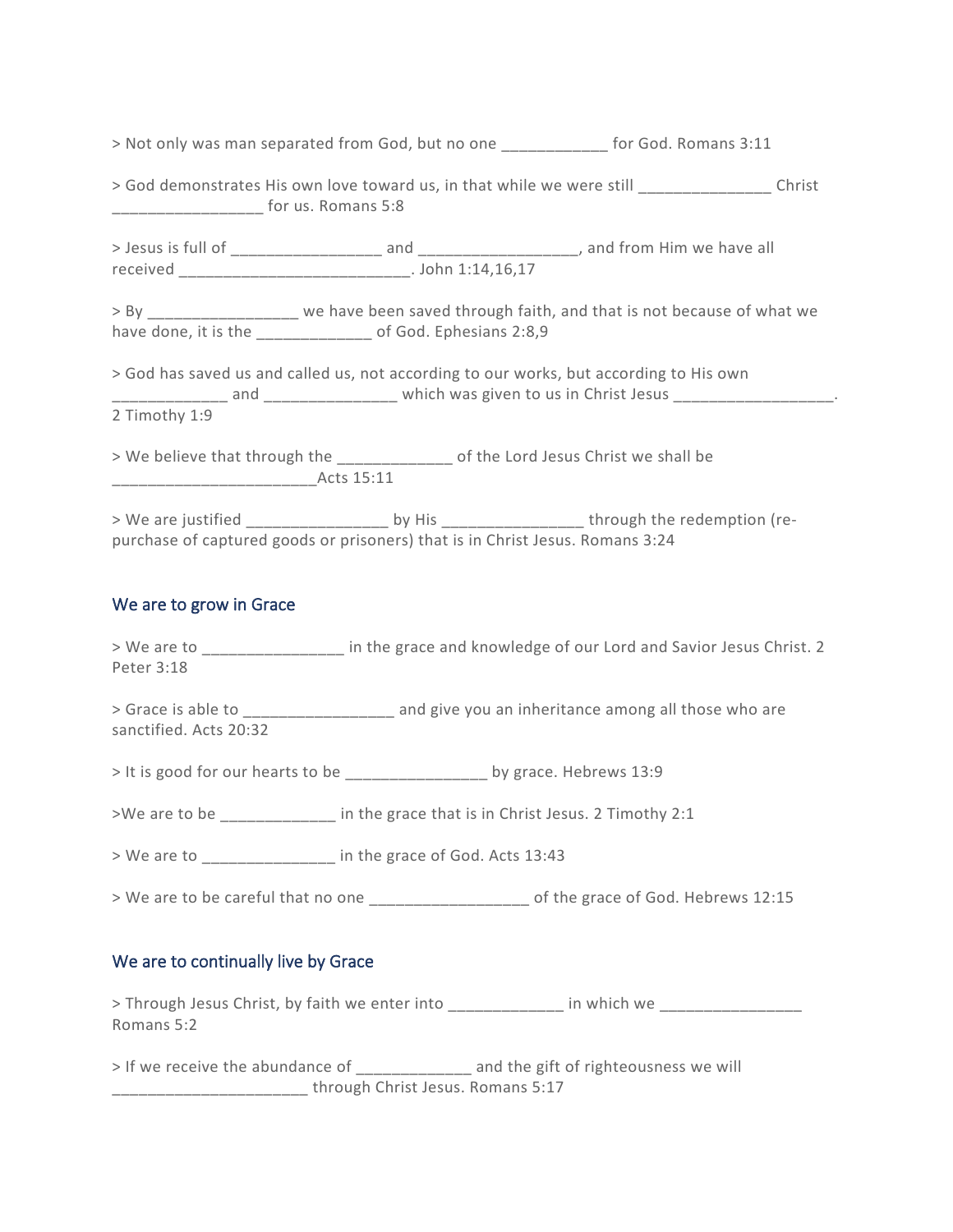>" \_\_\_\_\_\_\_\_\_\_\_\_\_\_\_\_\_\_\_\_\_\_\_\_\_\_\_\_ fully upon the grace that is to be given you when Jesus Christ is revealed......" 1 Peter 1:13

> We are to come boldly to Jesus at the \_\_\_\_\_\_\_\_\_\_\_\_\_\_\_\_\_\_\_\_\_\_\_ to obtain mercy and to help in time of need. Hebrews 4:16

> Jesus said, "My grace is \_\_\_\_\_\_\_\_\_\_\_\_\_\_\_\_\_\_\_\_\_ sufficient for you..."2 Corinthians 12:9

> I do not \_\_\_\_\_\_\_\_\_\_\_\_\_\_\_\_\_\_\_\_\_ the grace of God, for if my righteousness comes through my keeping the law, then \_\_\_\_\_\_\_\_\_\_\_\_\_\_\_\_\_\_\_\_\_\_ Galatians 2:21

"Therefore since we are receiving a kingdom that cannot be shaken, let us be **thankful, and so worship God acceptably with reverence and awe.**" Hebrews 12:28

# Supplemental Notes

Week 7 - Grace

## Understanding and remembering about grace and faith

1> **The Well** – There was a man walking down a road at night. It was dark with no streetlights. The man did not see an abandoned open well in front of him. Falling headlong he found himself thirty feet down the shaft in cold water over his head. With no way to climb out and no one to help, we was waiting to die. This is the condition of all humans born into the world. Just as this man cannot save himself, neither can any man save himself from sin. He must be rescued by another.

Suppose a big strong man walks by the well. Let us call him "Grace". Grace is big and strong and has the ability and the desire to save the man, but something is missing. A connection between the man in the well and the savior. We need a rope. Grace throws down the rope, which we shall call "faith". (Though all Christians agree that we were as it were born in the well, Christians would differ over whether we were born with the rope tied around us or whether it was thrown down and we grabbed hold of it). The Bible says we are saved **by Grace through Faith.** To the person who says, "If what you Christians say is true, and God wants to save me, then let Him save me," we must remember that even though Grace is available, it works **through Faith.** To the person who says, "I have my own faith," (whatever that may be; Hinduism, Islam, Buddhism), we must remember that the man in the well could have all the rope in the world and it still would not save him. The issue is who is on the other end of the rope.

2> **Noah** – The first use of the word "Grace" in the bible is in the story of Noah. Noah found grace in God's sight. Think about this for a moment. If you have been a Christian for a while and have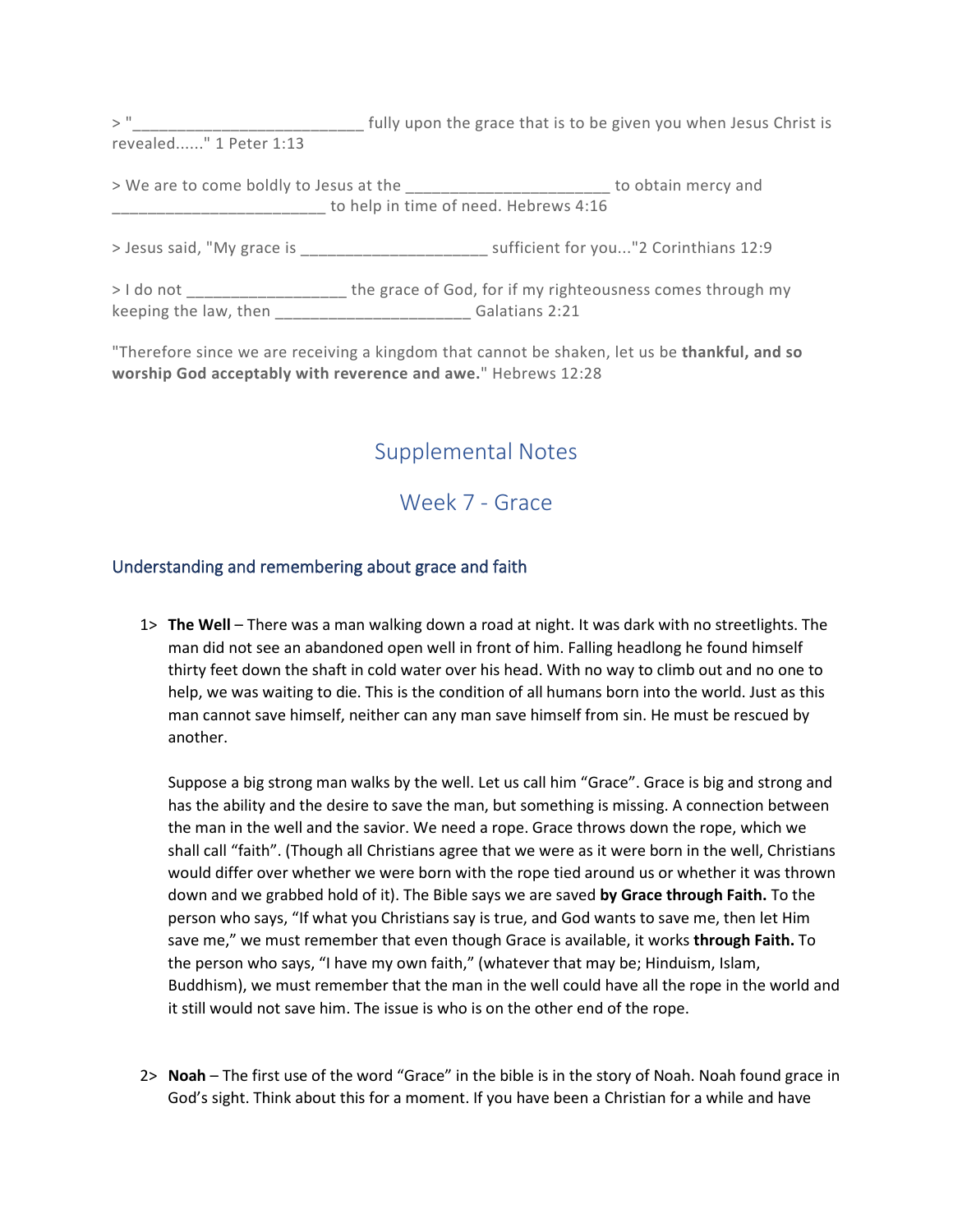read the story of Noah, try to remember why Noah found grace in God's sight? Many people remember part of this story and say, "It was because Noah was a righteous man, blameless among the people of his time, and he walked with God". (Genesis 6:9). This is a great verse but completely the wrong answer. Think about this! Grace is God's unearned, unmerited love and favor. Do you mean that Noah earned and merited God's grace and became worthy of God's grace because of what he did? Then grace is no longer grace! (Romans 11:5). In Genesis 6:7, God says about sinful men on earth, "I am grieved that I have made them". The in the next verse (Genesis 6:8), God says, "But Noah found favor (grace) in the eyes of the Lord." Why did Noah find grace? Because God gave him grace! God gave him unearned, undeserved favor. There was nothing Noah could do to be worthy of love and favor from God. The result of God's grace was that Noah was a righteous man, blameless among the people of his time, and he walked with God. (Genesis 6:9),

## Examples

- 1> **Indian and the Pearl** An Indian chief had a beautiful pearl that everyone in the village admired. One day a close friend of his said to him, "I will give you any amount you name for the pearl. Sell it to me." The chief looked at his friend and told this story. "My son was a pearl diver. Everyday he went to the bay to dive for pearls. One evening he did not return. His friends brought his body back to me that night. He had drowned. In his lifeless had was this pearl. So you see, to me this pearl represents his life. To sell the pearl would be like putting a price on the life of my son. No, I could never sell this pearl. But I could give it to you as a gift. This is the Grace of God.
- 2> **Where are you standing –** Romans 5:2 says that through Jesus we have gained access into this grace **in which we stand.** Are you standing in grace? On more than one occasion I have stepped into dog poo, while walking the streets in India. Once, my wife yelled out, Watch out, but it was too late. I had stepped into dog poo. In this life, sometimes you will step on and walk through dog poo. You may walk through sinful habits, guilt, depression, fear, shame, doubt, addictions, or some other stuff. But don't stand in it. God wants to transform you. You were made to stand in grace. Christians often walk through grace just like they did with dog poo. They go to church on Sundays, enjoy praise and worship, and edified by a sermon, and are encouraged by the word of God and fellowship with friends. Then they go out the next day and return to dog poo. We were made to stand in grace, not walk through it. Where are you standing?

## Can someone fall from grace?

The bible says yes. But probably not in the way you think. Perhaps you think that if someone sins too much, God gives up on them and they fall from grace. But the apostle Paul puts it this way. "You who are trying to be justified by law have been alienated from Christ, you have fallen from grace." (Romans 5:4). So falling from grace isn't from sinning too much, but from turning away from Christ and towards the law or towards your own efforts in an attempt to justify yourself.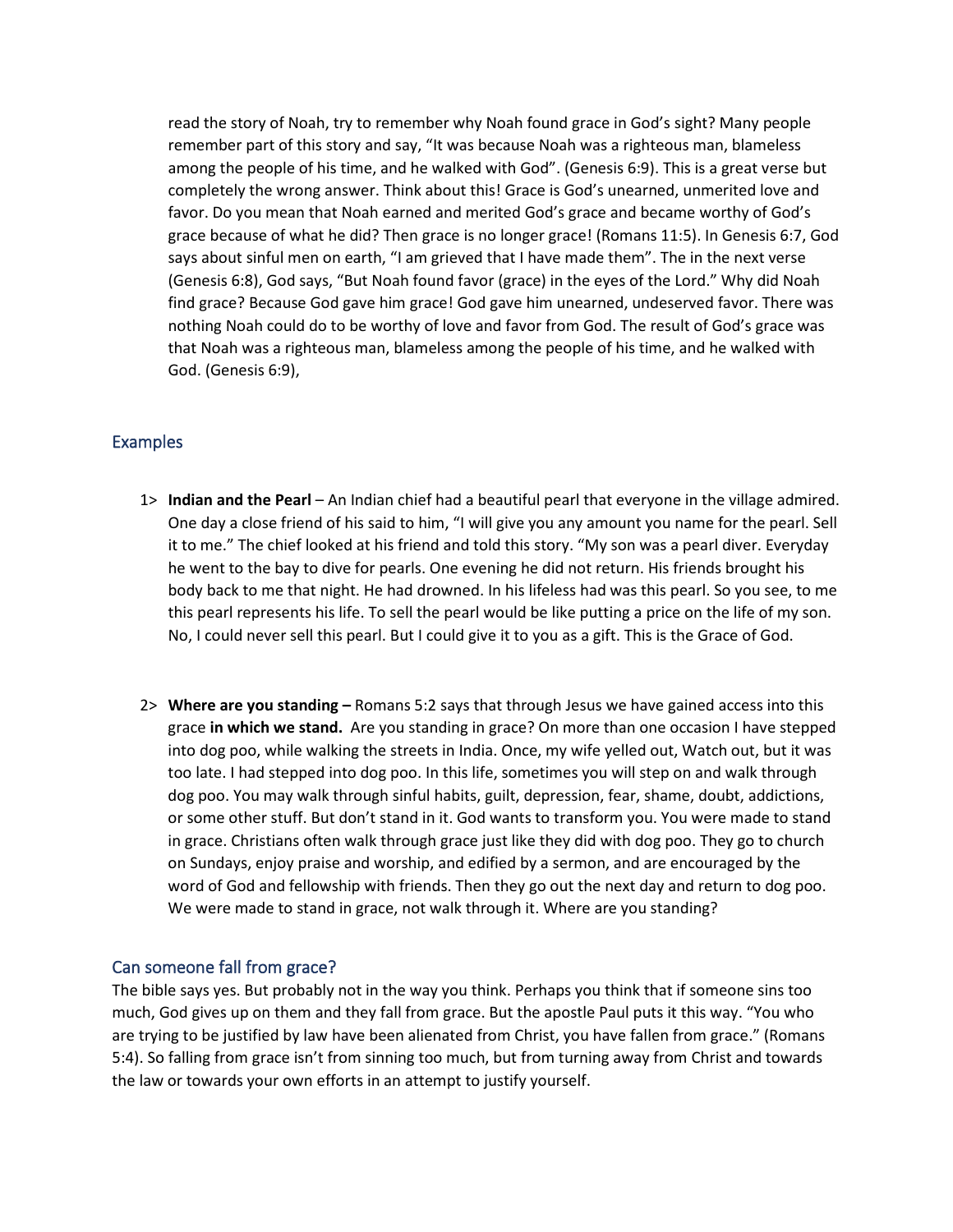# Week 8 - Righteousness

## **"God made Him who had no sin to be sin for us, so that in Him we might become the righteousness of God."** 2 Corinthians 5:21

The Bible declares that man is born a sinner who is separated from God. He has turned away from God and chosen to disobey His holy law. Man feels guilty because he is guilty. He feels like a sinner because he **is** a sinner. Man knows in his heart that God created him, and he knows that he has turned from God and chosen to disobey Him. Every man knows he has violated the conscience God has given him as a witness of the Truth, written on the heart.

Because of this, when God looks at man, He sees him as a sinner worthy of death. Man's sinfulness would keep him eternally separated from God. Man cannot solve his own sin problem. He cannot simply "turn over a new leaf" because the other side is just as sinful. God is totally holy and completely righteous. He cannot tolerate man's open rebellion and sinfulness. Man, and his sin had to be judged and the penalty paid. The price was death, the punishment; eternal separation from God in the tormenting fires of hell.

God loved man, even when he had rebelled and fallen in sin. But He could not simply overlook man's sin and unrighteousness. In His grace, God placed the death penalty for sin upon the only One in the universe who **could** take man's place - God Himself, the Lord Jesus Christ. Jesus died on the cross in our place.

One of the most powerful and liberating truths of the gospel is that at the cross a **great exchange** took place! At the cross God placed all of our sin on Jesus Christ. Our sin was removed from us and completely accounted to Jesus as though it were His rather than ours. Bearing all of our sin, Jesus paid the price of punishment for sin, suffering a horrible death of crucifixion and separation from God. Jesus took our place when he died. God saw Him as sinful and guilty as He bore sins that were not His own.

Then, God placed all the righteousness that Jesus had in Himself on all men who would receive this exchange by trusting in Christ. When God looks at a man who is in Christ Jesus, He sees the righteousness that Jesus had - the absolute, perfect, and complete righteousness of God Himself. Thereby the man who believes is acceptable in God's sight. God does not see him as a sinner but as a 100% righteousness man who has fulfilled all of the holy law of God without falling short in any point.

The righteousness of Jesus is the cause of our justification before God. We can stand before God because the price for sin has been completely paid. We are seen as innocent and righteous before the throne of God. When He looks on us, God sees the righteousness of His own Son, Jesus Christ.

## Man needs to be made righteous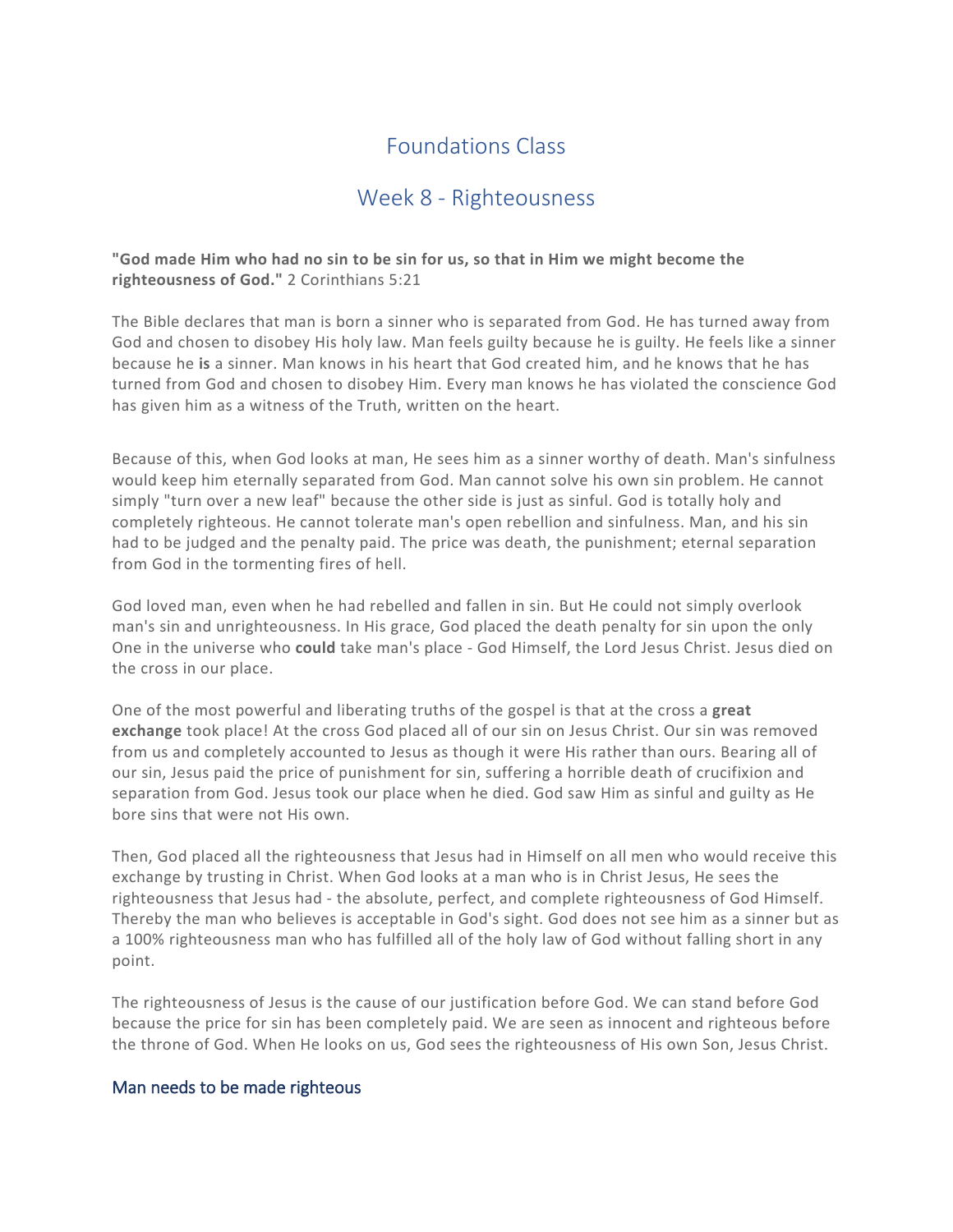> We are to "\_\_\_\_\_\_\_\_\_\_\_\_\_\_\_\_\_\_\_ His Kingdom and His \_\_\_\_\_\_\_\_\_\_\_\_\_\_\_\_\_..." Matthew 6:33

| > The Bible says, "All of us have become like one who is unclean, and all our righteous acts are like |                |  |  |  |  |
|-------------------------------------------------------------------------------------------------------|----------------|--|--|--|--|
|                                                                                                       | ." Isaiah 64:6 |  |  |  |  |

> Even though we have no righteousness of our own we can rejoice and be joyful in God, "For He has clothed me with the garments of salvation and Theorem and Theorem in a \_\_\_\_\_\_\_\_\_\_\_\_\_\_\_\_\_." Isaiah 61:10

> God clothes us with robes of righteousness through the blood of Jesus Christ. In the Old Testament, people had to approach God with sacrifices of sinless animal blood. This was a foreshadow of the Lord Jesus Christ who's blood was to be the perfect and final sacrifice to God for man. "He did not enter by means of the blood of goats and calves, but he entered the Most Holy Place once for all \_\_\_\_\_\_\_\_\_\_\_\_\_\_\_\_\_\_\_\_\_\_\_\_\_\_\_\_\_\_\_\_\_, having obtained \_\_\_\_\_\_\_\_\_\_\_\_\_\_\_\_\_". Hebrews 9:12

> There was a man in Jerusalem named Barabbas who was a notorious prisoner and had been sentenced to death for committing murder and insurrection in the city. He is a foreshadow of sinful man who would be set free and seen as innocent before God because of Jesus taking man's place in punishment. Pilate \_\_\_\_\_\_\_\_\_\_\_\_\_\_\_ Barabbas and delivered Jesus to be \_\_\_\_\_\_\_\_\_\_\_\_\_\_\_\_\_\_\_. Matthew 27:15-26 (especially verse 26).

| > Christ entered into heaven to appear | for us. He has appeared to |
|----------------------------------------|----------------------------|
| by the sacrifice                       | . Hebrews 9:24,26          |

# Righteousness by the law

> "Therefore no one will be \_\_\_\_\_\_\_\_\_\_\_\_\_\_\_\_\_\_\_\_\_\_\_ in His sight \_\_\_\_\_\_\_\_\_\_\_\_\_\_\_\_\_\_\_\_; rather, through the law we become conscious of sin." Romans 3:20

> "Since they did not know the righteousness that comes from God and sought to \_\_\_\_\_\_\_\_\_\_\_\_\_\_\_\_\_\_\_\_\_, they did not submit to God's righteousness. Christ is the so that there may be righteousness for everyone who believes." Romans 10:3,4

> I do not set aside the the the the set aside the the set of the set of the set of the set of the set of the set of the set of the set of the set of the set of the set of the set of the set of the set of the set of the se gained through the law, Christ died for nothing!" Galatians 2:21

> "Clearly no one is \_\_\_\_\_\_\_\_\_\_\_\_\_\_\_\_\_\_\_\_\_\_\_ before God by the law, because. "The righteous will live by \_\_\_\_\_\_\_\_\_\_\_\_\_\_\_." Galatians 3:11

An example of man trying to make himself righteous is seen at the dawn of human history after the fall of man in the garden of Eden. Man knew he was naked and was ashamed. He sewed fig leaves together to cover himself. God covered him with animal skins. A sinless animal gave its life and blood to cover man's nakedness. This is a foreshadow of Jesus Christ who shed His sinless blood to cover us with robes of righteousness.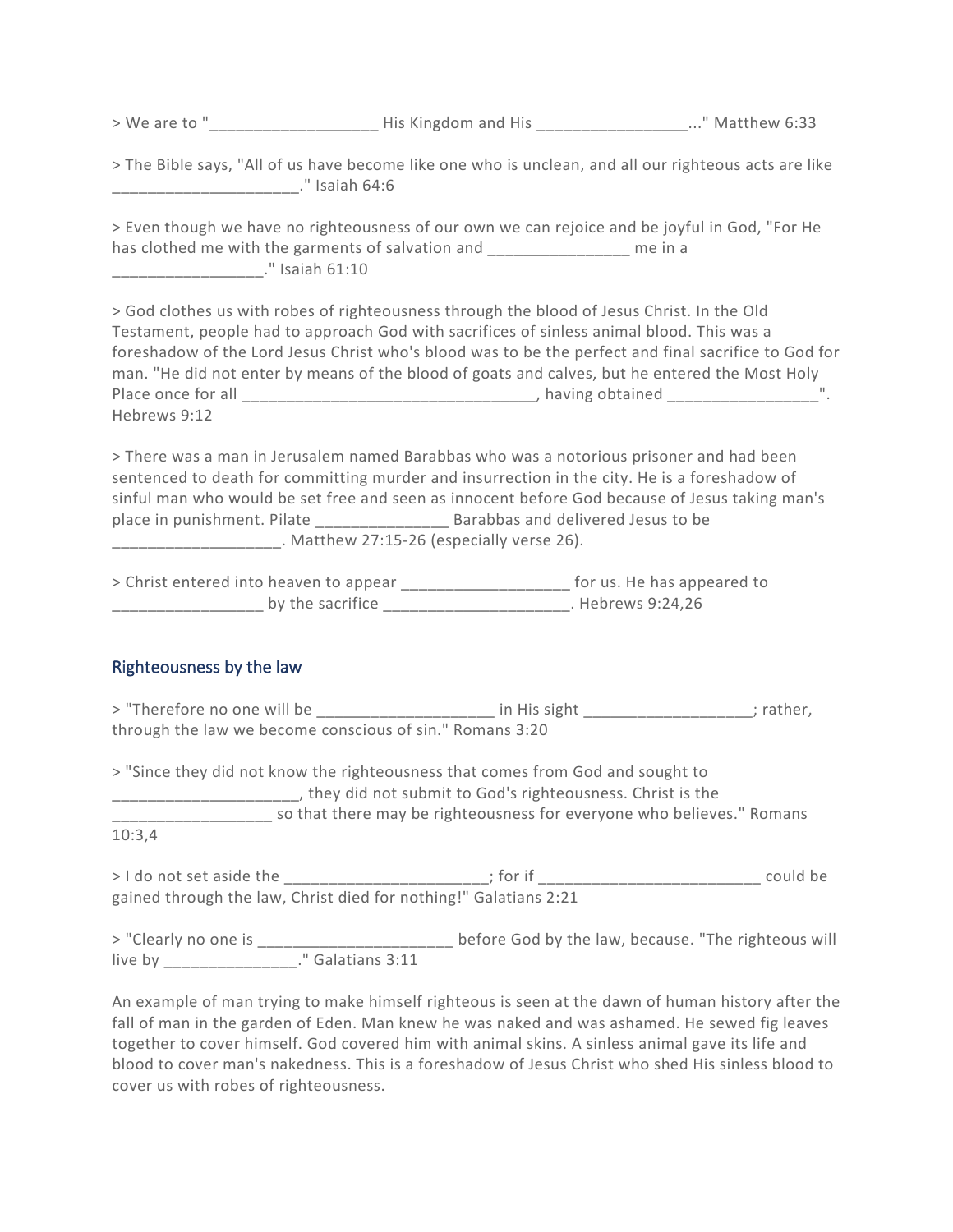# Righteousness by faith in Jesus Christ

| 3:21,22                       |                                                                                                                                                                             | > "But now a ______________________________ from God apart from the law has been made known<br>This righteousness from God comes through ______________ to all who believe." Romans                |
|-------------------------------|-----------------------------------------------------------------------------------------------------------------------------------------------------------------------------|----------------------------------------------------------------------------------------------------------------------------------------------------------------------------------------------------|
|                               | > Abraham was a man who pleased God. The Bible says he, "Believed God, and it was                                                                                           |                                                                                                                                                                                                    |
|                               |                                                                                                                                                                             | > "However, to the man who does not work but _______________________, his faith is credited as                                                                                                     |
|                               | in Him who raised Jesus our Lord from the dead." Romans 4:24                                                                                                                | > " But also for us, to whom God will credit righteousness --- for us _________________________                                                                                                    |
|                               | > Righteousness is according to _________________. Hebrews 11:7                                                                                                             |                                                                                                                                                                                                    |
|                               | Experiencing righteousness daily                                                                                                                                            |                                                                                                                                                                                                    |
| Philippians 3:9               |                                                                                                                                                                             | > Our desire is to "be found in Him, not having __________________________that comes from the<br>law, but that which is through ___________________, the _______________________ and is by faith." |
| ____________________          | > "If we _______________________, He is faithful and just and will forgive us our sins and<br>_______________________." 1 John 1:9. Those cleansed from unrighteousness are |                                                                                                                                                                                                    |
|                               | > " those who receive God's abundant provision of grace and of the<br>reign in life through this one man, Jesus Christ." Romans 5:17                                        |                                                                                                                                                                                                    |
| Romans 5:21                   |                                                                                                                                                                             |                                                                                                                                                                                                    |
| which we hope." Galatians 5:5 |                                                                                                                                                                             |                                                                                                                                                                                                    |
|                               | Supplemental Notes to Lesson 8 - Righteousness                                                                                                                              |                                                                                                                                                                                                    |

## Examples

- 1> The Great Exchange According to Scripture See 2 Corinthians 5:21. A great exchange took place at the cross. Jesus, who was completely holy, just, and righteous, completely without sin, BECAME sin for us. God placed on Him all the sin of mankind, and He paid the penalty for that sin. At the same time, God took ALL of the righteousness and holiness of Jesus and placed it upon all those who would have faith in Jesus Christ.
- 2> Justified Just as if I had never sinned!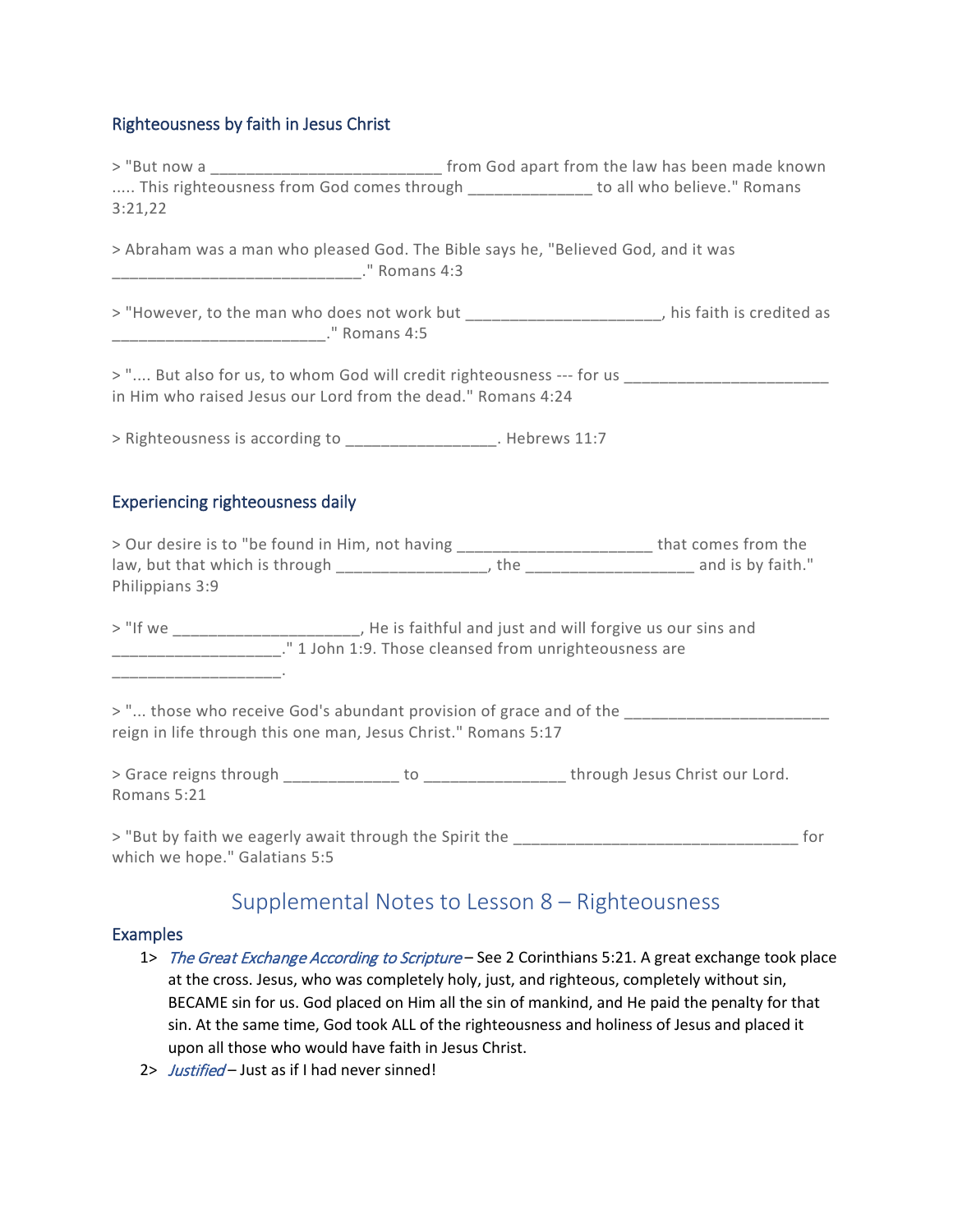3> You cannot please the new wife by returning to the old - Read Romans 7:1-4. All people were born under the law. The law is perfect and just. It is never wrong. It is always right and keeps showing you where you are wrong. The law never passes away. But the law cannot do anything to change you. All it can do is show you where you are wrong. It is like a "perfect" husband who is ALWAYS right and shows you where you are wrong, but never does anything to help you.

Jesus is like a perfect husband who not only is ALWAYS right but helps you. Jesus did not come to abolish the law but to fulfil it. Moreover, though the law could not change you, Jesus can.

Our problem is when we come to Christ and still face our imperfection. Many feel bad, and miserable and decide to do something to "make themselves better." But that is like going back to the old husband. You can never please the new husband by returning to the old.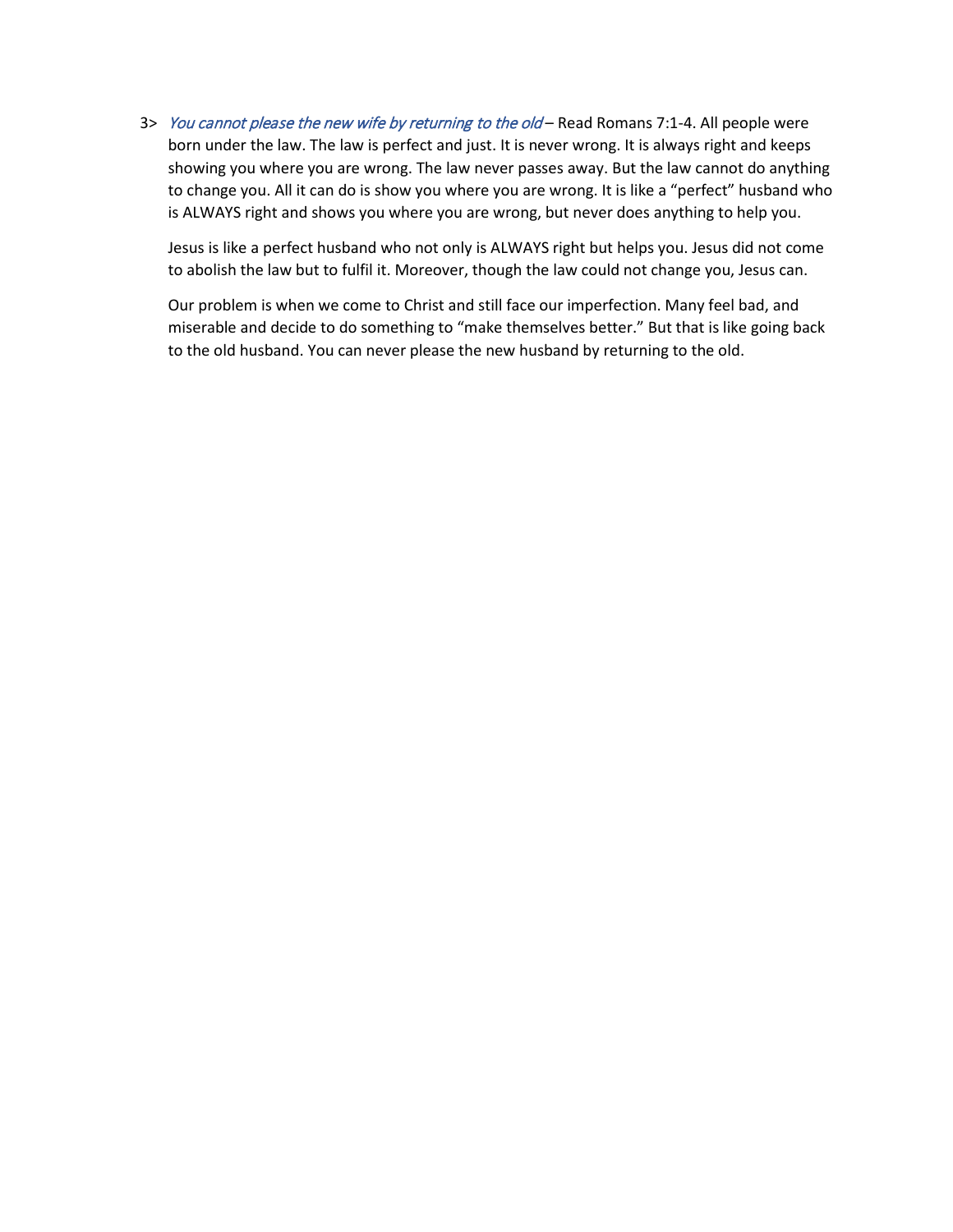# Week 9 - The Great Commission

**"Therefore, go and make disciples of all nations, baptizing them in the name of the Father and of the Son and of the Holy Spirit, and teaching them to obey everything I have commanded you. And surely I am with you always, to the very end of the age."** Matthew 28:19,20

God has given to us a Great Commission to go into all the world and make disciples of Jesus Christ. Failing to do this while simply "playing church" instead is the great sin of Christians in our generation.

The message of the Gospel is always outward-reaching and ever-expanding. God's plan was that after Jesus was taken up into heaven following His resurrection from the dead, Jesus' many membered body, which is the church, would complete the work He began of reconciling sinners to God. This was to be accomplished as Christians co-labored with God under the power of the Holy Spirit.

The main point is this: after we are reconciled to God, we are not to simply sit around being "right with God." All the previous studies we have done bring us to the point of launching out into the great harvest of souls that MUST hear the gospel. The wonderful works of grace God has done in our life through Christ Jesus are not simply to bless us. Like Abraham, we are blessed **to be a** blessing (Genesis 12:2).

Let us briefly review and see where we have come to help us understand where we need to go. God has saved us by grace through faith in Jesus Christ. He has cut off our sin-loving nature and buried our old man in the waters of baptism that we might not be slaves to sin but walk in newness of life. He has filled us with His Holy Spirit that we might receive power to be free from the power of sin and be witnesses of Jesus. He has added us to His family, the church, so that we might be a unified people accomplishing God's purposes in the earth.

We have learned that our faith should grow daily as we look to God's promises in His word and act upon them. Through Jesus, by faith we enter into the grace in which we stand. Those who receive abundance of grace and of the gift of righteousness will reign in life through Jesus Christ.

We are called to reign in life through Christ Jesus. "Reign" speaks of ruling in a Kingdom. God has a Kingdom. We are to seek first that Kingdom (Matthew 6:33) and pray that His Kingdom come (Matthew 6:10). It has been God's plan since the beginning of time that man would "be fruitful and increase in number, fill the earth and subdue it. Rule over...." (Genesis 1:28). He has said, "Nevertheless, as surely as I live and as surely as the glory of the Lord fills the whole earth." (Numbers 14:21). Clearly, we do not see this fully accomplished yet in this world.

God has given to us a Great Commission to go into all the world and make disciples of Jesus Christ. Therefore, failing to obey this command is nothing but "playing church" and it is a great sin of Christians who claim to believe the gospel.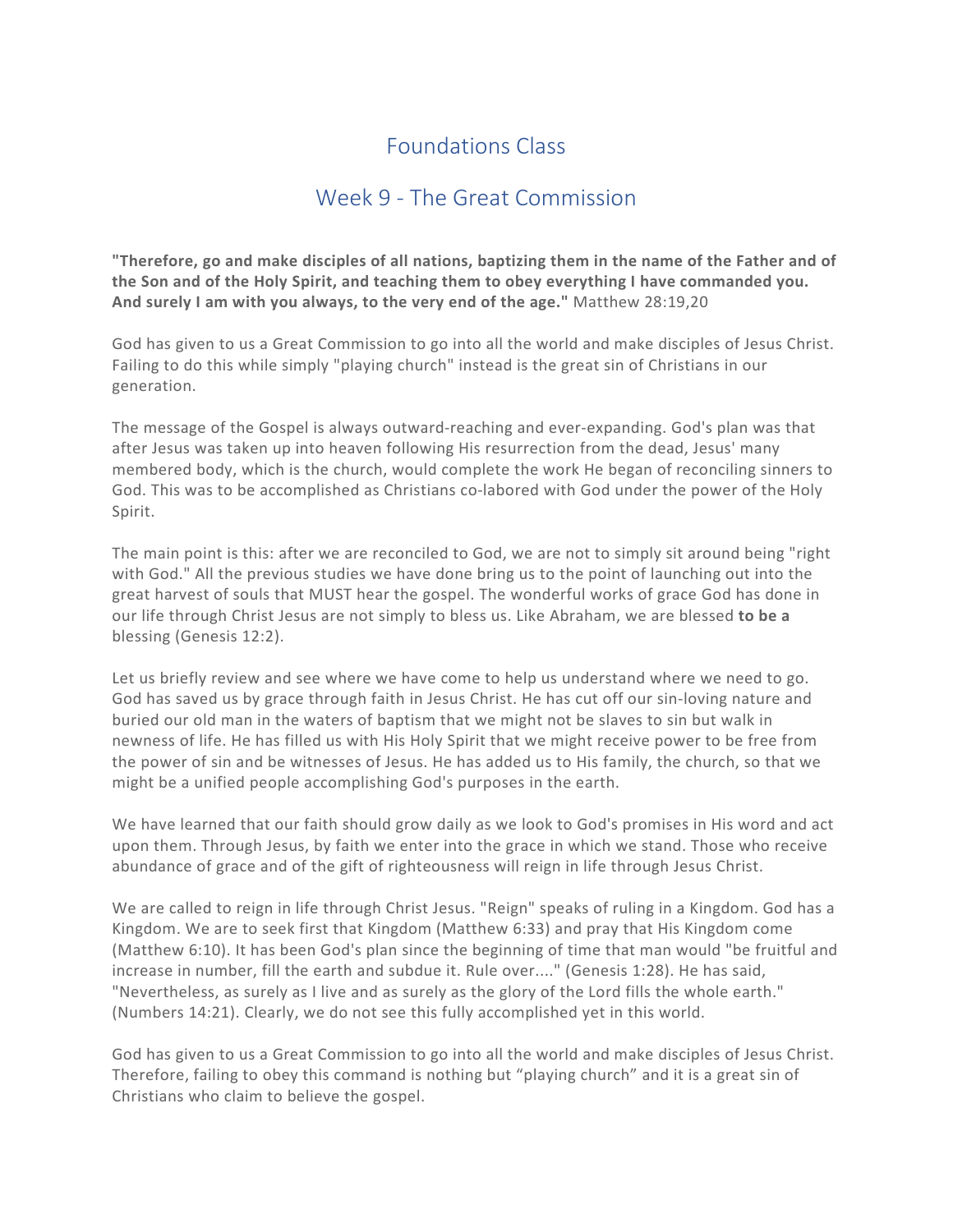## The Great Commission is the Great Command

| > Jesus commands us to, "_________ and make disciples of _______________________           |                                     | , baptizing         |
|--------------------------------------------------------------------------------------------|-------------------------------------|---------------------|
| them in the name of the Father and of the Son and of the Holy Spirit,                      |                                     |                     |
|                                                                                            |                                     | ." Matthew 28:19,20 |
| > Jesus explained the progress of the plan in saying, "you will be My witnesses in         |                                     |                     |
|                                                                                            |                                     |                     |
|                                                                                            | (the surrounding areas), and to the |                     |
| $" \text{Acts} 1:8$                                                                        |                                     |                     |
|                                                                                            |                                     |                     |
| > In accordance with Christ's command, after the martyrdom of Stephen, "those who had been |                                     |                     |

## The Church's Obedience to the Command

scattered \_\_\_\_\_\_\_\_\_\_\_\_\_\_\_\_\_\_\_\_\_\_\_\_\_\_\_\_\_\_\_\_\_\_\_\_\_\_." Acts 8:4

The Book of Acts describes **six phases** of growth in fulfilling the Great Commission. We will look at each phase and a summary statement.

#### The church at Jerusalem

> "So the word of God \_\_\_\_\_\_\_\_\_\_\_\_\_. The number of \_\_\_\_\_\_\_\_\_\_\_\_\_\_\_ in Jerusalem increased greatly..." Acts 6:7

#### From Jerusalem to Palestine

> "Then the church throughout \_\_\_\_\_\_\_\_\_\_, \_\_\_\_\_\_\_\_\_\_\_\_\_\_\_ and \_\_\_\_\_\_\_\_\_\_\_\_\_\_\_\_ enjoyed a time of peace. It was strengthened; and encouraged by the Holy Spirit, it \_\_\_\_\_\_\_\_\_\_\_\_ living in the fear of the Lord." Acts 9:31

## From Palestine to Antioch, gateway to the Gentile world

> "But the word of God continued to \_\_\_\_\_\_\_\_\_\_ and \_\_\_\_\_\_\_\_\_\_\_." Acts 12:24

## From Antioch to Asia

> "So the churches were strengthened in the faith, and \_\_\_\_\_\_\_\_\_\_\_\_\_\_\_\_\_\_\_\_\_\_\_." Acts 16:5

## From Asia to Europe

> "In this way the word of the Lord \_\_\_\_\_\_\_\_\_\_\_\_\_\_\_\_\_\_\_\_\_\_\_\_\_\_\_." Acts 19:20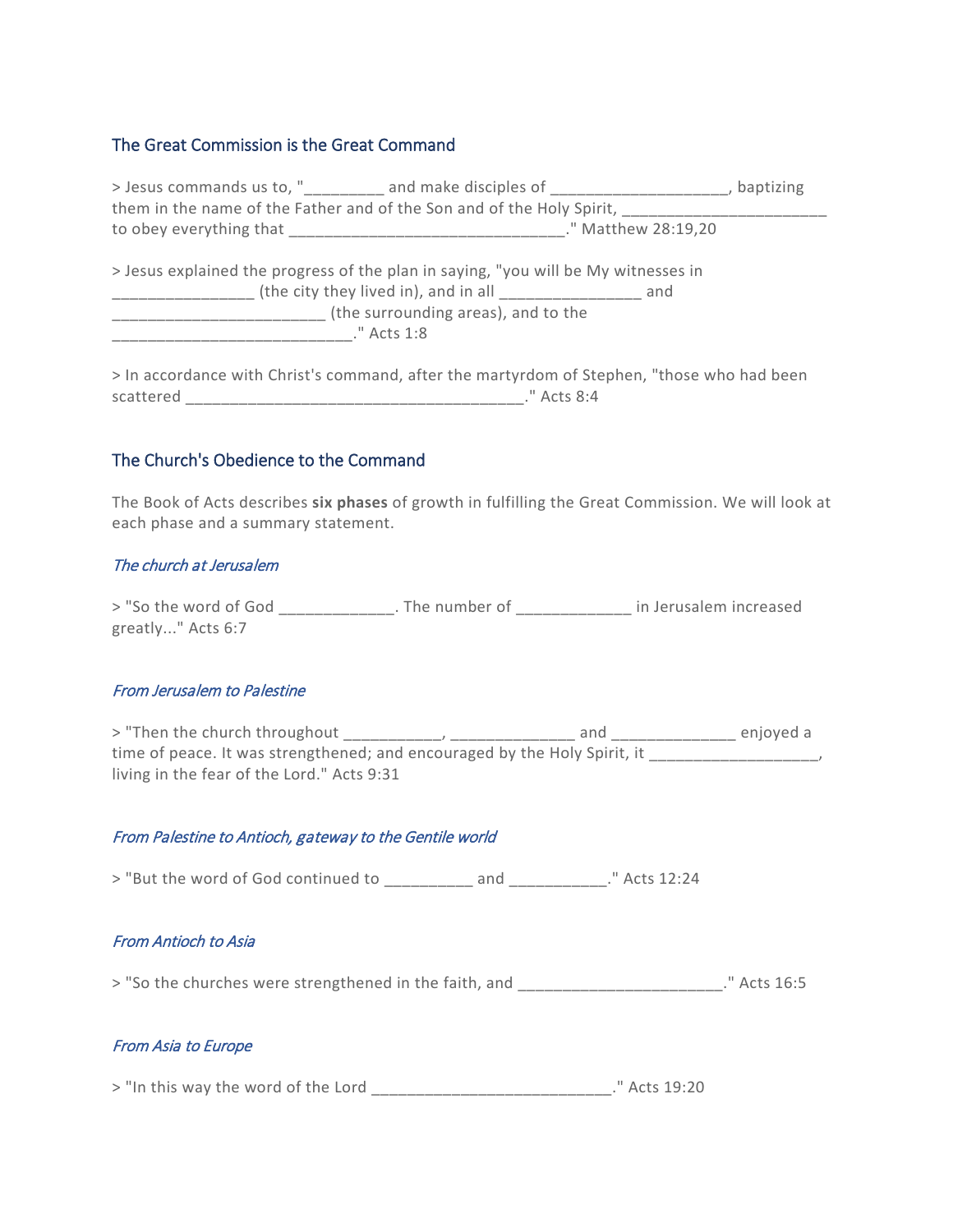## From Europe in general to Rome in particular

> "Therefore I want you to know that \_\_\_\_\_\_\_\_\_\_\_\_\_\_\_\_\_\_\_\_\_\_\_\_\_\_\_ has been \_\_\_\_\_\_\_\_\_\_\_\_\_\_\_\_\_\_\_\_\_\_ and they will listen!" Acts 28:28

## The Promise of His Presence, Power and Authority

> When Jesus sent His disciples out He told them, "All \_\_\_\_\_\_\_\_\_\_\_\_\_\_\_\_\_ in heaven and on \_\_\_\_\_\_\_\_\_\_\_\_\_\_\_ has been given to Me. Therefore go...." Matthew 28:18

> He promises that as we do this, " The very end of the age." Matthew 28:20

> Jesus said, "But you will receive \_\_\_\_\_\_\_\_\_\_\_\_\_\_\_\_\_\_\_\_\_\_\_\_\_\_\_\_\_\_\_\_\_; and you will be My witnesses...." Acts 1:8

## Being Equipped and Trained for the Work of Ministry

> As opposed to sending His disciples to a school to read books about Him, Jesus "called to Him **\_\_\_\_\_\_\_\_\_** and they \_\_\_\_\_\_\_\_\_\_\_\_\_\_\_\_\_\_\_. He appointed twelve --- designating them apostles --- that they might \_\_\_\_\_\_\_\_\_\_\_\_\_\_\_\_\_\_\_\_\_\_\_\_\_\_\_\_\_\_\_\_\_\_\_\_\_\_." Mark 3:13,14

> Jesus has given us His plan for training workers today. "It was he who gave some to be apostles, some to be prophets, some to be evangelists, and some to be pastors and teachers, to  $\frac{1}{2}$  so that the body of Christ may be built up." Ephesians 4:11,12

> He has indicated the church is to be a self-reproducing training center where these ministries operate: "And \_\_\_\_\_\_\_\_\_\_\_\_\_\_\_\_\_\_\_\_\_\_\_\_\_\_\_\_\_ God has appointed first apostles, second prophets, third teachers..." 1 Corinthians 12:28

## The Principle of Being Sent and Received by the church

> "In the The at Antioch there were prophets and teachers...While they were worshipping the Lord and fasting, the Holy Spirit said, 'Set apart for Me Barnabas and Saul for the work to which I have called them.' So after that they had \_\_\_\_\_\_\_\_\_\_ and \_\_\_\_\_\_\_\_\_\_\_\_\_, they \_\_\_\_\_\_\_\_\_\_\_\_\_\_\_\_\_\_\_\_\_\_\_\_\_\_\_\_\_\_\_." Acts 13:1-3

> Paul and Barnabas were going to go to Jerusalem to meet with the apostles and elders there about a matter affecting the churches. " The contract of the churches and as they travelled through Phoenicia and Samaria....and when they came to Jerusalem, they were \_\_\_\_\_\_\_\_\_\_\_\_\_\_\_\_\_\_\_\_\_\_\_\_\_\_\_\_\_; to whom they reported everything God had done through

them." Acts 15:1-4